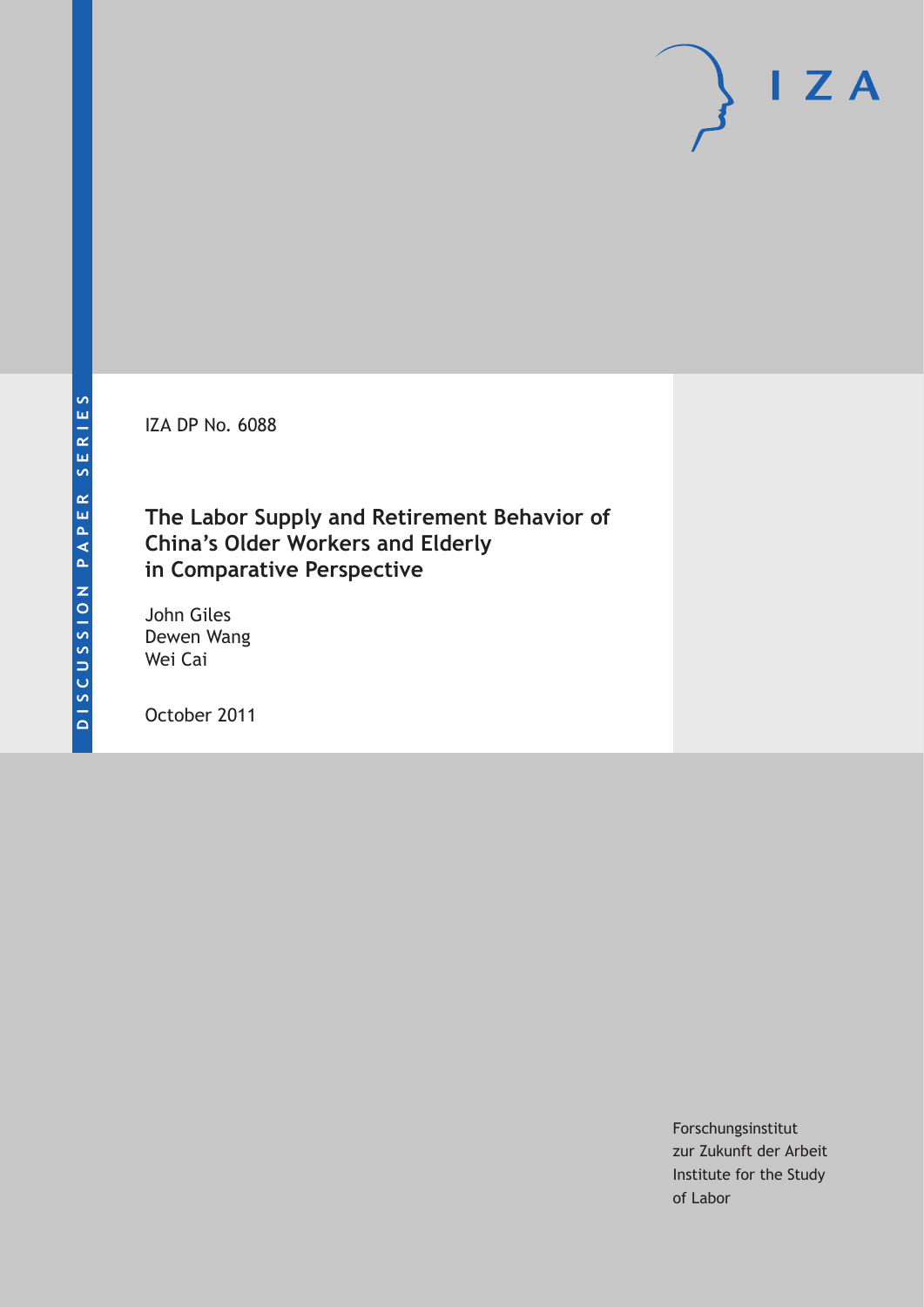# **The Labor Supply and Retirement Behavior of China's Older Workers and Elderly in Comparative Perspective**

## **John Giles**

*World Bank and IZA* 

### **Dewen Wang**

*World Bank Beijing Office* 

### **Wei Cai**

*World Bank* 

## Discussion Paper No. 6088 October 2011

IZA

P.O. Box 7240 53072 Bonn **Germany** 

Phone: +49-228-3894-0 Fax: +49-228-3894-180 E-mail: [iza@iza.org](mailto:iza@iza.org)

Any opinions expressed here are those of the author(s) and not those of IZA. Research published in this series may include views on policy, but the institute itself takes no institutional policy positions.

The Institute for the Study of Labor (IZA) in Bonn is a local and virtual international research center and a place of communication between science, politics and business. IZA is an independent nonprofit organization supported by Deutsche Post Foundation. The center is associated with the University of Bonn and offers a stimulating research environment through its international network, workshops and conferences, data service, project support, research visits and doctoral program. IZA engages in (i) original and internationally competitive research in all fields of labor economics, (ii) development of policy concepts, and (iii) dissemination of research results and concepts to the interested public.

IZA Discussion Papers often represent preliminary work and are circulated to encourage discussion. Citation of such a paper should account for its provisional character. A revised version may be available directly from the author.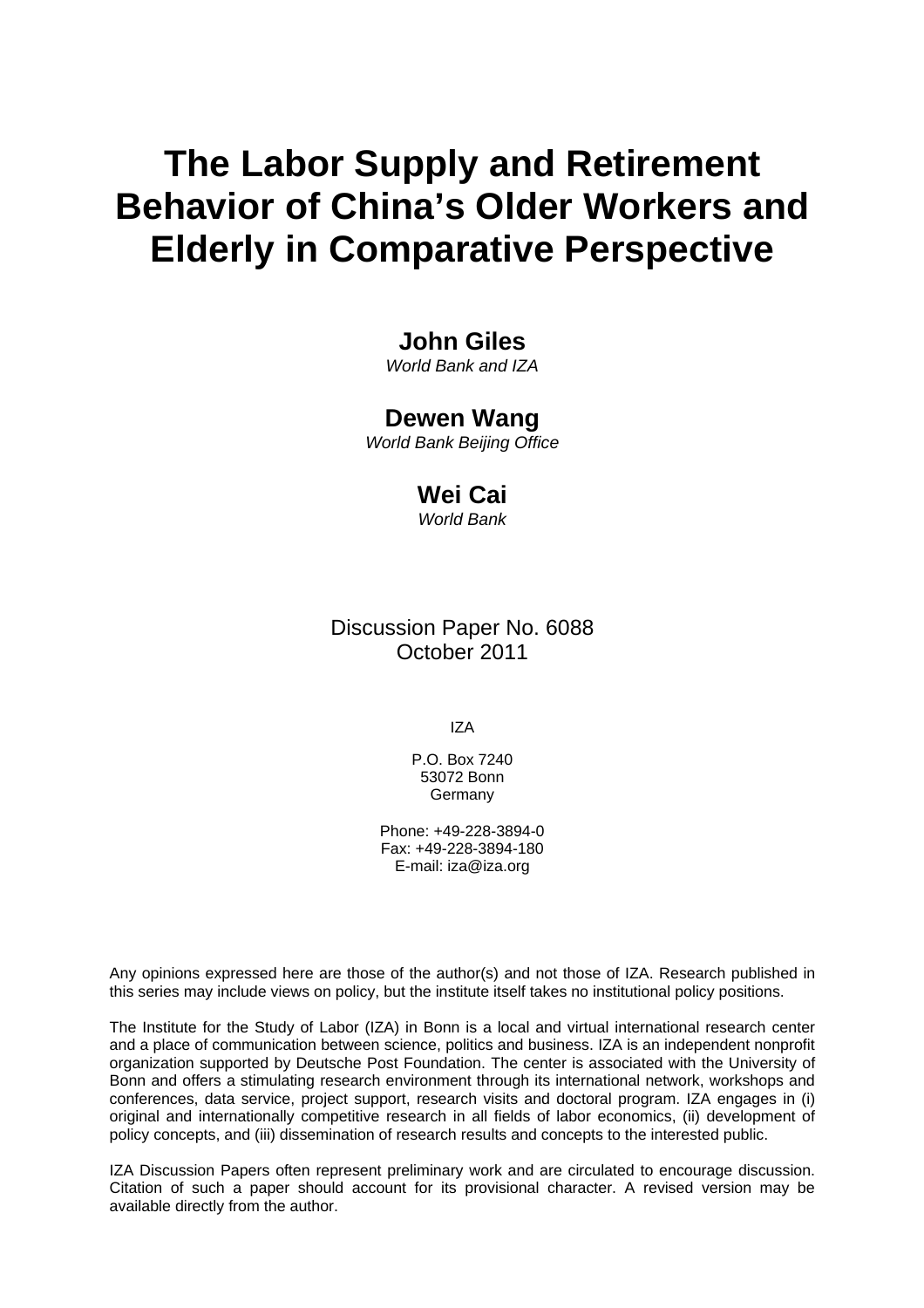IZA Discussion Paper No. 6088 October 2011

## **ABSTRACT**

## **The Labor Supply and Retirement Behavior of China's Older Workers and Elderly in Comparative Perspectiv[e\\*](#page-2-0)**

This paper highlights the employment patterns of China's over-45 population and, for perspective, places them in the context of work and retirement patterns in Indonesia, Korea, the United States, and the United Kingdom. As is common in many developing countries, China can be characterized as having two retirement systems: a *formal* system, under which urban employees receive generous pensions and face mandatory retirement by age 60, and an *informal* system, under which rural residents and individuals in the informal sector rely on family support in old age and have much longer working lives. Gender differences in age of exit from work are shown to be much greater in urban China than in rural areas, and also greater than observed in Korea and Indonesia. Descriptive evidence is presented suggesting that pension eligible workers are far more likely to cease productive activity at a relatively young age. A strong relationship between health status and labor supply in rural areas is observed, indicating the potential role that improvements in access to health care may play in extending working lives and also providing some basis for a common perception that older rural residents tend to work as long as they are physically capable. The paper concludes with a discussion of measures that may facilitate longer working lives as China's population ages.

JEL Classification: J26, J14, O15, O17, O57

Keywords: retirement, population aging, labor supply, pensions, China, Indonesia, Korea

Corresponding author:

 $\overline{a}$ 

John Giles Development Research Group The World Bank, MSN 3-311 1818 H St NW Washington, DC 20433 USA E-mail: [jgiles@worldbank.org](mailto:jgiles@worldbank.org)

<span id="page-2-0"></span><sup>\*</sup> This paper has benefitted from conversations with Fang Cai, Xiaoyan Lei, Philip O'Keefe, Albert Park, James Smith, John Strauss, Firman Witoelar, Kyeongwon Yoo, Xiaoqing Yu and Yaohui Zhao, and benefited from comments of David Wise, Yaohui Zhao and other participants in the Conference on Aging in Asia, sponsored by the US National Academy of Sciences and Chinese Academy of Social Sciences (Beijing December 9-10, 2010). We are grateful for financial support for this work from two sources at the World Bank: the Gender Action Program of the PREM Network and the Knowledge for Change Program managed by DEC. The findings, interpretations, and conclusions expressed in this paper are entirely those of the authors. They do not necessarily represent the views of the International Bank for Reconstruction and Development/World Bank and its affiliated organizations, or those of the Executive Directors of the World Bank or the governments they represent.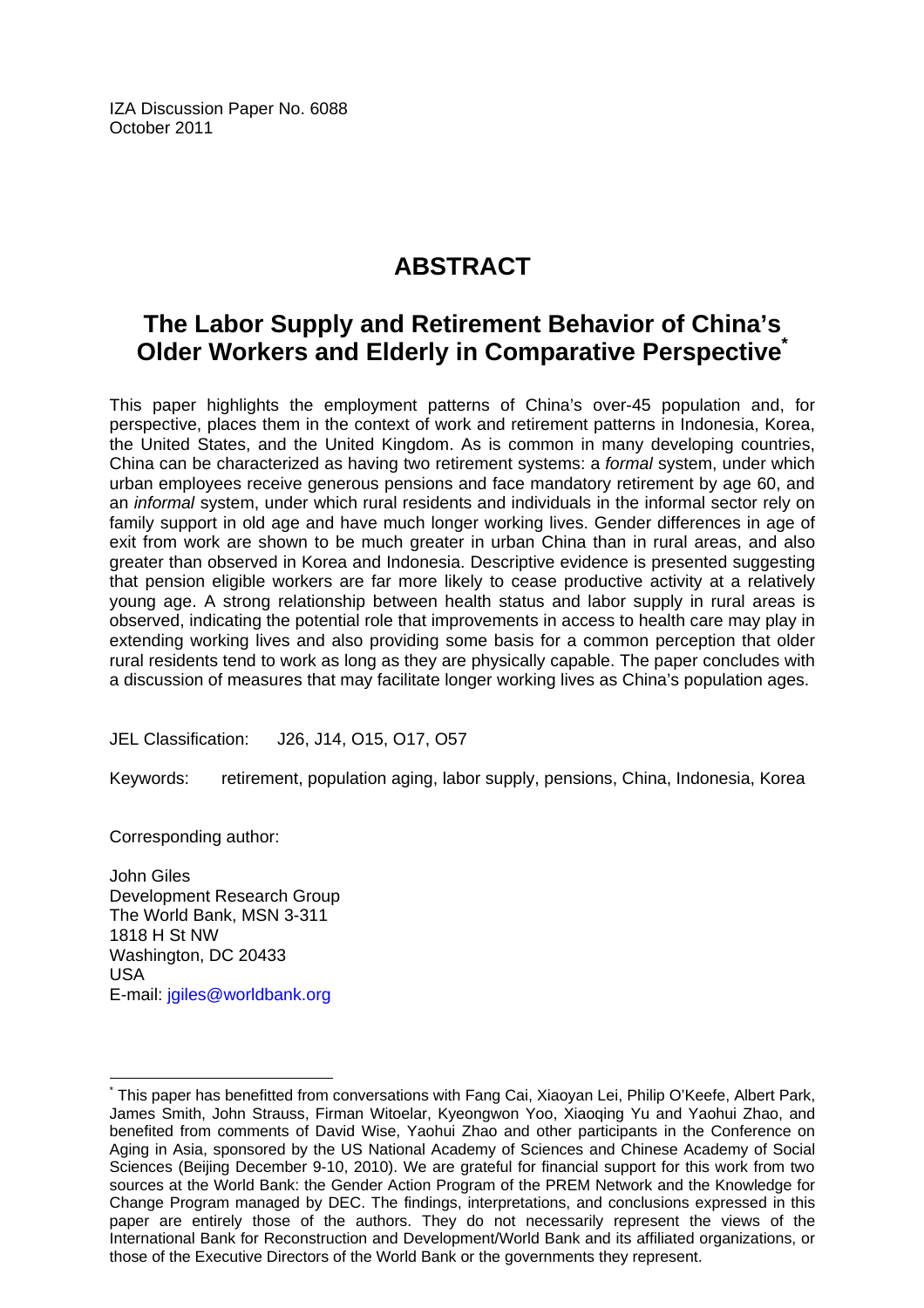#### **Introduction**

 $\overline{\phantom{a}}$ 

There is keen awareness across developed and middle income countries of the developing world that increased longevity and aging populations will place significant and growing burdens on working age adults in the relatively near future. In the US and other economies with pay-as-yougo social security systems, these burdens will be transmitted through fiscal systems. Even where public transfer mechanisms are not as important, working age adults may nonetheless face increasing burdens associated with supporting the elderly through both financial and in-kind transfers.<sup>1</sup> Increasing the retirement age is frequently viewed as one feasible means of easing burdens on working age populations, and yet it is likely that exits from productive activity are shaped by household wealth and individual preferences as well as institutions and policy. Alternatively, continued participation in the workforce may reflect the ability of workers to learn new skills and to remain productive into older age. With an eye toward providing insight into the retirement decision in East Asia, this paper presents descriptive evidence on retirement and labor supply patterns in China, Indonesia and Korea.

While China's rapid demographic transition is frequently highlighted in news accounts because of the sheer size of its aging population, Korea and Indonesia are also confronting rapidly aging populations.<sup>2</sup> In contrast to most developed countries, however, rural and urban populations face significantly different retirement systems. Differences across rural and urban areas in both retirement patterns and access to financial support is most extreme in China, where most longterm residents in urban areas have had formal wage employment, retire at a relatively young age and receive substantial support from pensions. Rural residents, by contrast, have lacked pension support and may expect to work in farming or other agriculture-related activities until relatively late in their lives.<sup>3</sup> In this sense, urban residents of China with formal sector employment face

 $1$ Lee, Mason et al (2011) highlight the implications of population aging for sustainability of public and private transfer systems across Africa, Asia, Europe, Latin America and the United States.

<sup>&</sup>lt;sup>2</sup> Recent research by demographers at the US Census Bureau suggests that the old age dependency rates in 2020 will reach 22, 19 and 13 percent, for Korea, China and Indonesia, respectively, and by 2040 these rates will rise to 53, 40 and 25 percent (Kinsella and He, 2009). A preliminary release from China's 2010 census informs us that 13.3 percent of China's population is now over 60 as opposed to 10.3 percent in 2000, while the size of the future workforce has dwindled, with individuals under 14 accounting for 16.6 percent of the population, down from 23 percent in 2000 (National Bureau of Statistics, 2011).

 $3$ New initiatives are currently underway in rural China. A government-subsidized contributory rural pension piloted in 2009 will be rolled out to cover all rural counties over the next three years. In cities, a new pension scheme,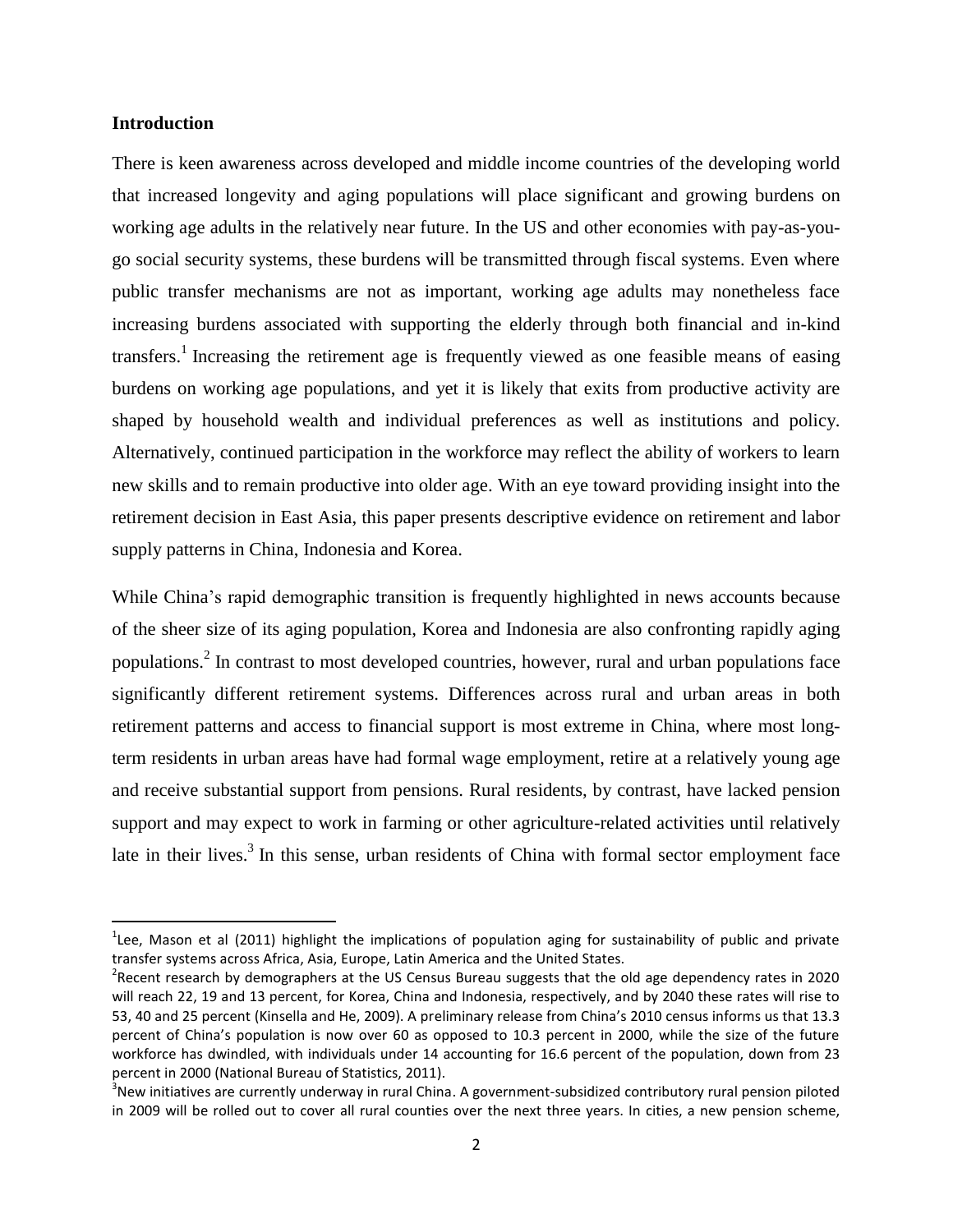retirement decisions that are more similar to those of residents in developed countries. Residents of China's rural areas, by contrast, share more in common with residents of other developing countries, and make labor supply decisions in the absence of both pension availability and the constraint imposed by a mandatory age of retirement from the formal sector.

This paper brings together information from several data sources to highlight differences in labor supply of older workers across urban and rural China, Indonesia and Korea, and to review patterns and trends in the context of institutional differences across these three countries and between urban and rural areas. For perspective on retirement patterns in East Asian economies, we then place the retirement decision in China, Indonesia and Korea in the context of employment patterns of older workers in the United States (US) and the United Kingdom (UK). In common with findings from the retirement literature focusing on developed economies, the descriptive evidence presented in this paper is suggestive of the role that ability to collect a pension (or social security benefit) plays in the retirement decision.<sup>4</sup>

Mandatory retirement provisions in each of these East Asian economies, however, condition decisions of when and how to exit from productive activity. While significant numbers of retirees return to work in self-employed activities or informal work after reaching mandatory retirement age, the types of work that "retirees" are able to find may be unattractive for some older workers. Differences in the mandatory retirement age for men and women in China likely contributes to differences across genders in participation in work later in life, with important consequences for relative pension wealth and relative financial security of older men and women.

After reviewing descriptive trends, we lay out an empirical model to examine correlates of labor supply with own and spouse eligibility to receive a pension, own and spouse health status and proxies for household wealth. We next review data sources and correlates of employment separately for China, Indonesia and Korea. The paper presents comparative descriptive evidence

modeled on the rural pension program, was first introduced in July 2011 with the aim of providing financial protection in old age to non-working urban residents and informal sector workers.

 $^4$ Blau (1994) suggests that social security eligibility contributes to relatively high exit from the labor force at age 65; Krueger and Pischke (1992) exploit design features of the US social security system to demonstrate the effects of benefits on labor force participation. Gruber and Wise (1999, 2004) present evidence from OECD economies of the effects of social security and public pension systems on labor supply decisions of older workers.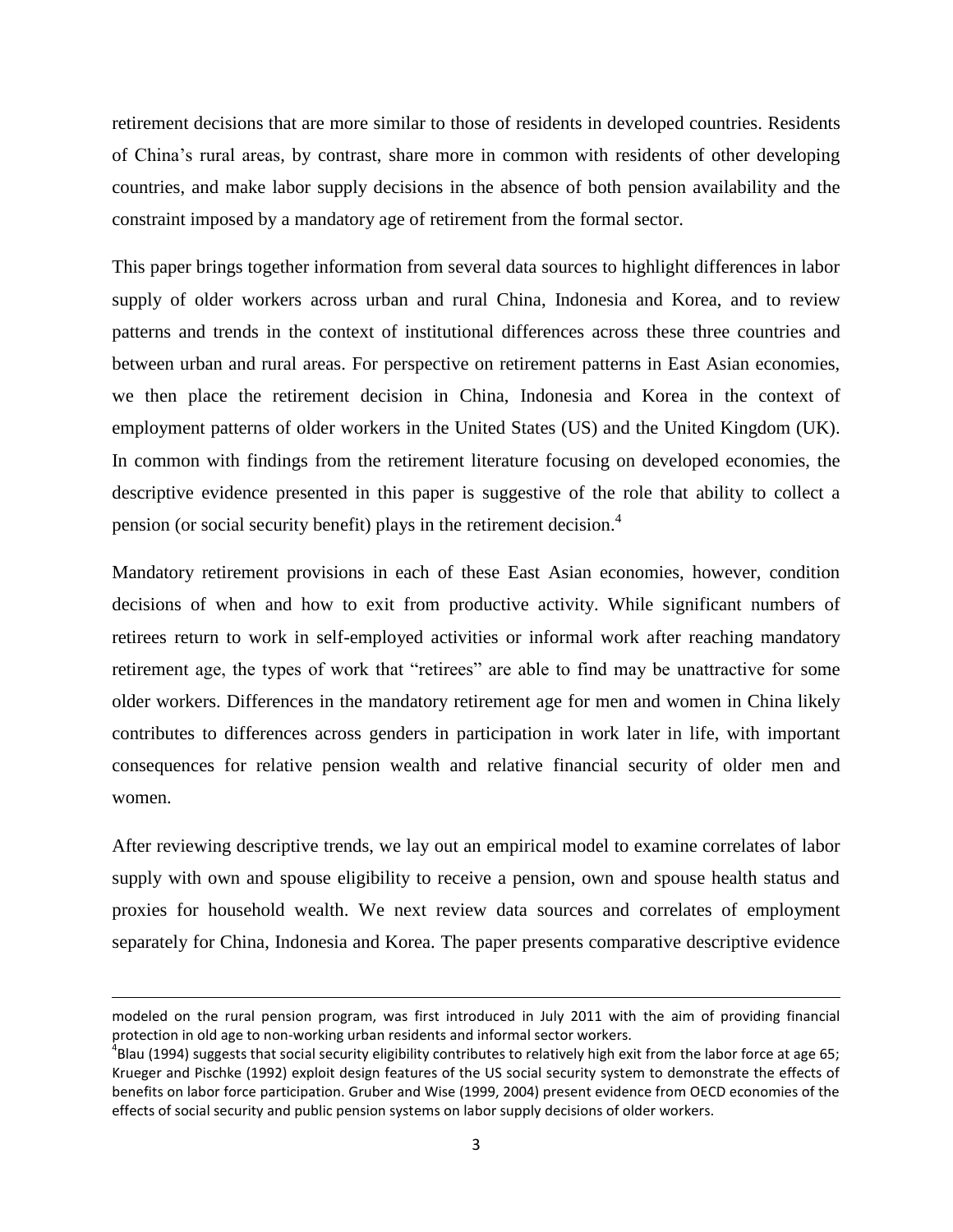from East Asia and highlights important questions on retirement behavior in developing countries that may be addressed from new panel data initiatives currently underway.

#### **Employment Patterns and the Retirement of Older Workers**

 $\overline{a}$ 

In China, long-term urban residents with formal sector employment can expect to receive a pension upon retirement, but face mandatory retirement at a relatively young age.<sup>5</sup> Where urban employed men confront mandatory retirement at age 60, women in blue collar occupations are frequently required to retire at age 50, those in white collar occupations at age 55, with women in some categories (e.g., university professors) able to work until age 60. Among current retirement-age residents of urban areas, a large share is receives relatively generous pension support. By contrast, rural elderly, who had lower incomes during their working lives and less accumulated wealth than their urban counterparts (Kanbur and Zhang, 1999; Ravallion and Chen, 2007), do not typically have pension income. According to the 2005 one percent population sample, 45.4 percent of urban residents over age 60 report pension income as their most import source of financial support, but only 4.6 percent of rural residents note an important role for pension income. Instead, 38 percent of rural respondents over age 60 report that income from own labor is their most important source of support.<sup>6</sup>

The stark difference in employment rates of rural and urban residents reflects differences in both pension wealth and mandatory retirement provisions across urban and rural areas.<sup>7</sup> As evident in Panel A of Figure 1 below, which presents locally weighted regression (LOWESS) estimates of employment rates by age, China's rural residents are far more likely to be employed well after the mandatory retirement ages faced by urban residents. From the China Health and Retirement

<sup>&</sup>lt;sup>5</sup>We define a long-term urban resident as an urban dweller with an urban (non-agricultural) residential registration (*hukou*) status. While considerable efforts have been made recently to extend social insurance benefits to migrants living in the city, migrants are much less likely to have employment contracts and to have employers who are making mandated contributions to pension, health and disability insurance programs (Giles, Park and Wang, 2011). <sup>6</sup>Additional descriptive statistics on sources of support from the 2005 one percent population subsample are reported in Cai et al (2011) and Giles, Wang and Zhao (2010).

 $^7$ In defining "employment" in this paper, we include wage employment in the informal sector, casual work, selfemployed activities and unpaid work in family run enterprises, all of which may be important for older workers in these economies. We focus on employment as opposed to labor force participation, per se, for two reasons. Job search is often not well-documented, and where it is (e.g., the CHARLS data for China) there are a vanishingly small number of respondents (five in CHARLS) over age 45 who are not employed but report active searches for work. We have no doubt that a search process exists for older workers who wish to work, but it is difficult to capture, and this is particularly true when large shares of older workers are self-employed.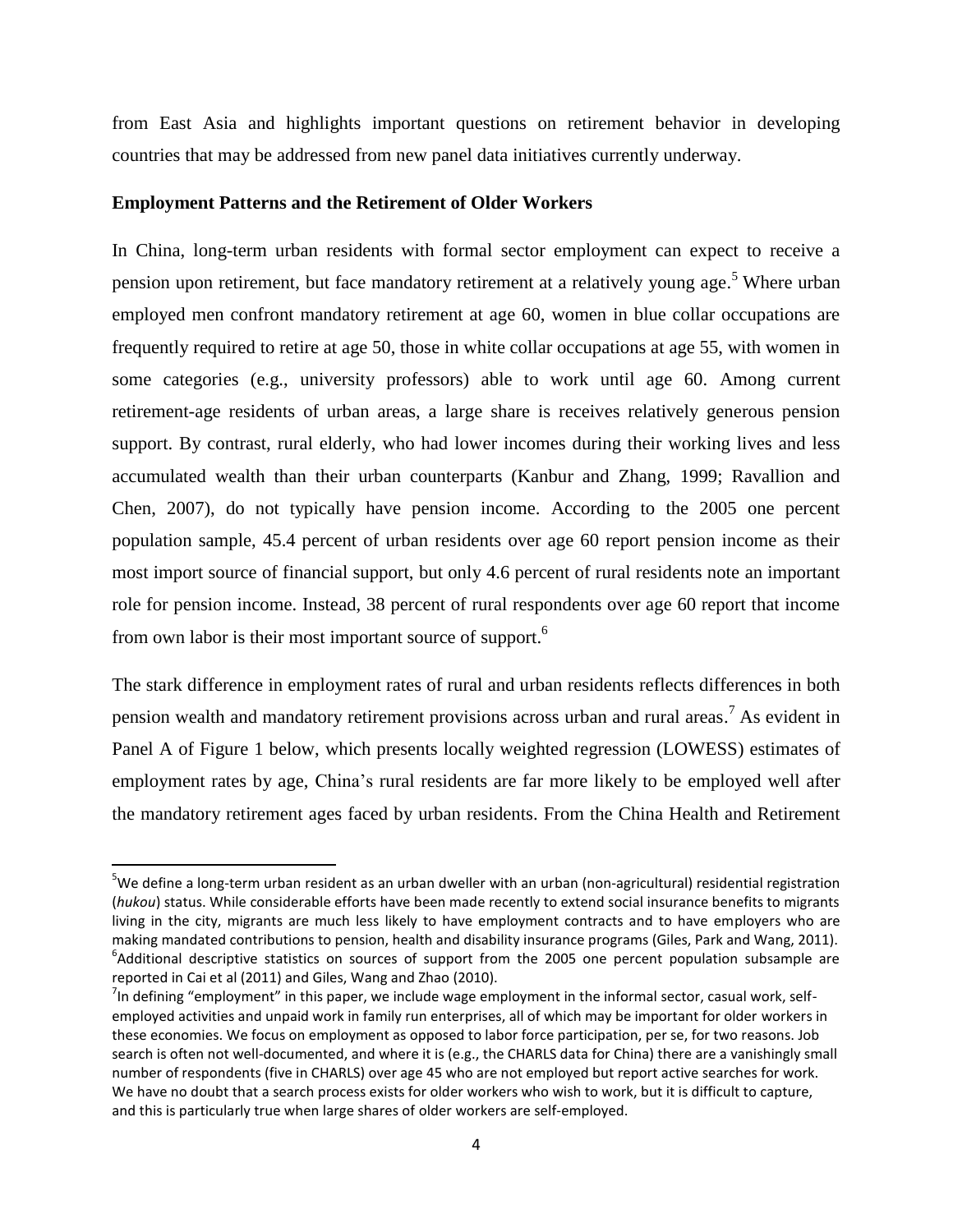Longitudinal Study (CHARLS) pilot conducted in 2008, we note 45 percent of urban men aged 60 to 64 were still employed at least one hour per week (Panel A), but in rural areas nearly 86 percent of men in this age range were still working. The difference in employment of urban and rural women aged 60 to 64 was even wider, with only 16 percent working in urban areas and nearly 57 percent still employed in rural areas.

If anything the CHARLS pilot, with relatively small sample sizes in urban Zhejiang and Gansu Provinces and representative of only two provinces, may overstate the employment rates of older men and women. Also presented in Panel A of Figure 1 are the 1991 and 2009 estimates from the China Health Nutrition Survey (CHNS), which show a substantially lower employment rate of 31 percent for urban men in the 60 to 64 age range. When comparing employment rates across the age distribution over time using the CHNS, one observes declines for both men and women in urban areas, but less pronounced declines in employment rates in rural areas.<sup>8</sup> Rural women between age 45 and 65 are somewhat less likely to be working in 2009 than in 1991, but this does not appear to be true for older women or for rural men.<sup>9</sup>

One of the sharper changes from 1991 to 2009, as viewed from the CHNS, lay in the decline in employment rates of women over age 45 in urban China. Reviewing representative evidence from census data (Figure A.1) this effect appears strongest among women from age 45 to 55, as the population census and one-percent sample suggest modest increases in the employment of women over 55. Examining further evidence from three waves of the China Urban Labor Survey (CULS), which allows one to carefully distinguish employment (under our definition) from labor force participation, it is clear that China's booming economy and a tight labor market has increased women's employment across the age distribution for women under 45, but that after 45 employment rates drop sharply (Figure A.2, Panel A). Moreover, when we turn to labor force participation (Figure A.2, Panel B) it is evident that in 2001 and 2005 many of the urban women

 $\overline{\phantom{a}}$ 

 $8$ We review evidence from the CHNS as it is the publicly available data source that researchers used (pre-CHARLS) to study labor supply, health status and retirement of older workers in China (e.g., Benjamin et al, 2003; Dong, 2011). As it is based on a panel of households which does not enumerate complete information on family members who have split off of households, one should be concerned that later waves of the CHNS over-represent those who remain in the households. As we are interested in the over-45 population, this is less of a problem than if we were considering the employment decisions of individuals who were children in 1991 and likely to have moved out of households.

 $^{9}$ In Appendix Figure A.1, we present statistics from the 1990 and 2000 population census and the 2005 one percent population sample. Employment rates are somewhat lower in 2005 for older men and somewhat higher than one observes in the CHNS.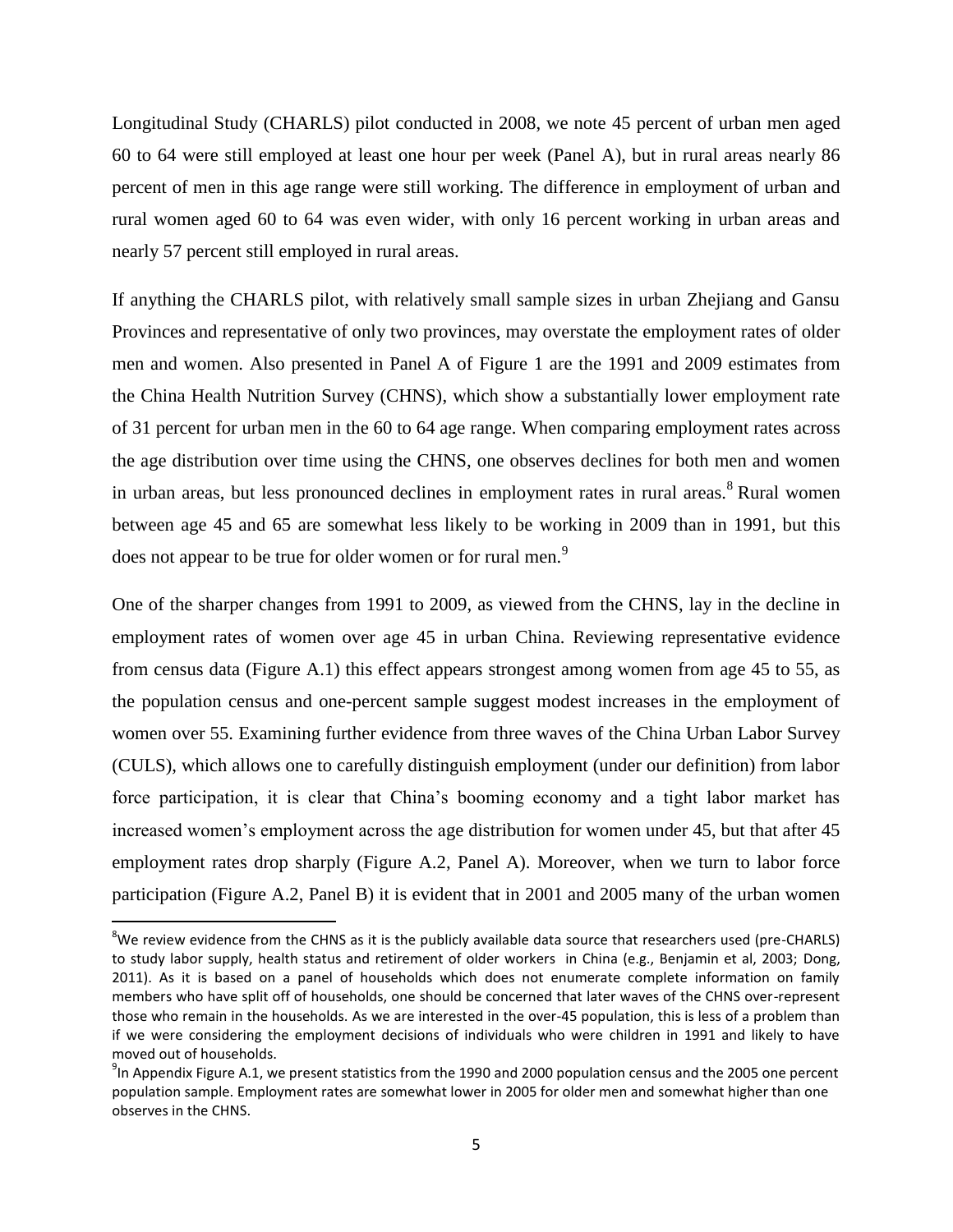who were not employed were nonetheless looking for work and in the labor force, so that labor force participation rates were quite similar in 2001, 2005 and 2010 for women under 45. By 2010, however, the CULS suggests a sharper drop in labor force participation among urban women over age 45 than we observed in earlier years.<sup>10</sup>

The decline in older women's labor force participation raises an important question for labor research in China: Does the decline in women's employment reflect a resurgence of gender discrimination in post-reform China or the effects of increases in household wealth and the ability of women to exit the labor force at a younger age? Differences across genders in mandatory retirement ages likely creates an institutional bias against women's employment. Even in the absence of discrimination, the employment decision of older women in urban China reflects a constrained choice. Women may return to work as consultants or in self-employed activities after reaching mandatory retirement age, but retired women are frequently receiving pensions, which raises reservation wages for new employment. Those urban women uninterested in working in typical self-employed activities held by blue collar workers (e.g., nannies or housekeepers), may choose to stay out of work if their pension incomes are sufficient.

Earlier research on labor force participation in China has noted the drop in employment rates of urban residents, and urban women in particular (Cai et al, 2008; Maurer-Fazio et al, 2011) and attributed the drop to the effects of state sector restructuring after 1997. Restructuring reduced the state sector through two mechanisms: for younger state-sector workers, a special one-time urban layoff (*xiagang*) program provided up to three years of living subsidies (and continued pension and health insurance contributions), as well as training and job placement assistance through reemployment centers. Workers within five years of retirement age were encouraged to take early retirement with pension benefits. As women were much closer to retirement age than men, particularly blue collar workers facing retirement at age 50, a far higher share of women took early retirement than men.

After losing work during state sector restructuring, men, the young and the well-educated, generally faced a shorter duration out of work (Appleton et al, 2002; Giles et al, 2006a; Maurer-

 $\overline{\phantom{a}}$ 

<sup>&</sup>lt;sup>10</sup>It should be remembered that the CULS sample used for these comparisons are representative samples from five large cities (Fuzhou, Shanghai, Shenyang, Wuhan and Xian), and may not be representative of work decisions in medium and small cities.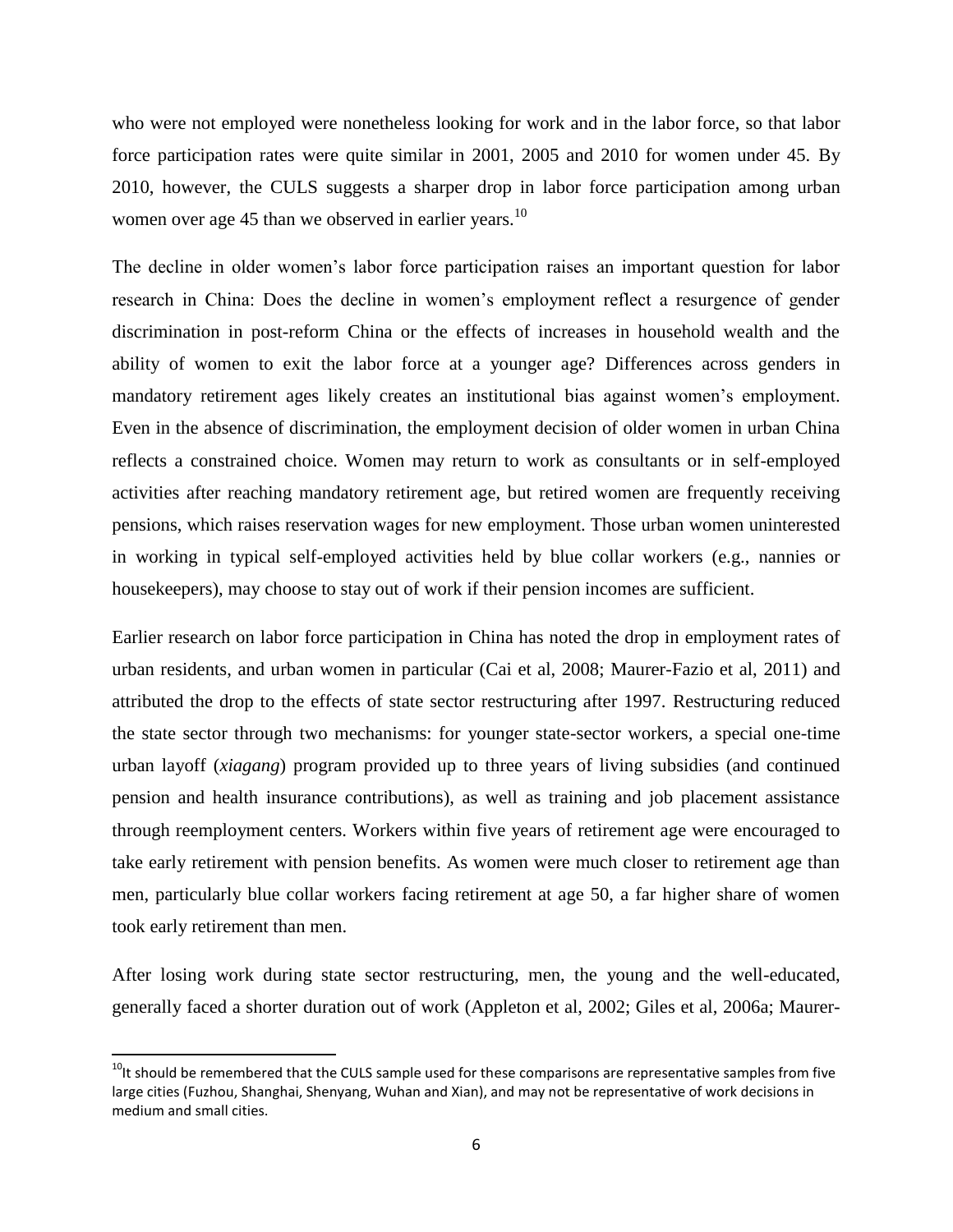Fazio, 2007). Moreover, some researchers found that women's decision to reenter the workforce was affected not only by permanent and relatively generous pensions, but also by family circumstances (Giles et al 2006b).

Given support available through pensions to relatively young workers during economic restructuring and potential biases against hiring displaced workers relatively close to retirement age, one would expect to see sharp drops in employment of urban women from 1991 to 1997 and 2000, as is shown in Panel B of Figure 1. If reduced employment rates of urban women over 45 were simply the effect of restructuring in the late 1990s, however, we would expect that employment of women in the 45 to 55 age range would return to higher pre-1997 levels by 2009. The fact that older working age women, who have not yet reached mandatory retirement age, continue to have lower employment rates, even after labor markets tightened during the 2000s, raises the possibility that exits from the labor force may be a choice facilitated by higher wealth or by increasing demands on time for non-market activities, such as caring for children, elderly or other ill family members.

Exits from employment among older workers as they approach pension eligibility are not unusual in more developed economies such as the UK and the US, but exit rates in the years before retirement age are not typically as high as one observes in China. Figure 2 highlights differences in employment rates across five countries and shows that 68 and 70 percent of women age 50 to 54 are still employed in the US and UK, respectively. Employment rates of women in this age range are somewhat lower in urban Indonesia at 63 percent, but above the 38 and 30 percent employment rates witnessed in urban Korea and China, respectively.<sup>11</sup> Relative employment patterns of men in the 55 to 59 age range follow a similar pattern: 68 and 67 percent of urban men in this age range in China and Korea, respectively, are employed, while 82 percent of urban Indonesia men of this age are still working.

**Mandatory Retirement Provisions and Retirement Patterns**. Incentives created by gender differences in the mandatory retirement age may encourage early exits from the labor force for women, particularly for women who face the prospect of job search in their 40s. Career changes and job changes later in working life can be difficult in developed and developing economies

l

 $11$ Note that this is the urban employment rate for women using the CHARLS sample, in the CHNS sample the rate is higher at 42 percent.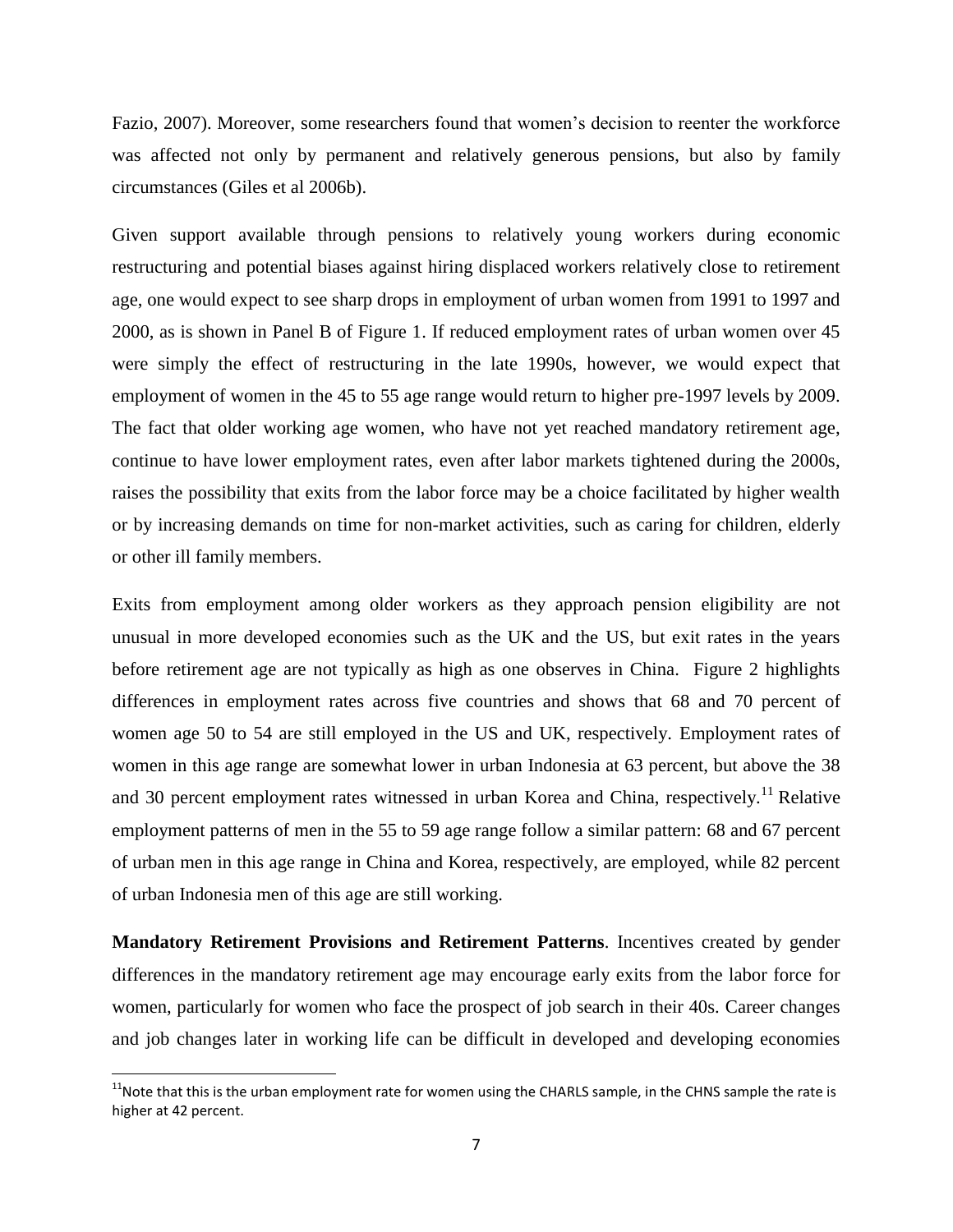alike. As beginning a new job requires learning processes, technology and culture of the new workplace, a new employee will not reach peak productivity in a position immediately upon being hired. An employer may be less likely to consider hiring a worker who is close to mandatory retirement age simply because there is not sufficient time to earn a return on initial training and start-up costs relative to a younger worker. In the US, where many workers start to leave the workforce upon eligibility for social security benefits, difficulties finding new employment among older displaced workers are well-documented. Research using the US Health and Retirement Study (US-HRS), for example, has demonstrated that of workers who lose jobs after age 55, only 60 and 55 percent of men and women are employed again within two years, while 80 percent of non-displaced workers are employed (Chan and Stevens, 2001).

In China, and to some extent Indonesia and Korea, a mandatory retirement age for some occupations and types of employers is even more binding than social security eligibility in the US. Differences in mandatory retirement ages of men and women in China may have a significant impact on how employers view the relative returns to hiring male and female employees who are in their 40s and older.<sup>12</sup>

In Korea and Indonesia, retirement ages are not mandated by the law, but employment laws allow for firms to set mandatory ages, and government employees and civil servants face mandatory retirement. Explicit rationales for mandatory retirement provisions and legal support for them in Korea is based recognition that firms have long promoted worker allegiance by paying employees below their marginal product early in their careers and rewarding them with a premium after significant tenure. As workers later in their careers earn significantly more than their reservation wages and thus have a disincentive to retire, mandatory retirement provisions implemented by firms and the government civil service provide a means of guaranteeing that less productive older workers will eventually leave the firm, and facilitate promotions for younger employees.<sup>13</sup> The Korean Supreme Court passed a ruling in 1978 which permitted employers to adopt a mandatory retirement age,  $14$  and firms have responded by setting 55 as the median mandatory retirement age, with some exemptions allowing later retirement for senior executives.

l

 $12$ Of course, employers may already perceive older workers to be less productive (Chan and Stevens, 2001; Dalen et al, 2010), but this is a problem faced by both older men and women when looking for work.

<sup>&</sup>lt;sup>13</sup>Lazear (1979) presents a theoretical model which suggests that mandatory retirement solves an important agency problem by allowing firms to shed unproductive older workers.

 $14$ Ruling No. 78da 1046, 12 September 1978.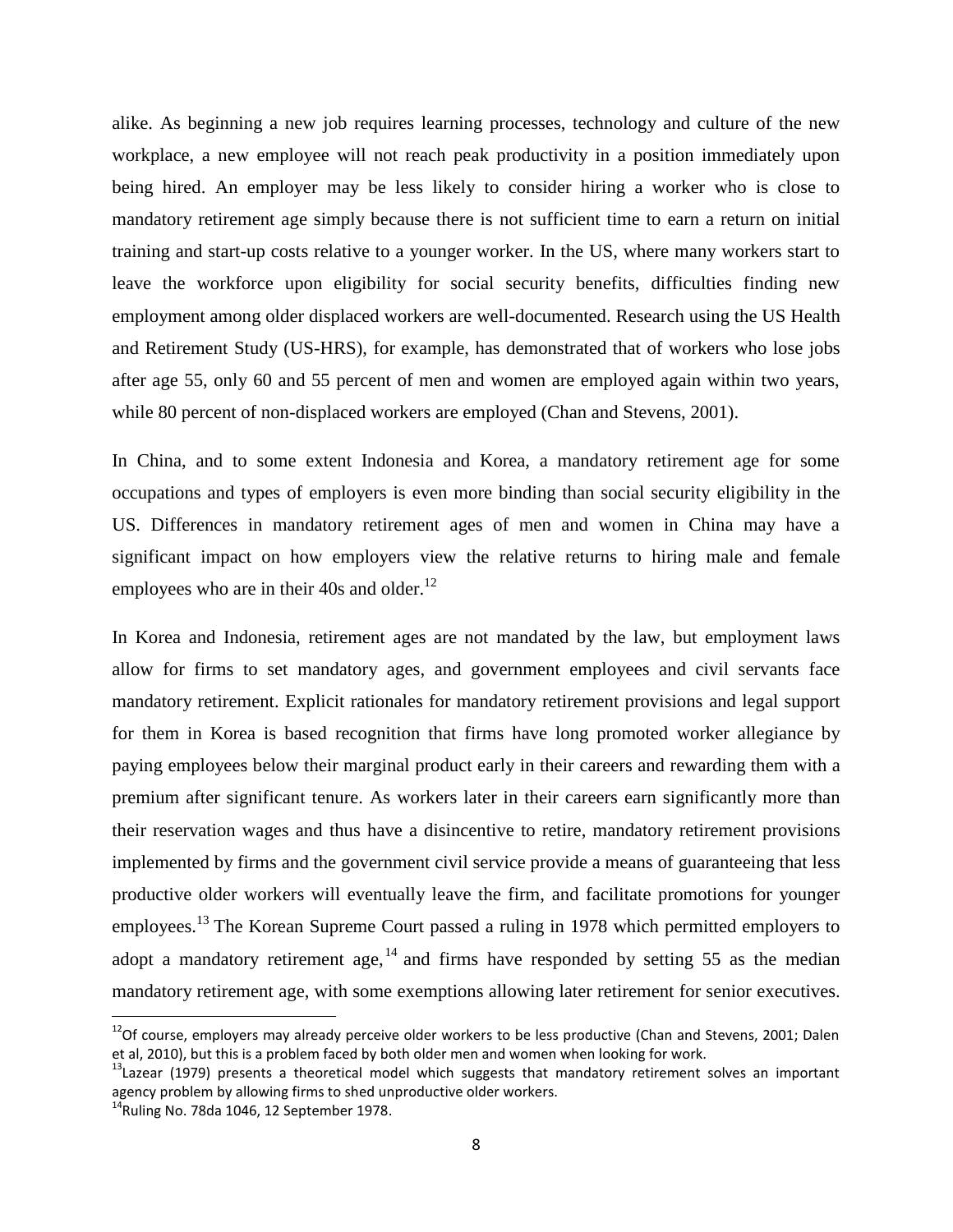After the East Asian Financial Crisis in 1997/8, firms which had not implemented mandatory retirement started to do so as a way of slowing wage increases associated with seniority-based wage systems (Cho and Kim, 2005).

In Indonesia, government employees and civil servants face mandatory retirement at 55, and this age is followed by some large private employers as well (Brodjonegoro and Simanjuntak, 2002; Leechor, 1996). From 1995, the "normal retirement age" was considered to be 55 with a maximum age of 60, with these retirement ages applying to larger private sector employers as well as the government.<sup>15</sup> Apart from the "normal retirement age," however, there are numerous exceptions made through presidential and ministerial decrees, that raise the retirement ages for some occupations. Doctors and other high skilled professional civil servants may retire at 60, more senior levels of civil service are able to retire as late as 65 and university professors face mandatory retirement at age 70. Employees of smaller scale enterprises and the self-employed, who comprise the urban informal sector, do not face mandatory retirement.

The higher employment rates of older urban men and women in Indonesia and Korea (Figure 2) suggest that mandatory retirement from some occupations and types of employers does not mechanically lead to permanent exit from productive employment. Existing research on older workers in both countries suggests that an impending retirement creates incentives for forwardlooking workers to leave employers preemptively, either to start their own businesses or to start second careers working for smaller private sector employers.<sup>16</sup>

One significant difference across workers in urban and rural areas of China, Indonesia and Korea lies in the share of the retirement age workforce with access to pensions. In China, evidence from China Health and Retirement Longitudinal Study (CHARLS) pilot suggests that, of urban residents over age 60, 79 and 54 percent of men and women, respectively, have access to pension

<sup>&</sup>lt;sup>15</sup>Government Regulation No 32 (1979) specifies 55 as the retirement age for civil servants and became the benchmark for the "normal retirement age" followed in the private sector as well. Ministry of Labor Regulation No 2 (1995) stipulates that the normal retirement age is 55 and the maximum is 60, and these are also the ages at which eligible retirees are able to start collecting pensions.

<sup>&</sup>lt;sup>16</sup>McKee (2006) finds that in Indonesia, half of government workers move into either the private sector or into selfemployment, and 61 percent of workers who leave their private sector jobs move into self-employment. In Korea, self-employment was one response to lay-offs from larger employers in the wake of the 1997/8 financial crisis (Sohn, 2007), and continues to be an important source of employment for older males (Lee 2009). Lee and Lee (2011) note differences in the retirement ages of self-employed and wage-salary earners, but do not discuss the incentive to move into self-employment ahead of mandatory retirement among wage and salary earners who wish to continue working.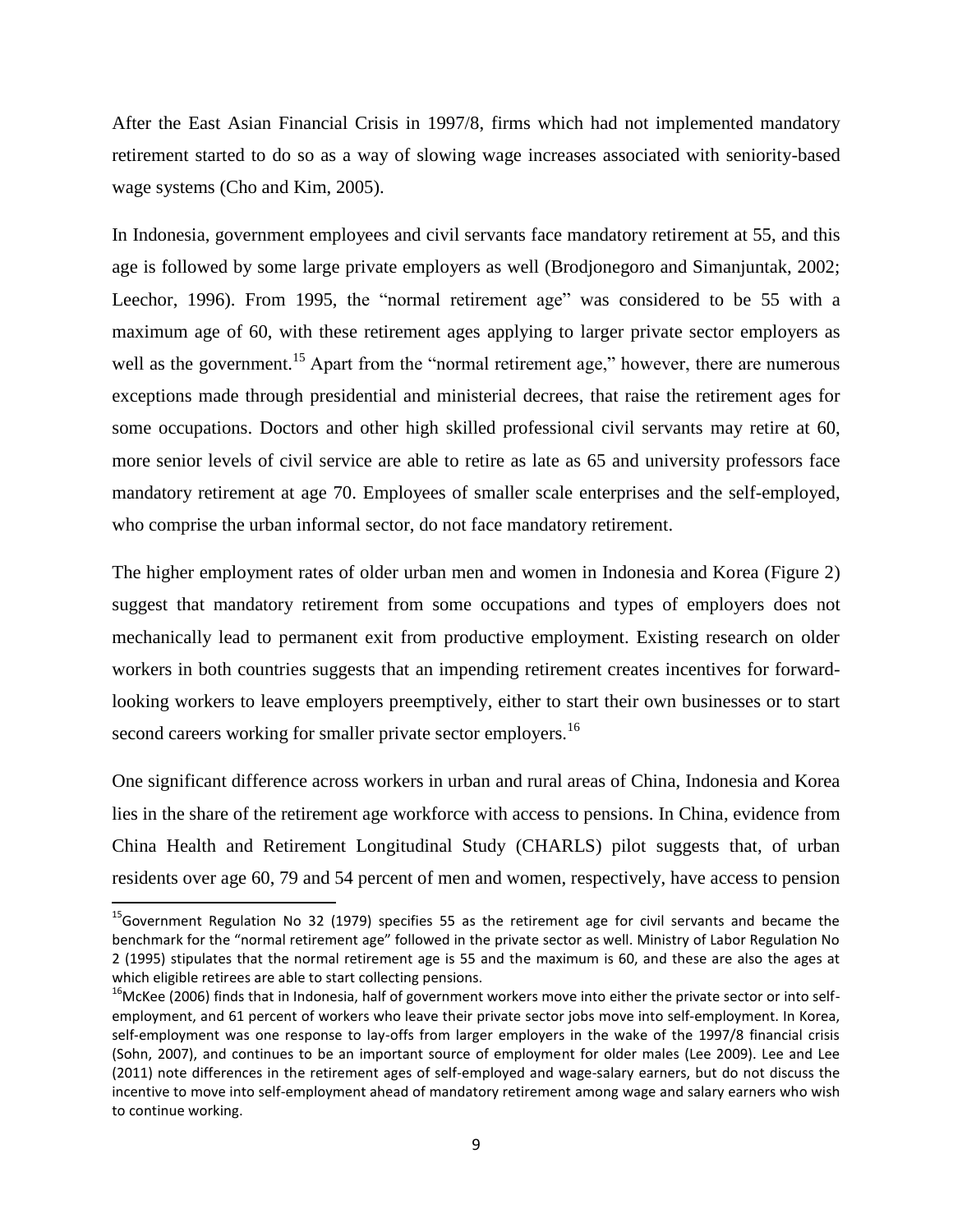support. In urban areas of Indonesia and Korea, by contrast, fewer than 35 percent of men and 15 percent of women have access to pensions.<sup>17</sup> Another unique feature of pension eligibility in Korea lies with an imperfect correspondence between mandatory retirement age and age at which pension-eligible retirees may start receiving pension benefits. The National Pension scheme, the largest of the three main sources of pensions in Korea, does not begin paying benefits until age 60, yet a significant share of employees face mandatory retirement at age 55 (Cho and Kim, 2005). This imperfect correspondence likely increases incentives for those employees facing mandatory retirement to look for new career opportunities, including in the self-employed sector.

Across rural areas of China, Indonesia and Korea, both men and women remain actively employed until much later in their lives than urban residents. In rural areas of all three economies, agricultural production on the family farm continues to be a significant source of employment for older workers, and this is necessitated by the fact that rural residents tend to accumulate less wealth over their working lifetimes. In addition, older workers in rural China and Indonesia are far less likely to have access to pensions than their urban counterparts. Both the CHARLS and the 2005 Population Census suggest that, of rural residents over 60, roughly 5 percent of men and less than one percent of women have pension support. Similarly, in rural Indonesia, the Indonesia Family Life Survey (IFLS) shows that only 8 and 3 percent of men and women over 60 have access to pensions.

Rural Korea is a somewhat different matter. Efforts to bring rural residents into the National Pension scheme established in 1988 have led to pension coverage rates in rural areas that do not differ significantly from urban areas, indeed 34 percent of older rural men in the 2006 KLoSA wave report receiving pensions. Nonetheless the continued labor supply of rural men is viewed as an important factor contributing to high rates of economic activity among older Koreans (Lee 2009). In spite of availability of pensions, levels of support are not sufficient to permit retirement of the rural elderly. Lee (2009) suggests that the out-migration of the young has left elderly who remain behind with both a lack of young labor and insufficient wealth to cease productive

 $17$ More specifically, in Korea, 34 percent of urban men have access to pensions and 15 percent of urban women, and in Indonesia, 27 percent of urban men have access to pensions and 10 percent of urban women. Figures on pension coverage are drawn from the 2006 Wave of the Korean Longitudinal Study of Aging (KLoSA) and the 2007 wave of the Indonesia Family Life Survey (IFLS).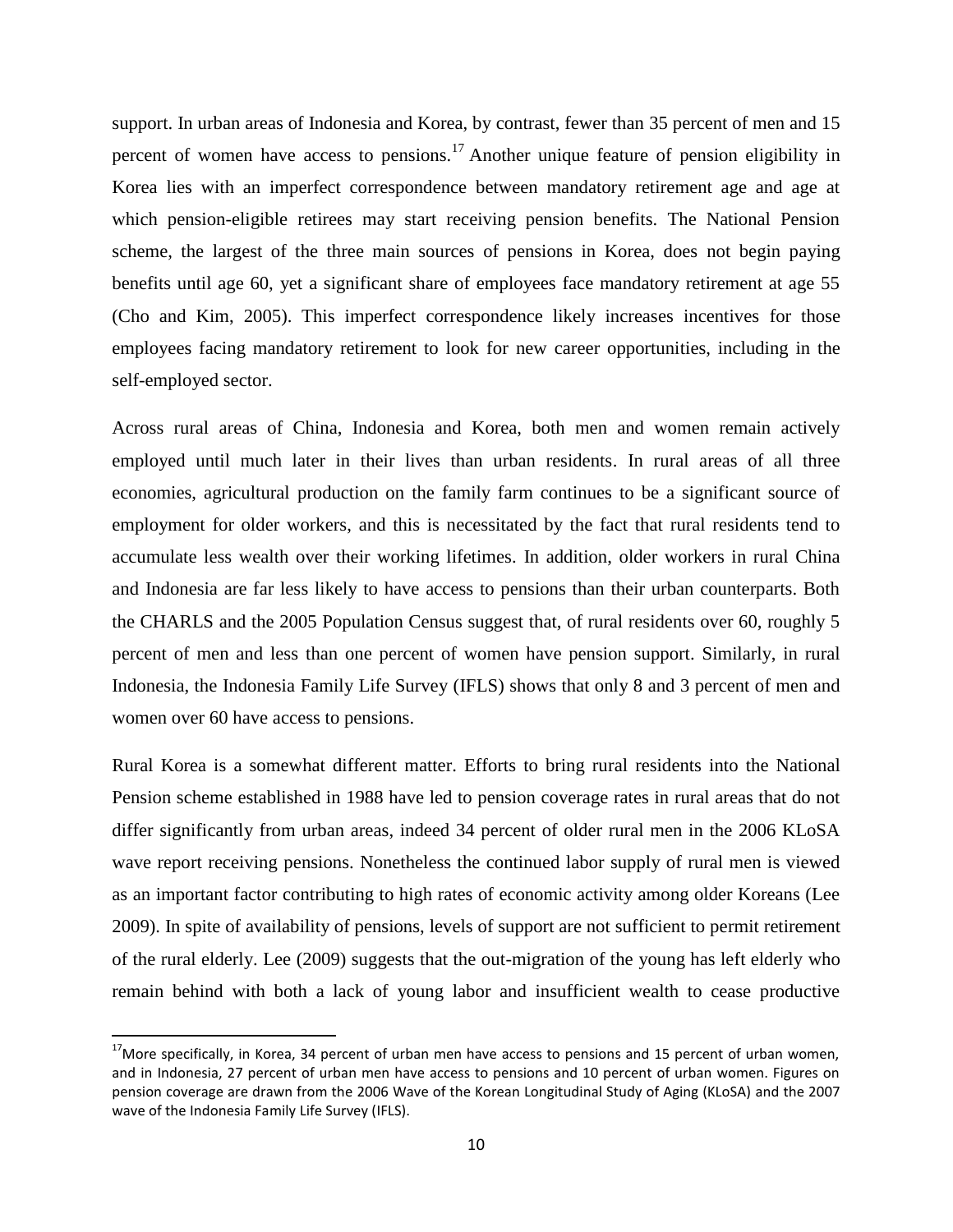activity. Given that the history of rapid urbanization in Korea mirrors the process of rural to urban migration taking place in China, one might be concerned that incidence of delayed retirement of China's rural farmers, who are less affluent and have lacked pension support, may follow a similar pattern to Korea.

**Phased or Gradual Retirement?** The literature on retirement in developed countries has emphasized that retirement is often a gradual process: workers may reduce work hours at present employers, move to work arrangements requiring fewer hours per week or even transition in and out of retirement.<sup>18</sup> Using the US Health and Retirement Study (HRS), Gustman and Steinmeier (2000) find that twenty-two percent of the population reported being partially retired at some point, and that a fifth of the population had partially retired by age 65. Exits from employment, or the labor force, are also not always permanent: Gustman and Steinmeier's study finds that over four waves, 17 percent of the sample experienced a reversal in which they moved from lessintensive work to more work.

The particular set of incentives influencing the labor supply decision of older workers in urban China, both before and after reaching mandatory retirement age, are likely to lead to similar patterns of gradual retirement as observed in other countries. In urban areas, low unemployment rates and shortages of skilled labor in a rapidly growing economy offer opportunity for older skilled workers. On the other hand, older long-term urban residents who own residences have experienced a sharp increase in their wealth over the last decade (Park and Porter, 2011), which may raise reservation wages and reduce the likelihood of returning to work.

In order to gain a sense of the importance of gradual, or phased retirement, we show average hours of work per week across the age distribution in Figure 3 below. The first panel shows average work hours unconditional on work status, with the labor hours of respondents who are not working equal to zero. In panel B, average hours are reported only for those respondents who

<sup>&</sup>lt;sup>18</sup>Gustman and Steinmeier (1984) found that self-reports of partial retirement among US men aged 58 to 69 was quite common, particularly partial retirement into a job different than the one held at age 55. Blau (1994) emphasizes that older workers transition in and out the labor force ("retirement") with considerable frequency and that these transitions are often not picked up in annual data.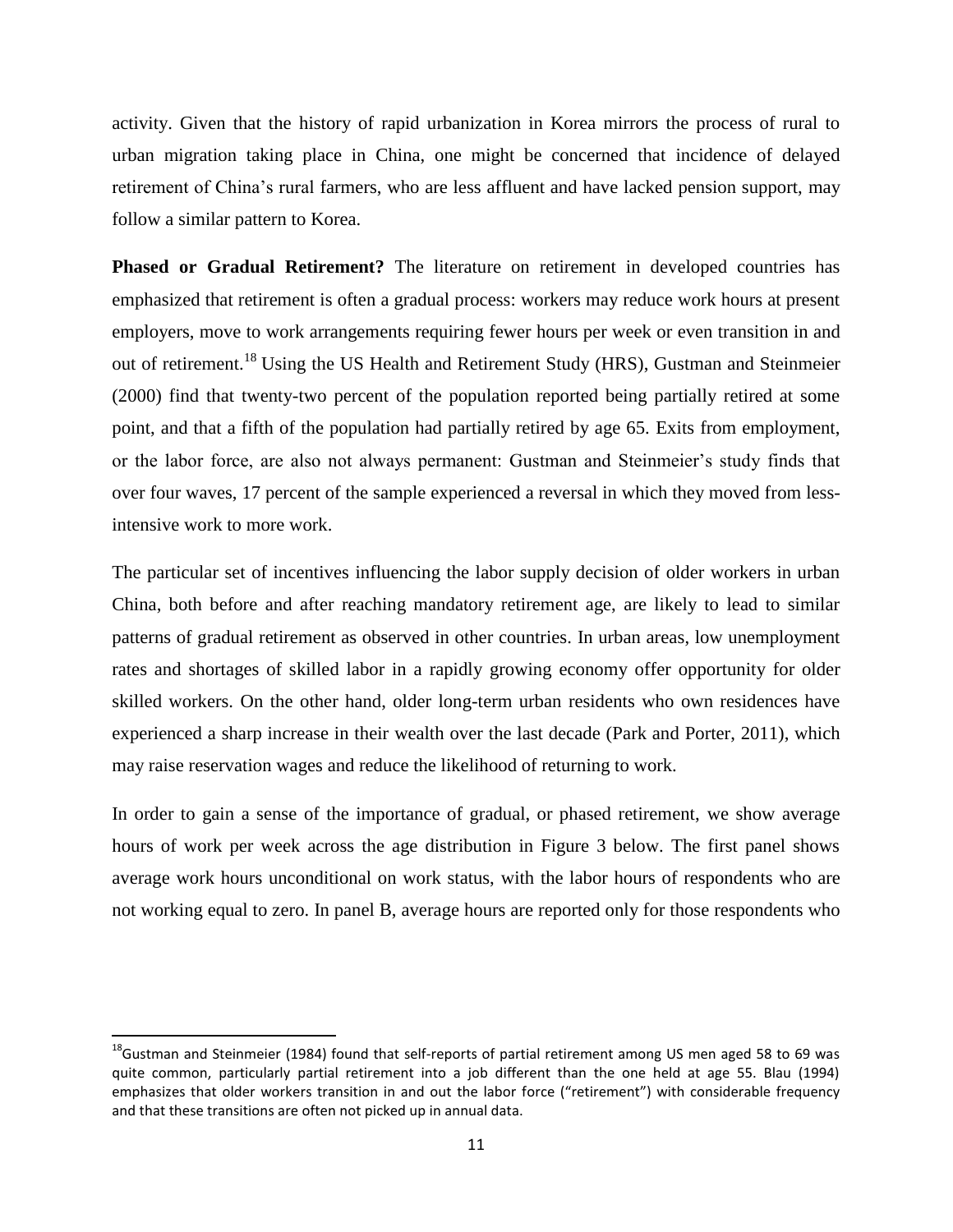are working.<sup>19</sup> We use the CHNS to contrast average work hours in 1991 with 2009, and also include data from the 2008 CHARLS pilot.

From the unconditional plots in Panel A of Figure 3, a gradual reduction in average work hours after age 45 is apparent for both men and women in urban areas. Also evident is a steeper decline in work hours for women between 45 and 55 and for men between 55 and 65. Turning our attention to Panel B, a gradual decline in work hours is evident for men and women who continue working beyond age 55, but it is not steep. By 2009, urban men between 55 and 60 who are employed, report spending an average of 45 hours per week working. By age 70, urban men who continue in productive employment are spending just 20 to 30 hours per week employed while their employed rural counterparts of the same age are still working more than 40 hours per week. The difference across urban and rural areas in the work-intensity of those working beyond mandatory retirement age suggests that urban residents may have the ability to retire gradually, while rural residents, if they have the physical capacity, may indeed continue to work full-time into their  $70s$ .<sup>20</sup>

When comparing work-intensity of older workers across countries, it is evident that China's residents over 60 work fewer hours than their respective urban and rural counterparts in Indonesia and Korea (Figure 4). Conditional on working, average working hours for urban men and women (Figure 4, Panel B) are more similar to the UK, where hours drop off more quickly with age, than for Indonesia, Korea and the USA.

#### **Retirement in China, Indonesia and Korea**

l

The descriptive patterns shown above make use of data from early stages of longitudinal studies from China and Korea which are modeled on the Health and Retirement Study (HRS) from the US and the English Longitudinal Study on Aging (UK). New survey efforts, like CHARLS in China, promise to facilitate the study of retirement and labor supply behavior in regions where pension and social security systems are not well established, and population aging is occurring at a rapid pace. In the analytical models that we estimate, we make use of the cross-sections from

 $^{19}$ As earlier, we use non-parametric locally weighted regression (LOWESS) to smooth the averages across the age distribution.

 $^{20}$ This has long been true of China's rural elderly. A classic study of the rural elderly in the 60s and 70s referred to their lives as one of "ceaseless toil" (Davis-Friedman, 1991), and Pang et al (2004) characterize the retirement decision in rural China as "working until dropping."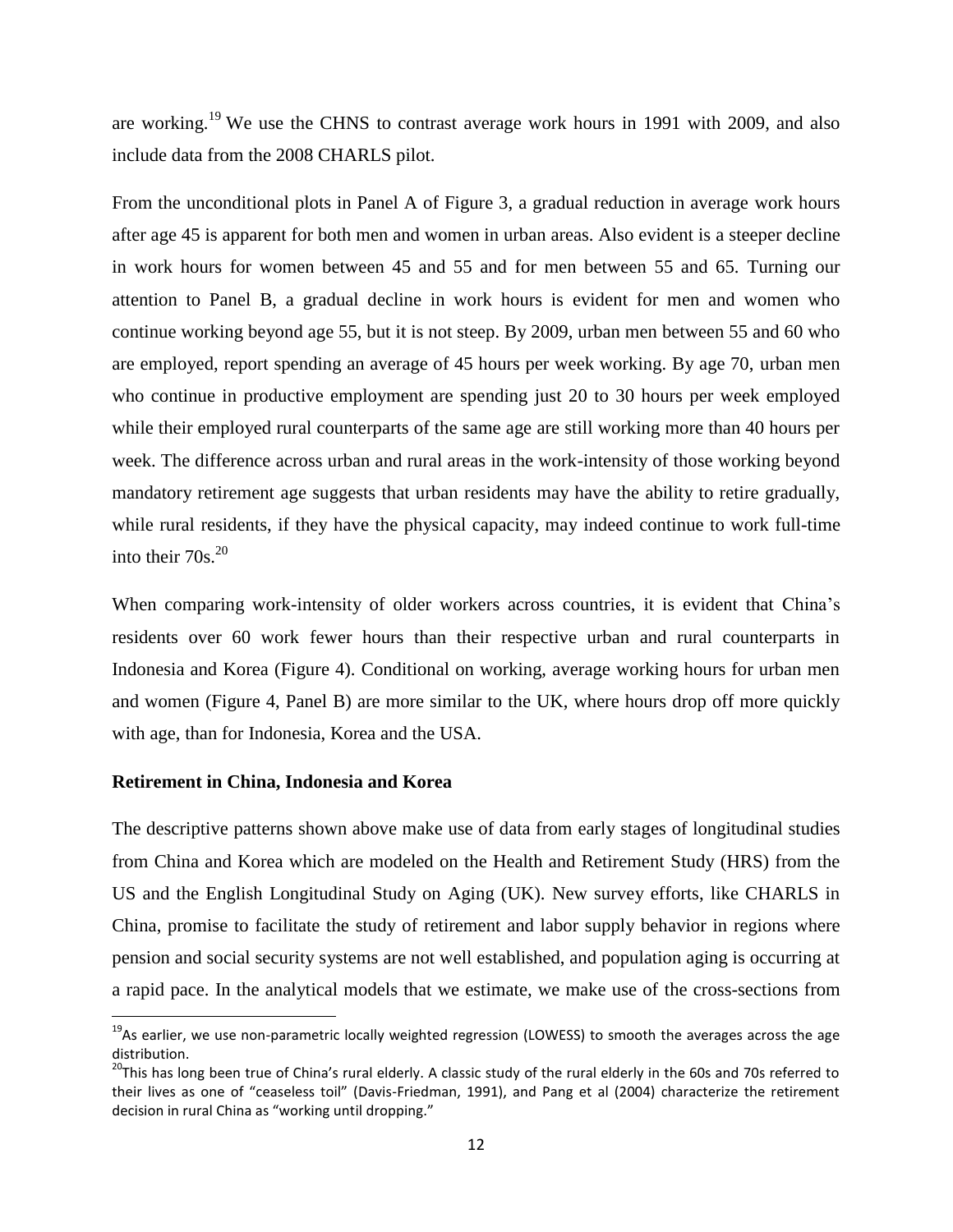China, Indonesia and Korea used for basic descriptive statistics presented above. Summary statistics for important variables used in the analysis can be found in Table 1. Below, we provide some additional discussion of the analysis sample used for each country:

*China*. The China Health and Retirement Longitudinal Study (CHARLS), directed by Yaohui Zhao at the National School of Development at Peking University, was developed and implemented by an accomplished team of collaborators from China and abroad. The sample used in this analysis is from the pilot survey conducted in 2008 in Gansu and Zhejiang provinces, and is representative of adults over 45 years of age in these provinces. Gansu, in the Northwest is a relatively poor province and Zhejiang, on the coast south of Shanghai, is relatively affluent. CHARLS follows the model of the HRS, ELSA and KLoSA in the US, UK and Korea, and enumerates information on respondent and spouse socio-economic status, health conditions, work and employment, incomes and pensions, and also includes household and community level information. In the pilot sample used in the analysis below, there are 1570 households and 2685 eligible respondents. $^{21}$ 

*Indonesia*. The Indonesian Family Life Survey (IFLS) is an ongoing project conducted by RAND Corporation and universities in both Indonesia and the US. To date, four waves have been conducted in 1993, 1997/98, 2000, and 2007/08. The survey covers individuals, households, communities, and the community-level health and educational facilities that respondent households access in their daily life. While it is not a formal member of the "HRS family" of aging surveys, the data are comprehensive and include information on respondent health status, employment and labor allocation, pension participation and household and family characteristics, all of which are crucial for study of retirement and labor supply decisions of the elderly. The original survey was representative of 83% of the Indonesian population and 13 of 27 provinces. As it tracks the movers and split-offs from the original sample, the IFLS was a pioneer among household surveys in the developing world. Tracking is important when working with the 2007/8 round of the IFLS, because it allows us to avoid using a selected sample of

 $\overline{\phantom{a}}$ 

 $^{21}$ The CHARLS project has funding for nationally representative surveys in 2011 and 2013, and fieldwork on the first national wave will begin in July 2011. Public use data should be available for the research community by June 2012.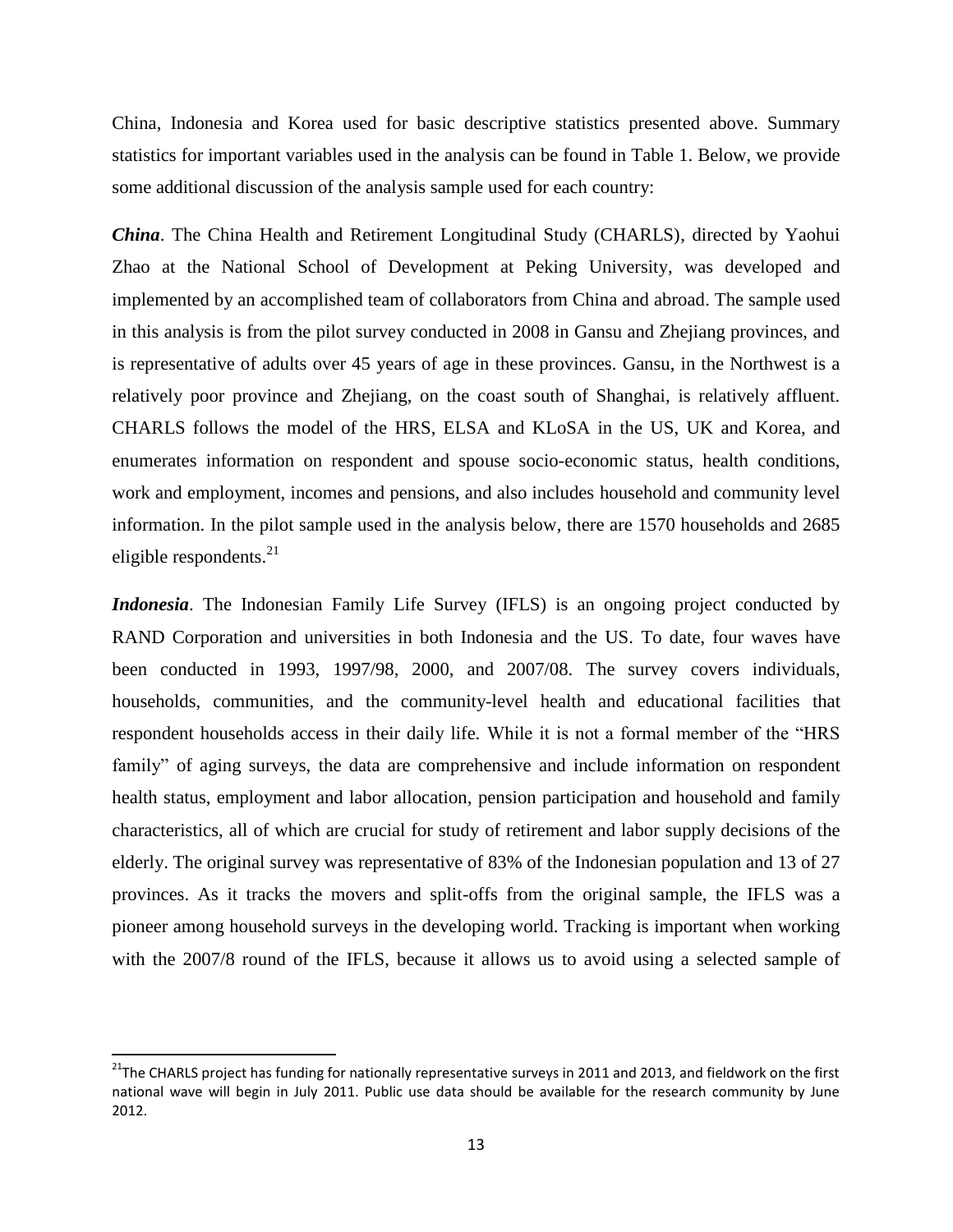individuals who have not moved.<sup>22</sup> The most recent round has 50583 observations and 13507 households. The analytical work below uses detailed information collected from 7283 direct respondents aged 45 and over for whom information on pension eligibility was enumerated.

*Korea*. The Korean Longitudinal Study of Aging (KLoSA) is a nationally representative survey conducted by the Korea Labor Institute to investigate the overall conditions of people aged 45 or older in South Korea (Excluding Jeju island). KLoSA belongs to the same family of aging surveys as CHARLS, HRS and ELSA. The first baseline survey was conducted at 2006, and it was followed by a job history survey in 2007. While KLoSA is a longitudinal survey, only the baseline survey is publically available. In common with CHARLS and ELSA, but differing from the HRS, the first baseline survey doesn't cover the institutionalized elderly. Overall, 6171 households and 10254 individuals participated in the baseline survey, and there are 10030 observations with complete information.

#### **A Model of the Employment of Older Adults**

 $\overline{\phantom{a}}$ 

Below, we examine determinants of the labor supply (employment) of older workers, recognizing that important correlates, such as access to pensions, may be systematically related to both the ability to retire and unobservable characteristics (e.g., ability). While these models should be viewed as providing descriptive evidence, we choose measures of health status, and proxies for wealth and family characteristics with the aim of minimizing endogeneity biases.

As a framework for understanding the "retirement" and labor supply decisions of the elderly, assume that individuals (or households) maximize utility subject to a family budget constraint, which is a function of wealth, income, available time, health status and non-labor income of household members. From the constrained utility maximization decision, we conceptualize a general model of labor supply:

$$
L_i^S = f(W_i^h, I_i^w, I_i^{nw}, H_i, T_i, \mathbf{X}_i, \mathbf{V}_j)
$$
\n<sup>(1)</sup>

<sup>&</sup>lt;sup>22</sup>Even though older residents of both this survey, as well as the CHNS in China, do not move or split off with the same frequency as household members who were under 25 during the initial wave, one might nonetheless be concerned about this potential source of bias.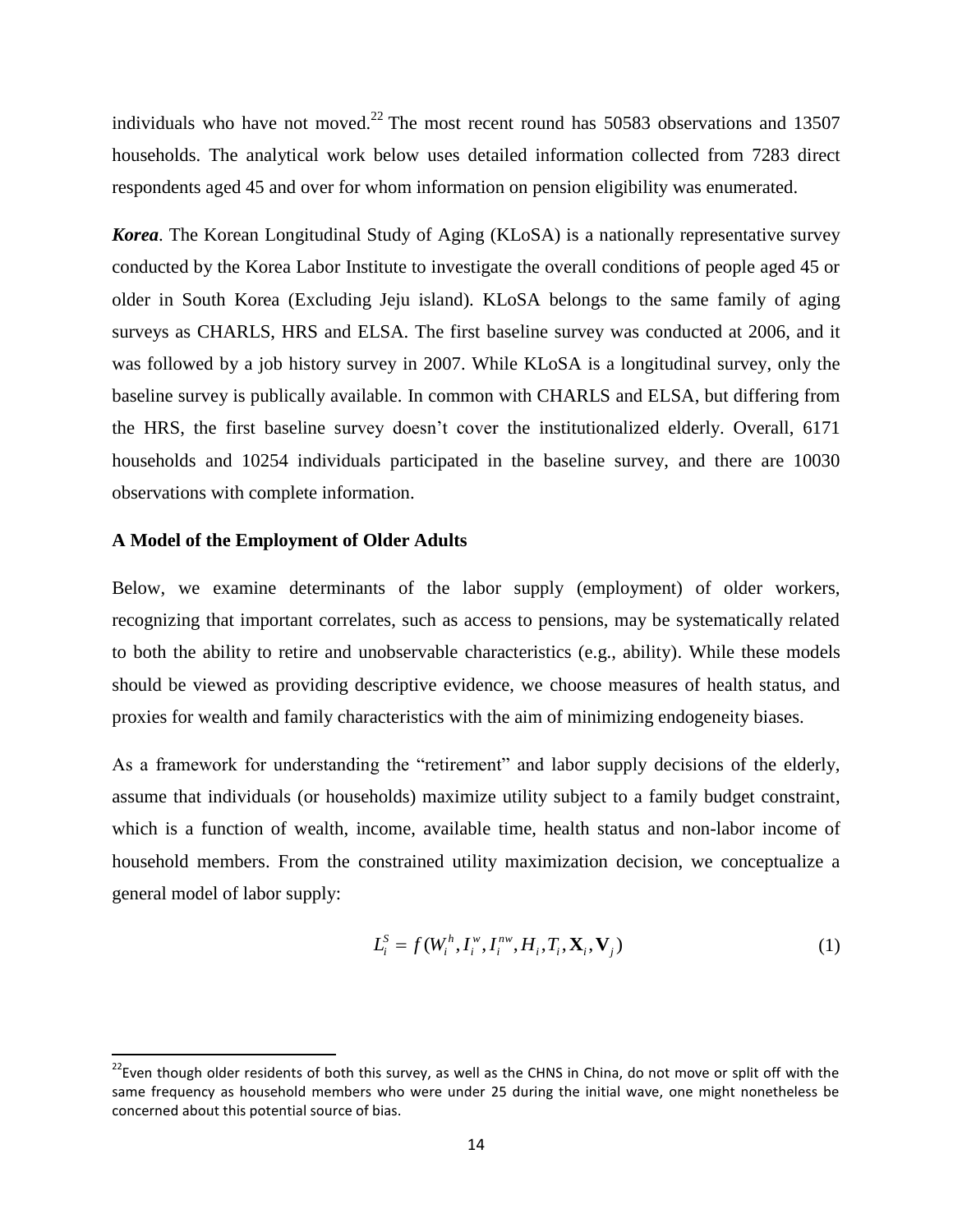where labor supply (or employment) of individual *i*,  $L_i^s$ , is a function of household wealth,  $W_i^h$ , income from work of all household members,  $I_i^w$  $I_i^w$ , income unrelated to current work,  $I_i^{nw}$  $I_i^{nw}$ , health status,  $H_i$ , an individual's time endowment,  $T_i$ , a vector of individual and household characteristics reflecting preferences,  $\mathbf{X}_i$  which include own age and demographic characteristics of household members. Given likely variation in opportunities and returns to labor across geographic regions (Jalan and Ravallion, 2002), we control for potential unobserved county-level characteristics affecting labor supply with a vector of county (or city) level indicators,  $V_j$ . Identifying effects of each of these variables are complicated by three factors which introduce bias into our estimates: some are imperfectly observed, there are functional relationships among important variables (e.g., health status may affect income through productivity, available time, and available household wealth), and labor supply of an elderly individual may be simultaneously determined with the labor supply decisions of other family members, particularly a spouse. In order to reduce such bias, we estimate reduced form models with proxies for longer-term determinants of (permanent) income and wealth.

First, we use housing wealth as one proxy for household wealth  $(W_i^h)$ . Unlike liquid components of wealth, housing wealth will vary less with current shocks to both income and health that simultaneously determine labor supply.<sup>23</sup> Second, current labor income  $(I_i^{\omega})$  $I_i^{\prime\prime}$ ) of a household will also be systematically related to own and family member labor supply decisions. Recognizing that educational attainment of the elderly themselves is likely to be associated with lifetime earnings and accumulated wealth of the household, we include the respondents' own educational attainment as an additional proxy for wealth. In addition, the average educational attainment of a spouse and adult children are usd as a proxy for both the value of a spouse's labor and the value of potential support from adult children (whether or not they are in the household).

Health status also affects productivity and ability to earn income through its impact on capacity for work. Elderly who are ill or suffer physical limitations may be unable to provide much labor for farm activities, and so we make use of self-assessments of ability to perform activities of daily living (ADLs) as proxies for health status. In sum, our complete set of proxies for  $W_i^h$ ,  $I_i^w$ *i I*

 $\overline{\phantom{a}}$ 

 $^{23}$ Venti and Wise (2004) show that housing wealth is not treated as a liquid asset in the US.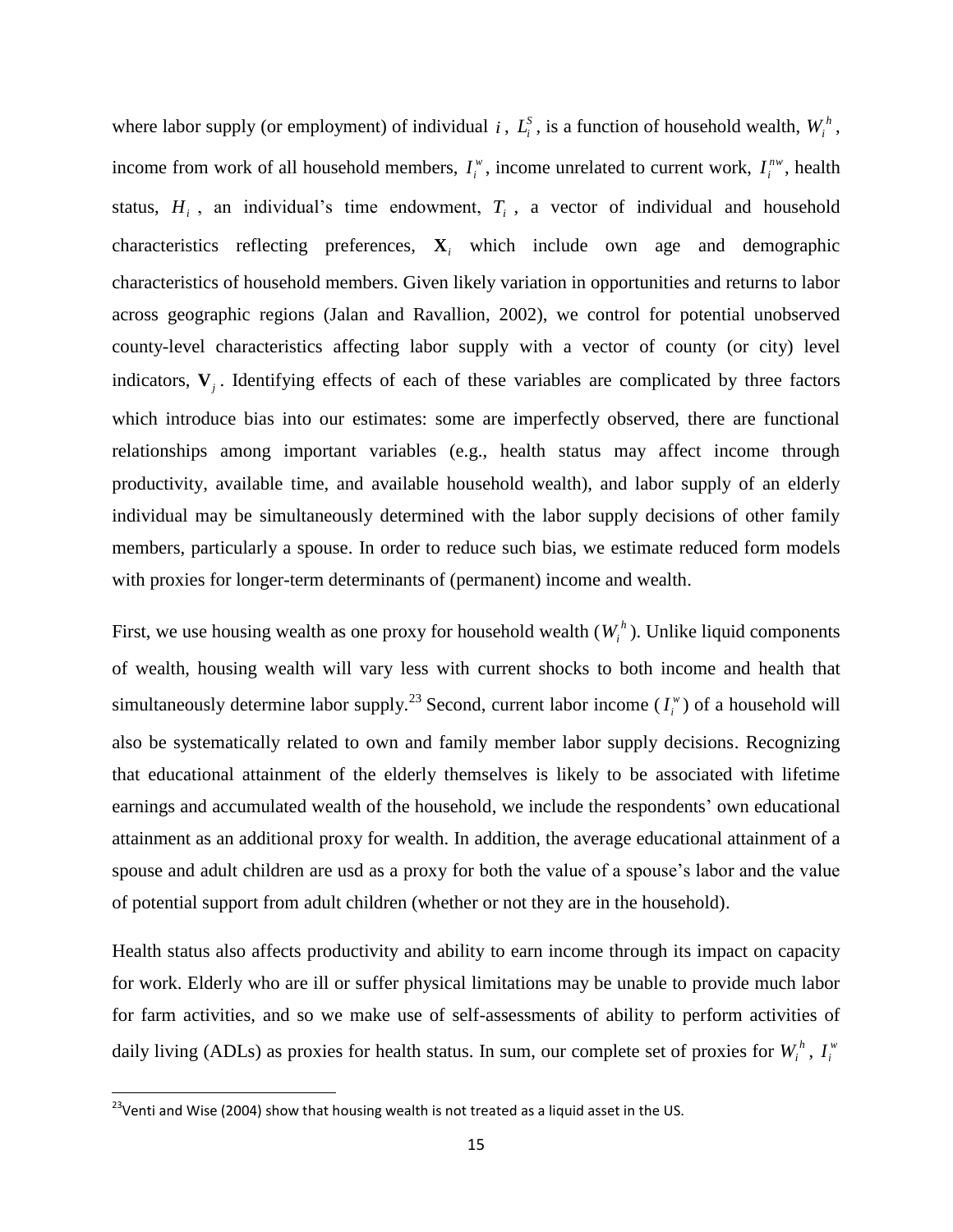and  $H_i$  in the reduced form are quadratics in educational attainment and age, measures of health status of the respondent (ADL z-scores, described below), and the average educational attainment of a spouse and adult children of the household. As some older workers may find that their time is best utilized in provision of care to relatives and that this may influence employment decisions, we also include numbers of grandchildren and living parents, respectively, of the household head and spouse.

The three data sources used to examine employment outcomes in China (CHARLS 2008), Indonesia (IFLS 2007) and Korea (KLOSA 2006) provide roughly comparable information on labor supply, health status and education of both the respondent and spouse, and information on parents and children regardless of current residence in the household.<sup>24</sup> We estimate the reduced form labor supply model in each country:

$$
L_i^S = \beta_1 E_i + \beta_2 E_i^2 + \beta_3 Pen_i + \beta_4 Pen_{-i} + \mathbf{ADL}_i^{\prime} \mathbf{B}_5 + \beta_6 \overline{E}_{-i} + \mathbf{X}_i^{\prime} \mathbf{\gamma} + \mathbf{V}_j + u_i
$$
 (2)

where labor supply,  $L_i^s$ , is a binary indicator of whether individual i worked for one hour or more during the previous week. We expect that higher values of educational attainment of elderly,  $E<sub>i</sub>$ , will be associated with higher wealth and savings and, as leisure is a normal good, may be negatively related to elderly labor supply.<sup>25</sup> Similarly, we expect that access to own pension income, *Pen<sup>i</sup>* , and pension income of a spouse, *Pen<sup>i</sup>* , will be negatively related to employment.

The health of older workers and elderly are measured using two z-scores calculated from responses to a set of activities of daily living questions,  $ADL_i$ <sup>26</sup> For each of the three data

<sup>&</sup>lt;sup>24</sup>An important benefit of knowing the numbers of grandchildren and living parents independent of whether they are members of the household is that we are able to control for potential demand for a family care-provider without introducing biases related to endogenous household composition, as would occur if relying on information about household members alone.

<sup>&</sup>lt;sup>25</sup>Of course, an individual with more education may also be able to earn significantly higher returns, and so the coefficient on education will reflect the net effect of returns and accumulated wealth on employment.

<sup>&</sup>lt;sup>26</sup>Bound (1991) cautions that general health status questions are likely to be correlated with unobservable individual characteristics, and further, that they may suffer from justification bias. Several studies (e.g. Bound, 1999; Dwyer and Mitchell, 1999) have suggested that proxies constructed from ADLs do not suffer from such serious bias. Bound et al (2010) cautions that financial wealth may affect ADL outcomes, and that even proxies developed from ADLs may lead us to underestimate the negative effects of poor health on labor supply. As we do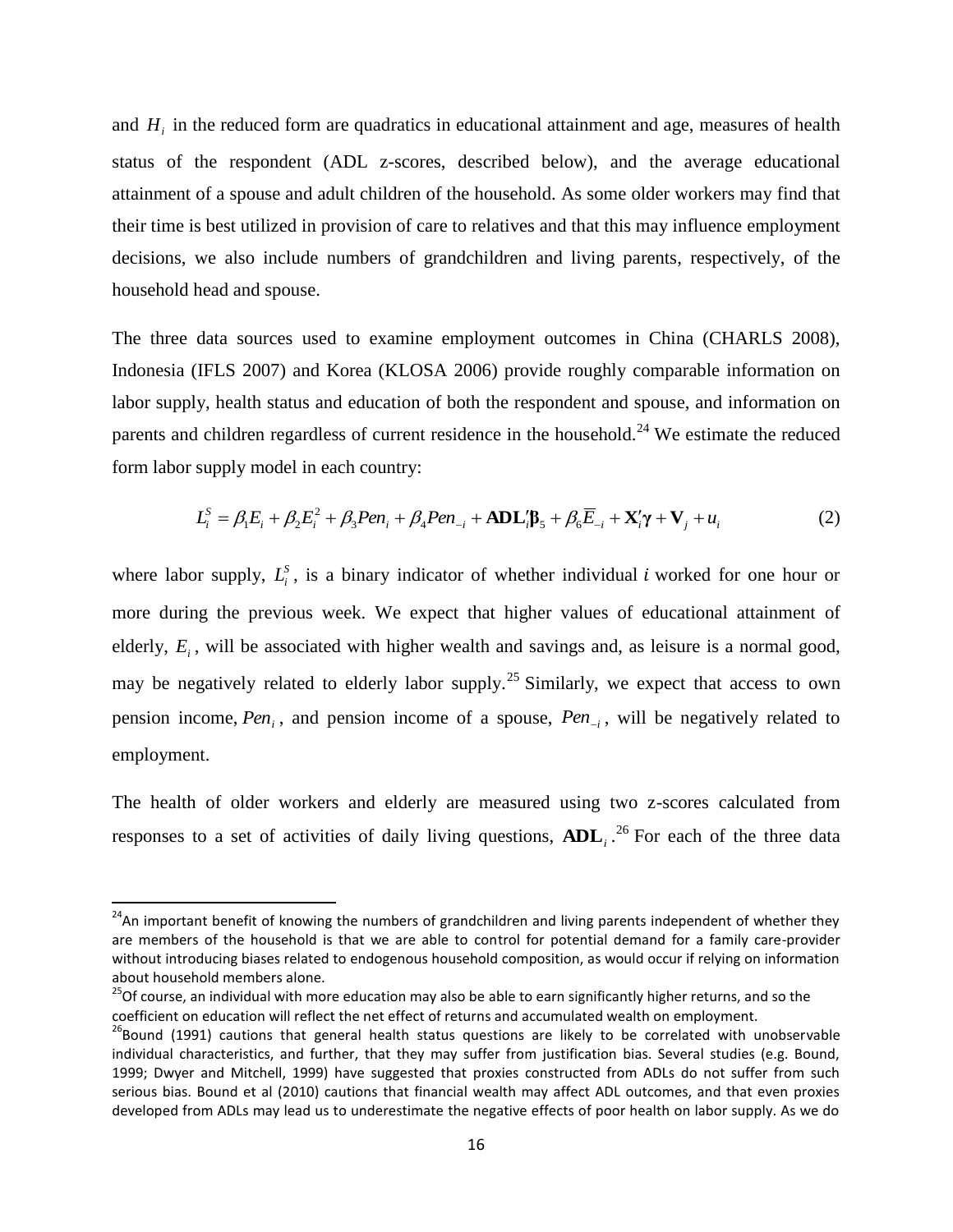sources, we make use of questions related to activities of daily living to construct two indices: one is based on the number of activities that the respondent may perform with difficulty (Difficulty), and the second is based on the number of activities that a respondent cannot perform (Unable). Because each survey has some differences in activities and asks a different number of activities, we use these responses to construct within country z-scores (respondent count – average count)/(standard deviation of count).<sup>27</sup> Increases in each of these two z-scores reflect declining physical ability and worsening general health status. A particular value of the Unable-ADL z-score will be associated with more severe limitations than the same value of the Difficulty-ADL z-score.

We expect that declining health will have a negative impact on work activity, particularly for those workers in occupations in which physical strength and mobility are important (Bound, 1999). As the education of a spouse or adult children will be related to additional sources of income (from spouse income or transfers from children), we include average education of these family members,  $\overline{E}_{i}$ . Finally, we control for a vector of individual and household characteristics, **X***i* , which include age and age-squared and are associated with own productivity, numbers of grandchildren and living parents of the head and spouse, which are associated with preferences for employment, and the ln(1+per capita value of the household dwelling), as a proxy for household wealth.

Within the retirement literature in the US, recent research has focused on the important roles of spouse employment and spouse health status in labor supply and retirement decisions. First, the retirement decisions of husbands and wives may be interdependent. Structural models (Blau, 1996; Gustman and Steinmeier, 2004) suggest that labor supply decisions of older couples reflect preferences for shared retirement. Second, work decisions may be affected by the health status of a spouse. One may plausibly observe an added worker effect, in which a spouse's health shock leads to increased labor supply so as to insure income against the earnings-loss associated with the health shock (e.g., Coile, 2004a), or alternatively find that spouse care requirements will

l

not yet have appropriate panel data for the three countries in this study, we are not able to control for dynamic relationships between health and wealth.

<sup>&</sup>lt;sup>27</sup>CHARLS asks 19, IFLS asks 18 and KLoSa asks 17. Each of the surveys asks questions related to functional abilities such as: ability to walk for a kilometer, ability to go up and down stairs, difficulties lifting 10 or 20 lbs, draw water from a well, ability to perform household chores, bath oneself or take medication.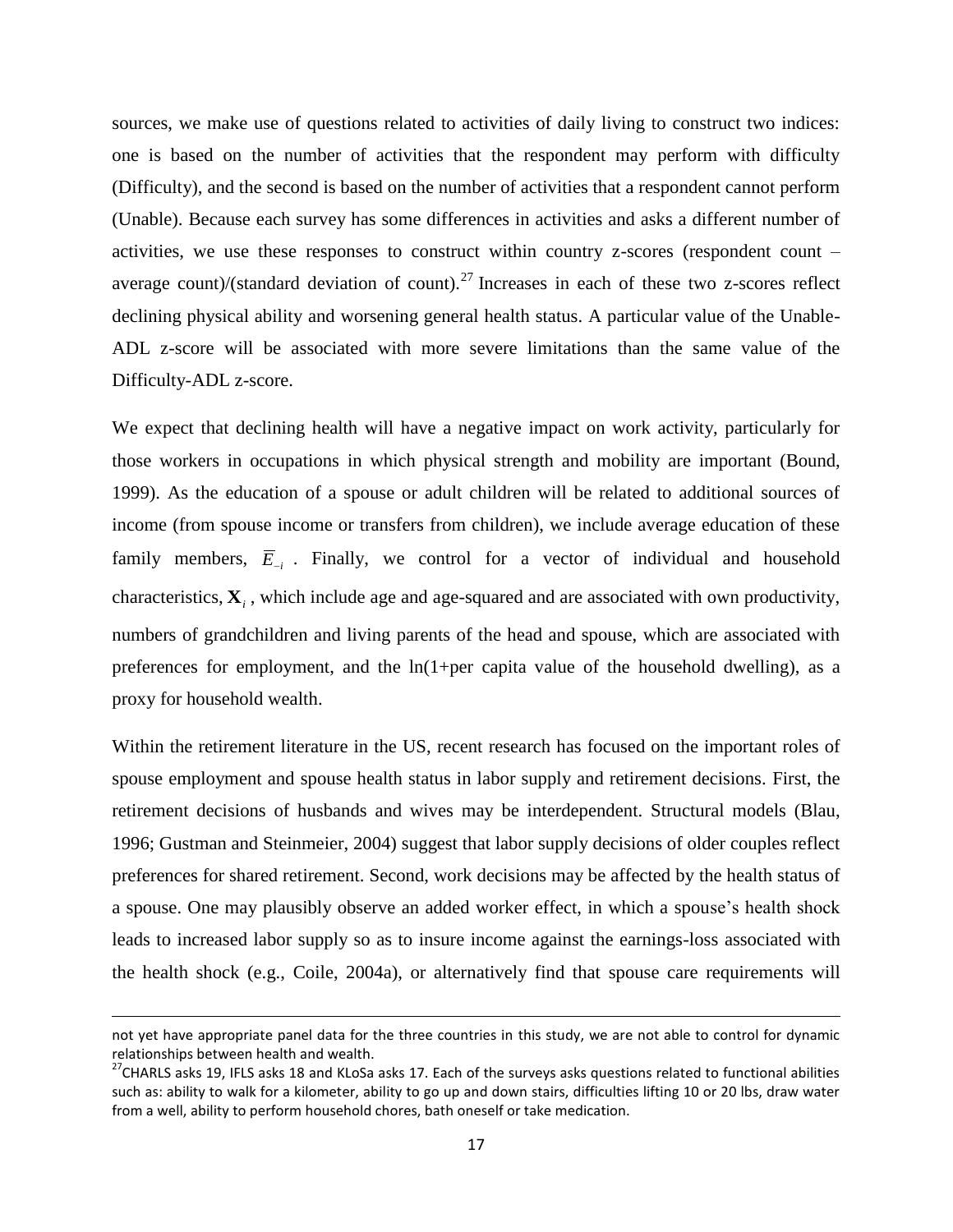require exit from the labor force (e.g., McGeary, 2009). To gauge the potential importance of these factors in China, Indonesia and Korea we next estimate model (3) below:

$$
L_i^S = \beta_1 E_i + \beta_2 E_i^2 + \beta_3 Pen_i + \beta_4 Pen_{-i} + ADL_i^{\prime} \beta_5 + \beta_6 \overline{E}_{-i} + ADL_{-i}^{\prime} \beta_7 + \beta_8 L_{-i}^S + X_i^{\prime} \gamma + V_j + u_i
$$
\n(3)

where  $L^S_{-i}$  is an indicator or whether or not a spouse is employed, and  $ADL_{-i}$  are measures of spouse health status. As the labor supply decisions of husbands and wives are likely to be determined jointly and have a dynamic relationship with health and shocks to health and employment, we view these models as purely descriptive but informative of the extent to which joint labor supply decisions may affect the timing of retirement. As the HRS-type surveys mature into full panel studies, it will be feasible to control for unobservables and to unlock directions of causality among these variables. $^{28}$ 

#### **Determinants of "Retirement" in China, Indonesia and Korea**

 $\overline{\phantom{a}}$ 

*Employment and Pension Availability***.** Descriptive patterns of employment in productive activity across urban and rural areas of China, Indonesia and Korea (Figure 5) are suggestive of the role that eligibility for a pension may play in retirement of older workers and elderly. In these figures, the line shows the share of population in two-year age cohorts that is employed in some productive activity (salaried work, informal sector wage labor, casual work, self-employed activities or unpaid employment in family-run enterprises) and the bars represent the pension eligible share. In urban China, the employed share decreases sharply with increases in the pension-eligible share. In rural areas of China, one does not observe a similar decline in employment, and shares of workers with access to pensions are quite low. In Indonesia and Korea, where pension coverage rates at young ages are lower than for urban China, one observes

<sup>&</sup>lt;sup>28</sup>In estimating (2) and (3), it should be noted that for each country there are subsamples of the population for which there is no spouse or for which spouse information is not available, and this may lead us to concerns about biases introduced by selection into marriage. In the models presented in this paper, we have handled this problem by including indicator variables for marital status and for absence of spouse information, and then set spouse information to zero for those observations in which no data on a spouse are available (for ADL z-scores, of course, this corresponds to the mean). We have also estimated these models on the subset of the data for which we have information on both spouses. We take comfort in the fact that there is no appreciable difference in the coefficients of interest across models using the full sample and the one estimated on married couples with spouse information.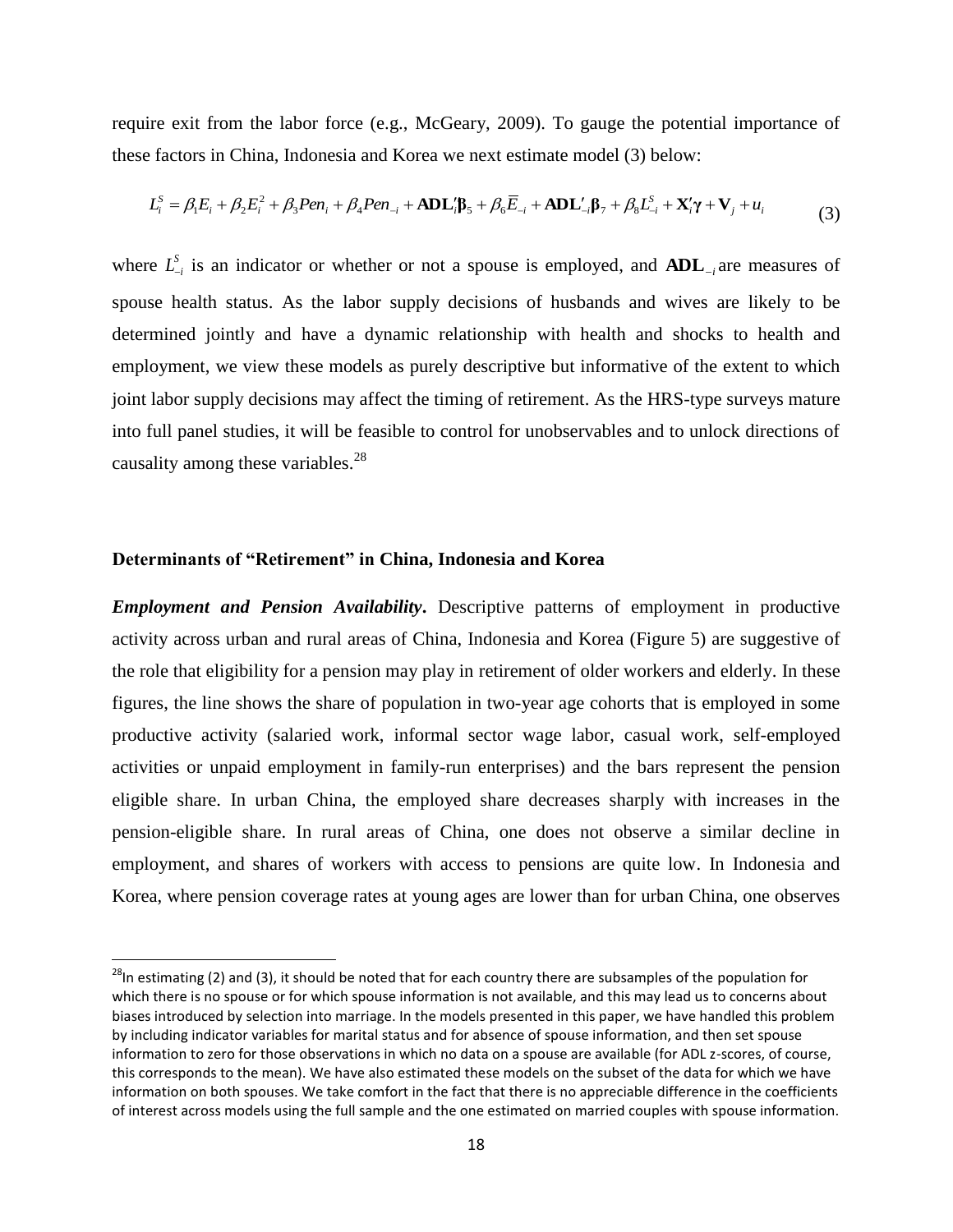a much more gradual decline in the employment of men in urban areas, and a far less pronounced decline in rural areas of both countries.

In Table 2, below, we show results from estimating the labor supply model presented in specification (2) above.<sup>29</sup> The results are suggestive of the role that pension income plays in decisions to exit from employment and the labor force. After controlling for age, education, health status of respondent and spouse, proxies for wealth and family demographic characteristics, men and women in urban China are 15.2 and 18.3 percent less likely to be working if eligible for a pension. Among the rural population, we observe a marginally significant negative relationship between pension eligibility and employment for men, but no effect on employment of women. In Indonesia, where coverage by pensions is most common among retired civil servants, access to pensions is also negatively associated with work activity for both genders in rural and urban areas. In Korea, by contrast, access to a pension only affects the employment status of men in urban areas. This may not be surprising if pension coverage or income is particularly low in Korea, or is earned by wealthier households whose labor force participation is affected by other factors. Lee (2009) has noted that although coverage expansion to rural areas was an objective of the National Pension Scheme after 1988, wealth distribution in rural areas remains skewed and that the majority of rural households lacked sufficient pension income or wealth to retire.

Ability to retire, of course, not only depends on pension access, but on whether a household has sufficient accumulated wealth to allow for retirement. A respondent's years of schooling will be associated both with lifetime wealth, and with potential current returns available in the labor market. In the models reported in Table 2, we observe a non-linear relationship between years of education for urban and rural women and their probability of working. For urban Chinese women, probability of working declines with each additional year of schooling through completion of middle school, and then starts to increase with higher levels of education. We also observe that increases in housing wealth per capita in urban China are associated with reduced probability of employment. In rural China, the probability of male and female employment declines with education through eleven years of schooling. As educational attainment is not very

l

<sup>&</sup>lt;sup>29</sup>We present linear probability models by gender and residence location (urban and rural). While magnitudes differ somewhat, marginal effects using probit models do not lead to significant qualitative differences in results.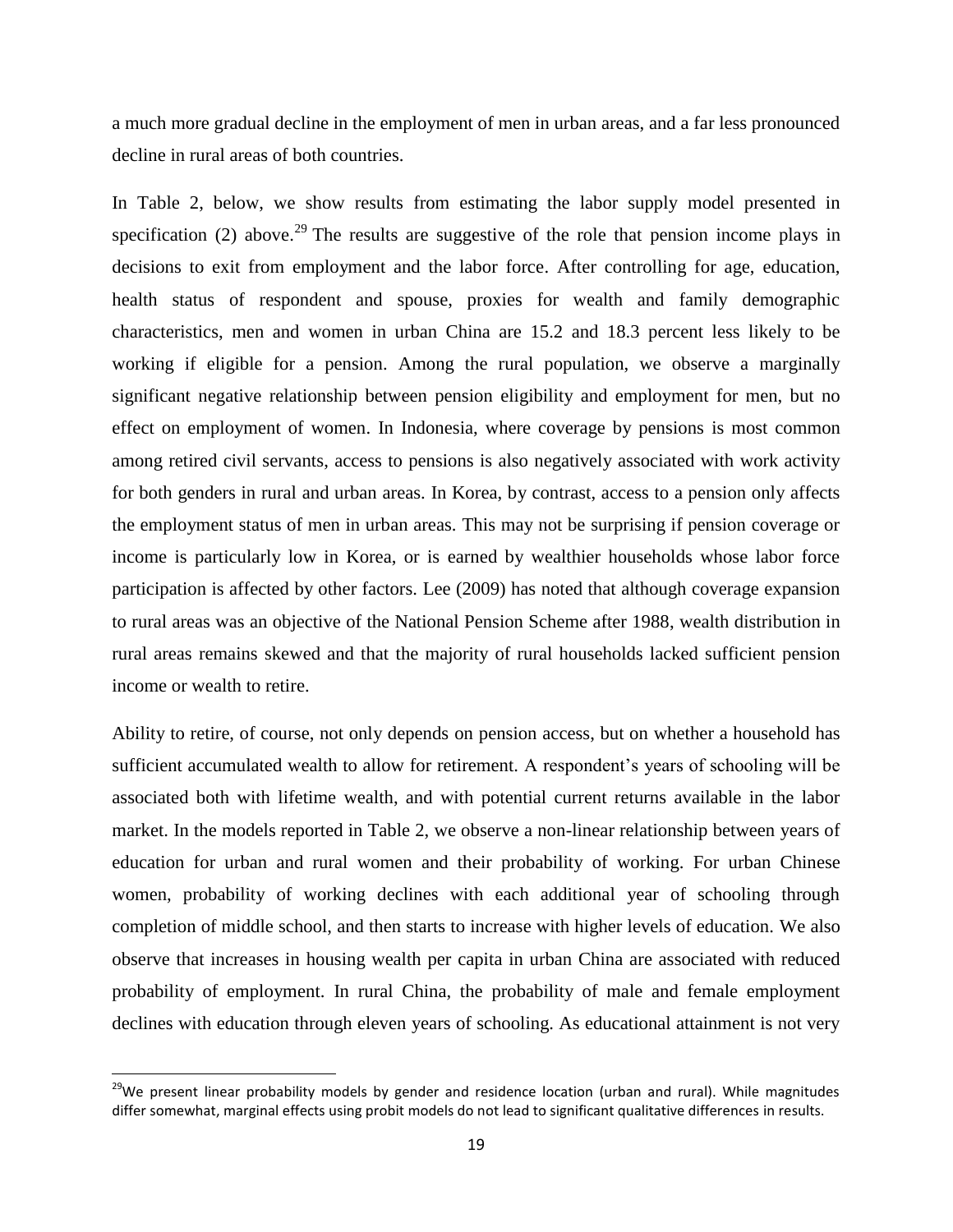high in rural China, increasing education (and lifetime accumulated wealth) is associated with reduced likelihood of employment for all but those individuals who have completed high school. The more highly educated rural women are likely to be working in village administration, run small enterprises or be involved in other activities that have higher returns and do not require the same physical demands as work in agriculture. Turning to Indonesia and Korea, we only observe a similarly strong negative relationship between years of schooling and participation in work among women in urban Indonesia.

The pension income of a spouse, as well as other incentives affecting spouse retirement decisions, may also influence the retirement decision (Coile, 2004b). In the results shown in Table 2, we find that spouse pension eligibility has a significant impact on the employment status of rural women. A rural woman married to someone with a pension is likely to be in a much wealthier household. Pension recipients in rural areas tend to be retired cadres with much greater lifetime savings. Lack of an effect of spouse pension eligibility on employment of women in urban China likely reflects the fact that urban women, who are five to ten years younger than their spouses, are frequently pension eligible and already out of the labor force. A husband's pension eligibility does not have an independent effect on labor supply.

*Work and Health Status***.** For those workers in developing countries involved in manual tasks, such as work in agriculture, we would expect to observe a strong relationship between health status and labor force participation. From the results shown in Table 2, health status has a far more pronounced effect on work activities of China's rural residents than urban residents. A one standard deviation increase in the Difficulty-ADL z-score is associated with 7.5 and 7.2 percent decline in probabilities of working for rural men and women, respectively, and a one standard deviation increase in the ADL-Unable z-score is associated with 8.0 and 5.0 percent reductions for men and women. In contrast to China, decline in physical functioning has a negative effect on work status of men and women in both urban and rural areas of Indonesia. Given that urban residents of Indonesia tend to work until much later in their lives, frequently in self-employed activities, the difference in importance of health status between urban residents of China and Indonesia makes sense. China's urban residents retire before marked declines in physical functioning. Finally, in Korea, poor health status has a statistically significant negative effect on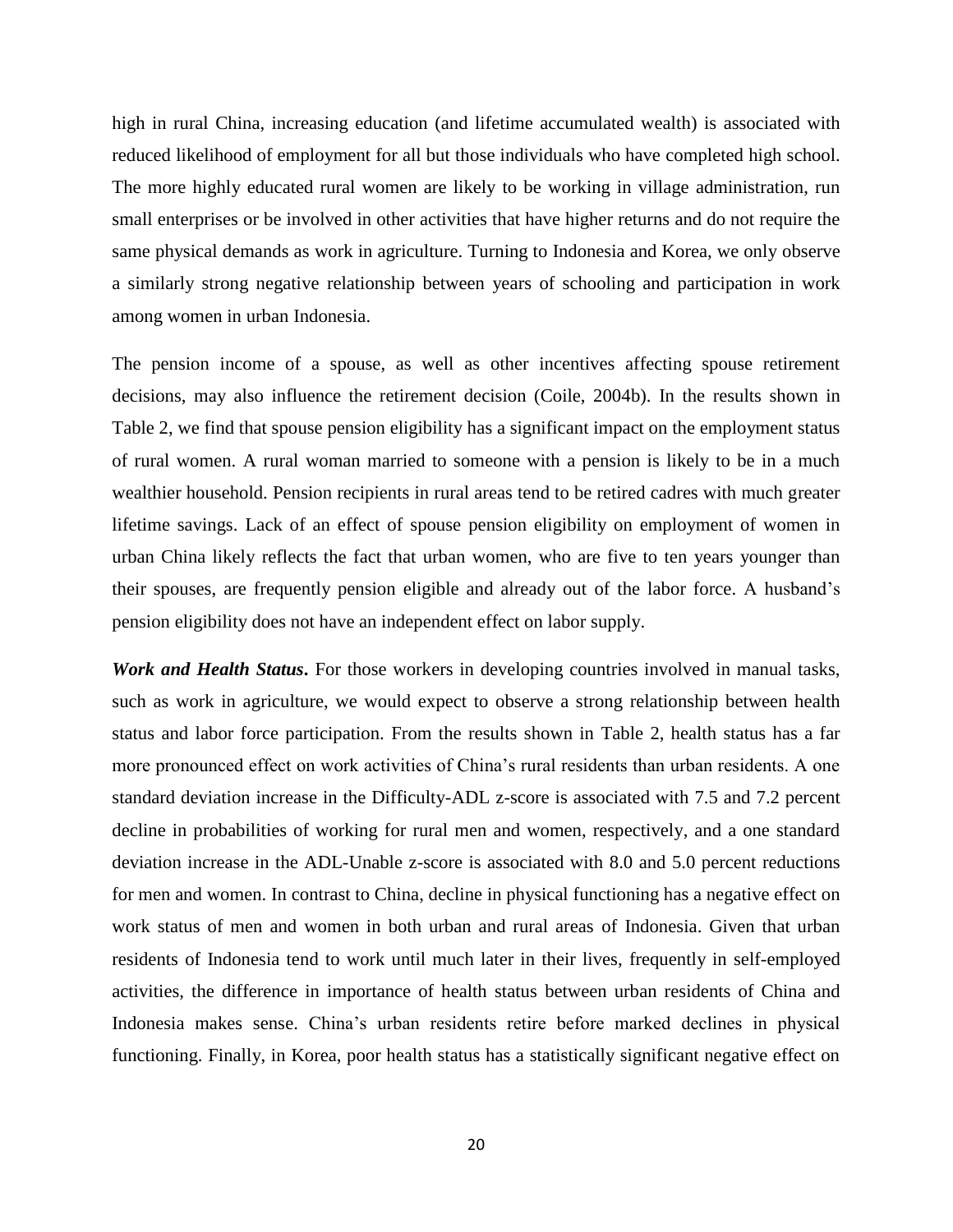employment of men in both urban and rural areas, but the effect is more pronounced in rural areas where work is likely to be more strenuous.

*Family Care Provision and Employment?* One frequently raised hypothesis concerning the exit of older women from the labor force lies with growing demands for provision of elder care and care of grandchildren. In order to reduce potential bias, the models estimated in Table 2 use numbers of living parents and grandchildren, respectively, rather than presence of parents or grandchildren as *household* members as covariates. This distinction is important as a significant negative correlation when an elder is present in the household may lead to misleading causal interpretations if arrangements for care-provision and older worker labor supply are jointly determined.<sup>30</sup> The lack of a systematic negative relationship between employment of China's older urban workers and the number of family members for whom they might provide care, suggests that the explanation for decline in women's labor force participation lies elsewhere. In Indonesia and Korea as well, the composition of the extended family does not seem to be strongly and systematically associated with labor supply and retirement decisions.

*Interdependence of Spouse Retirement Decisions***.** In Table 3 below, we present results from estimates of model (3), which provide insight into the joint retirement decisions of spouses and the role of spouse health status in retirement. Across rural and urban areas of China, Indonesia and Korea, men are more likely to work if their spouses are working as well. In urban China, where the effect of a spouse working is associated with a 19.6 and 20.2 percent higher probability of employment for men and women, respectively, one policy implication of joint retirement decisions is that efforts to encourage retirement at older ages for both men and women will likely have a positive impact on employment of spouses (Falkinger et al, 1996). Moreover, in rural China and both urban and rural areas of Indonesia, we find that a woman's employment is more strongly correlated with spouse work status than men's. In part, this reflects the youth of wives relative to their husbands and the likelihood that women will choose to retire at roughly the same time as their older husbands when there are (effectively) no gender differences in mandatory retirement and pension eligibility ages. In Korea, we observe a positive correlation

<sup>&</sup>lt;sup>30</sup>Research using census data, which is unable to control for endogeneity of household composition, provides weak evidence that eldercare and childcare may explain a small share of women's exits from the labor force (Maurer-Fazio et al, 2011). Giles et al (2006b) find that urban women are more likely to work if they have a college-age adult child, which may reflect a labor supply response the sharp increase in post-secondary tuitions after 1996.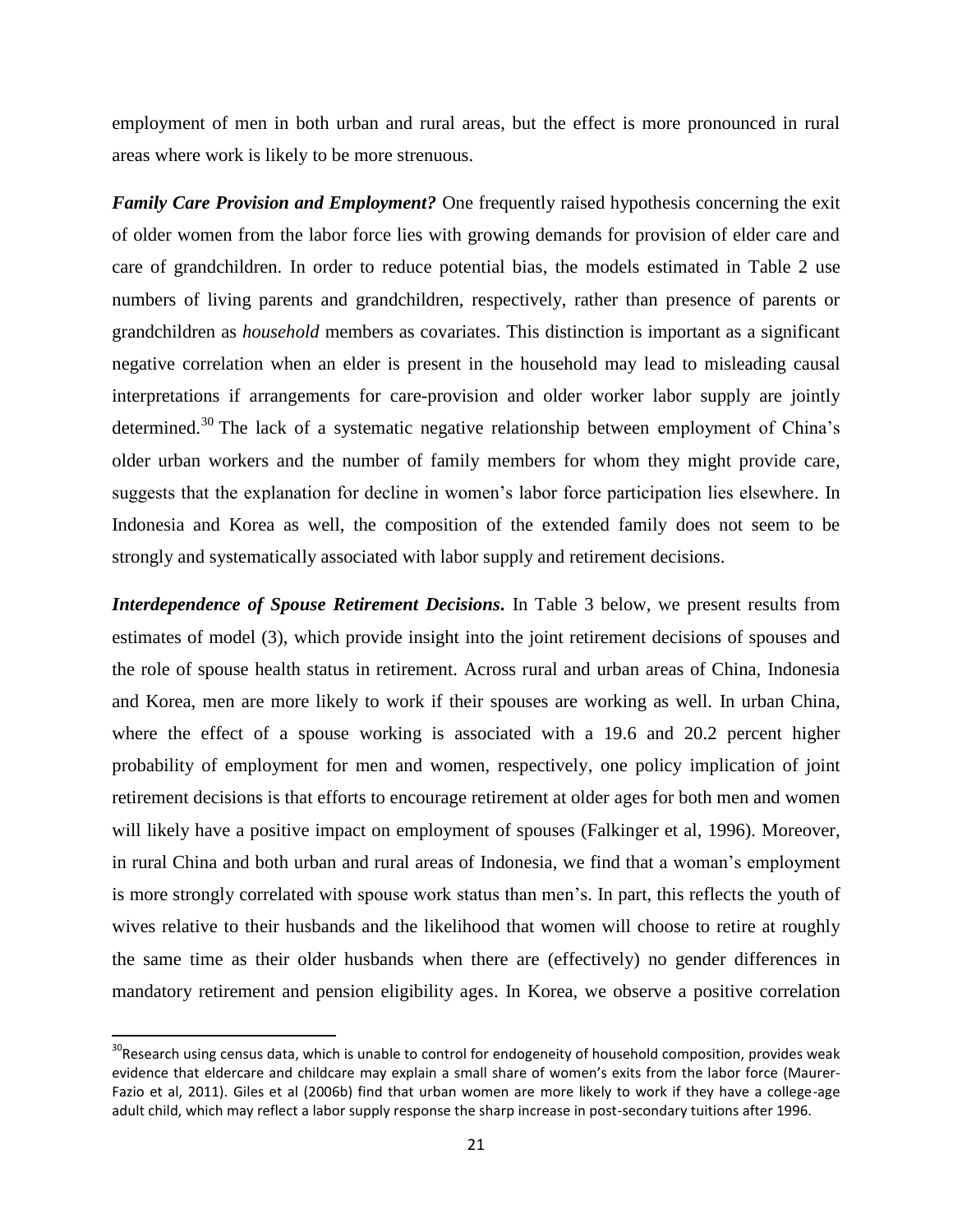between employment of men and the work status of wives in urban areas, but a strong and roughly equal positive association between the employment of husbands and wives in rural Korea, which likely reflects joint decisions to retire from farming among older rural Koreans.

*Employment and Spouse Health Status*. Inclusion of Spouse Difficulty-ADL and Spouse Unable-ADL z-scores among covariates in model (3), and presented in Table 3, allow us to shed light on the relationship between spouse health status and respondent work decisions. Similar to the relationship with own health status, we find no correlation between spouse health status and employment in urban China. In rural China, by contrast, increases in the number of functions that a spouse has difficulty performing (Spouse Difficulty-ADL z-score) are positively associated with labor supply, suggesting an added worker effect dominates. A one standard deviation increase in the Spouse Difficulty-ADL z-score is associated with 3.1 and 5.2 percent increases that men and women, respectively, will be employed. The gender difference in the added worker effect, evident in rural areas of China and Indonesia, stands in contrast to the results using data from the US Health and Retirement Study, which suggest that shocks to health of a spouse have a small positive effect on labor force participation of men and no effect on women (Coile, 2004). While results for the US can be interpreted as suggesting that there is little opportunity to smooth income loss associated with health shocks through the labor market (as Coile concludes), the employment response for both genders in in rural China and men in rural Indonesia likely reflects both a stronger need to smooth income and fewer constraints to returning to work on the family farm than when looking for formal wage work.

#### **Conclusions**

As in other regions of the developing and developed world, population aging in China raises the prospect that both formal and informal mechanisms for supporting the elderly will come under strain over the next twenty years. In common with Indonesia and other developing countries, however, China is experiencing population aging at lower income levels and prior to the extension of pensions to rural residents and to urban residents in the informal sector. In a sense, China has two retirement systems: a *formal* system, under which urban employees receive generous pensions and face mandatory retirement by 60, and an *informal* system, under which rural residents and individuals in the urban informal sector rely on family support in old age and have much longer working lives. The retirement patterns presented in this paper illuminate the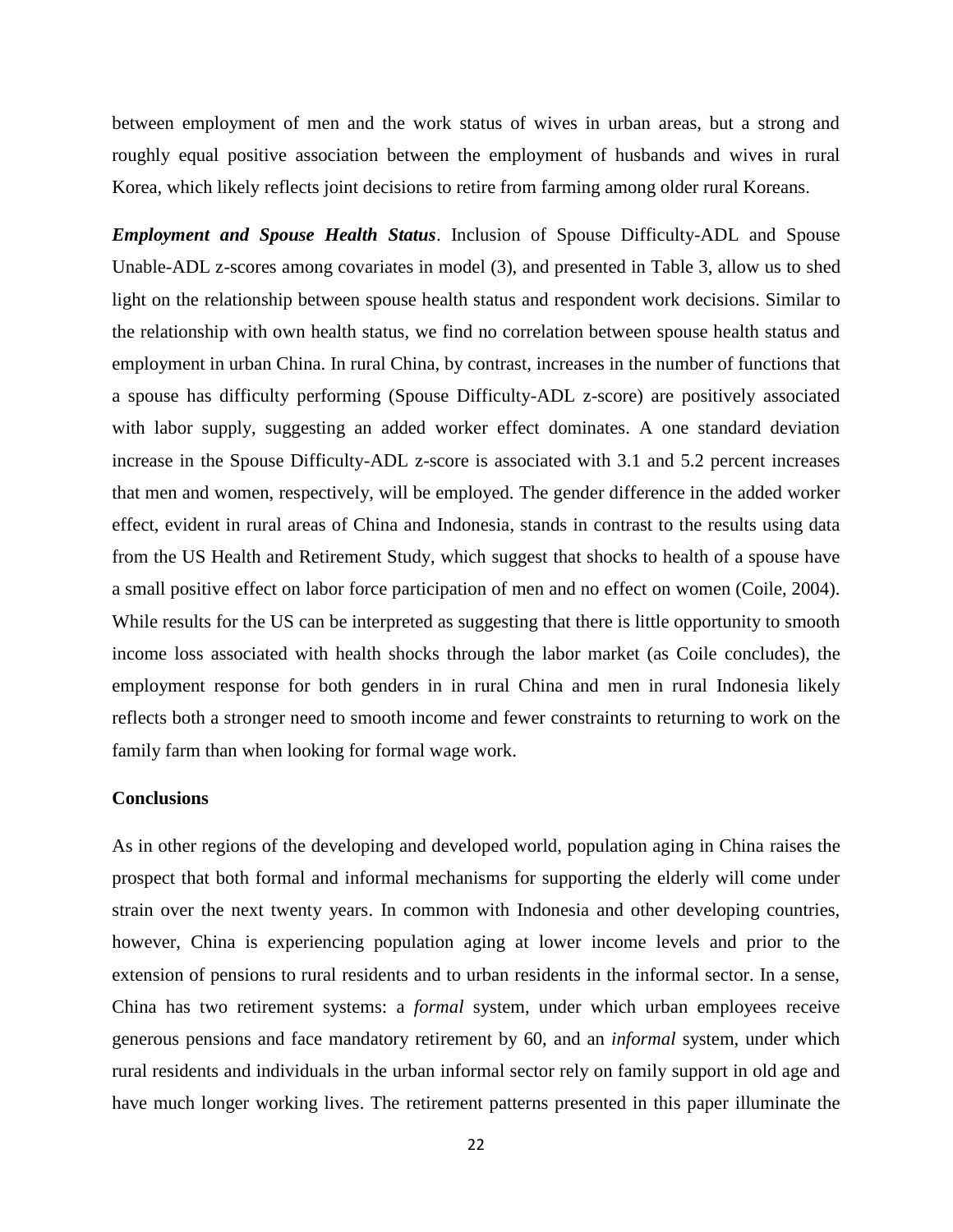employment context for the decisions that China's policymakers are currently facing as they work to extend new pension programs in rural areas and to the urban informal sector. Several issues warrant consideration when thinking about employment-related policy for an aging population.

First, as researchers have found in the US, the UK and OECD economies, we observe a strong association between pension eligibility and exit from productive employment in China, Indonesia and Korea. Moreover, in rural areas of China and Indonesia, where work is physically demanding, we observe a strong correlation between employment status and physical functioning abilities. In China, this raises concerns that the "ceaseless toil" characterization of rural elderly lives (Davis-Friedman, 1991) may remain accurate for a significant share of the rural elderly population. China's government has taken steps recently to improve pension support for the elderly. In 2009, a Rural Pension Pilot scheme was rolled out and current plans are to extend it to all counties before the end of the  $12<sup>th</sup>$  Five Year Plan in 2012. The New Rural Pension Plan is a contributory plan with matched public contributions. Participants are eligible to receive the pension at age 60 with 15 years of contributions (or an equivalent buy-in).<sup>31</sup> Receiving pensions from these sources would not contain a mandate that the recipient stopped working, but the income would facilitate reduced work, whether complete or gradual.

Second, the gender disparity in mandatory retirement and pension eligibility ages for formal sector workers creates strong incentives for women to exit productive work at younger ages. While labor force participation rates of women are similar to those of men at younger ages, they fall precipitously after age 40. The evidence presented and reviewed in this paper suggests that the probability an urban woman is employed is strongly related to pension eligibility, which also corresponds to working for an employer enforcing mandatory retirement. Changing the age of pension eligibility rapidly may cause hardship for those women who are close to the current retirement age and want to retire, but allowing women to retire at the same age as their male counterparts would remove an obstacle that women face relative to men when looking for work later in life. In Indonesia and Korea, where there is no difference in mandatory retirement ages for men and women in the civil service or formal sector, women's labor force participation also

 $\overline{\phantom{a}}$ 

 $31$ To cover the urban informal sector (the self-employed and workers whose employers are not participating in employer-based programs) a New Urban Residents Pension Scheme was announced in June 2011, with roll out of pilots beginning in July 2011.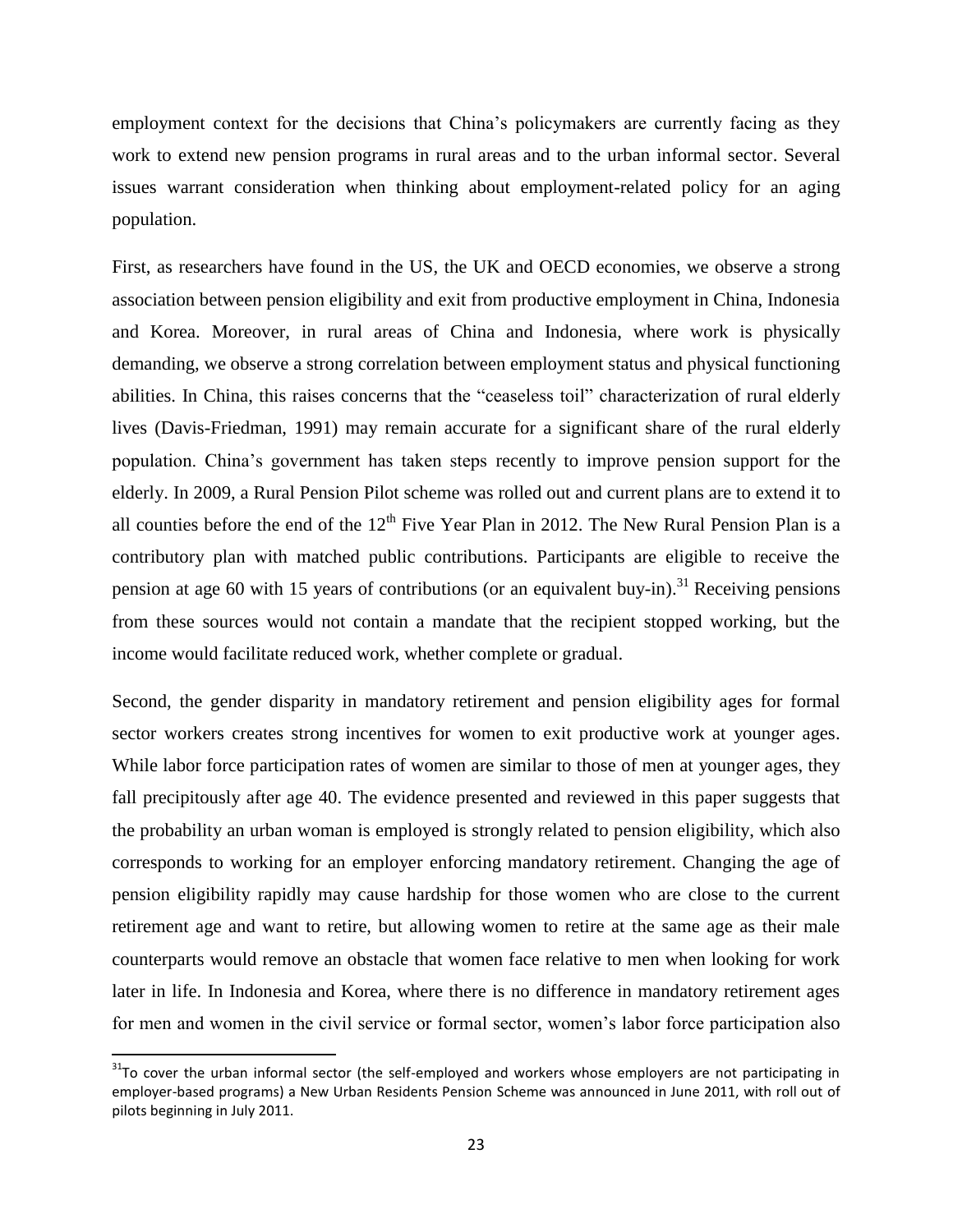declines after 45, but these declines are not nearly as steep as those observed for urban Chinese women.

Apart from the disparity between mandatory retirement age for men and women from government and formal sector employers, retirement ages are quite low for those with formal sector employment in urban China. Given the rate of population aging, the argument that mandatory retirement is important for providing opportunities for younger workers makes less sense.<sup>32</sup> Indeed both macroeconomic and fiscal considerations warrant encouraging workers to remain employed until older ages. As noted above, eliminating (or raising) mandatory retirement ages will be less problematic than increases in the age of pension eligibility, but both are likely to be unpopular because they force changes in expectations and long-term planning. One politically palatable approach may be to gradually raise the retirement age in three month increments. Were such a reform started during the 12th Five Year Plan period, the retirement age for men would reach 65 by 2030, though it would take longer at this pace for full equalization for women. Research conducted in the US and Europe, however, suggest that one might provide incentives within the pension system to encourage retirement later in life.<sup>33</sup> Moreover, correlations in retirement of spouses, reflecting coordination of retirement planning, raises the prospect that eliminating disincentives for women to remain in the labor force after 50 may encourage delayed retirement of their husbands as well.<sup>34</sup>

Among older residents who work, the paper has shown that reductions in work hours are quite gradual. A key area of employment experimentation in OECD countries is through introduction of flexible work arrangements, accompanied by removal of mandatory retirement ages and promotion of "job-sharing," which has received positive reviews as a component of labor market

 $\overline{\phantom{a}}$ 

 $32$ Gruber and Wise (2010) raise questions as to whether older and younger workers are substitutes, and the extent to which raising retirement ages could limit opportunities for new entrants into the workforce.

<sup>&</sup>lt;sup>33</sup>Coile and Gruber (2007) find that changes in expected social security benefits in the US have an impact on retirement planning well ahead of retirement. Gustman and Steinmeier (2009) and Vere (2011) find that changes in social security rules or benefits help to increase the labor force participation of older workers, and may even lead to increases in hours worked "after retirement" in one's 70s. Robalino et al (2009) suggest that changes to social insurance policies in Brazil could have an important impact on the labor supply and retirement decisions of older workers.

 $34$ Falkinger et al (1996) find that increasing the retirement age of women through social security reforms may lead to longer working lives for men as well.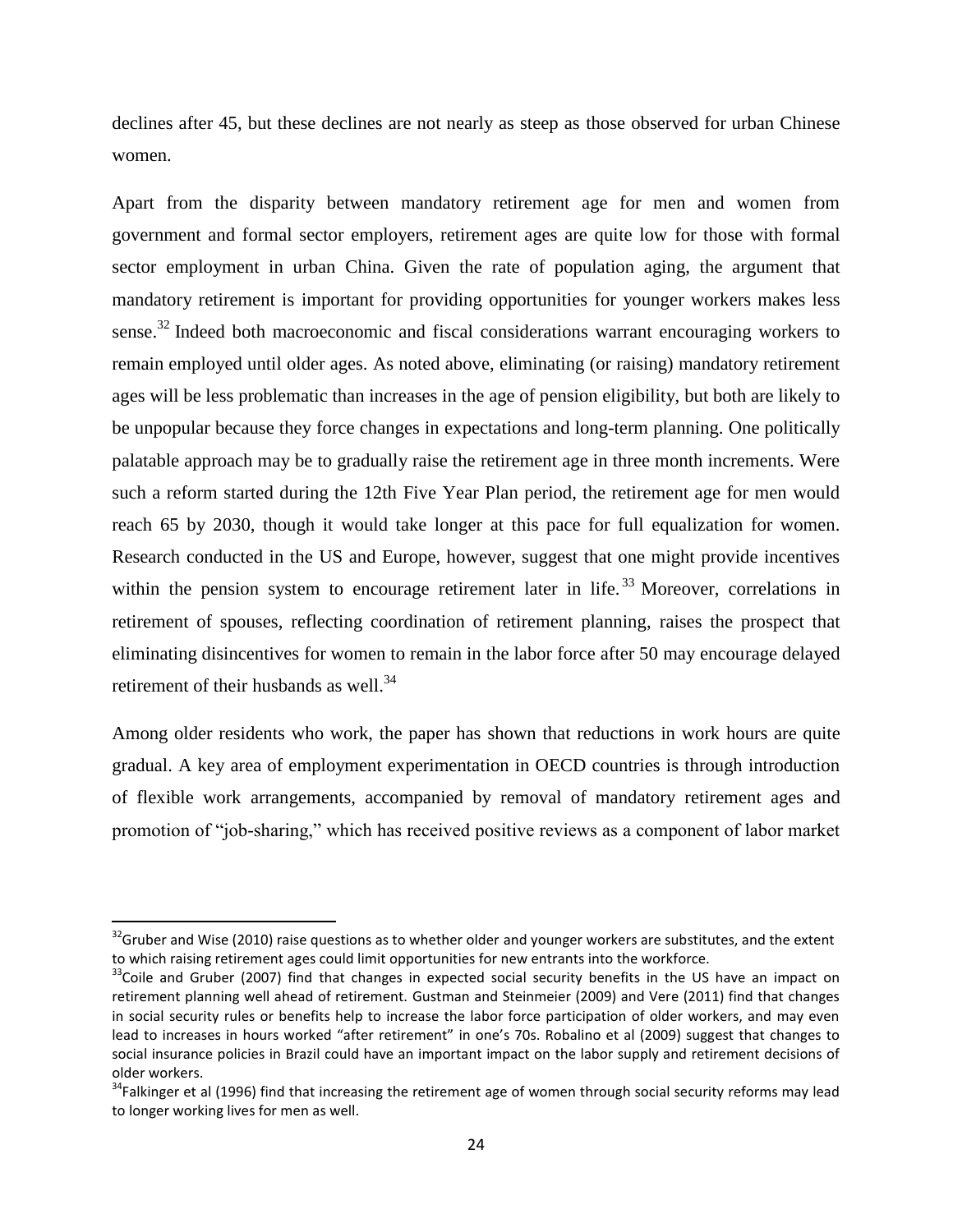reforms in Germany. China could benefit from assessment of international lessons and expansion of pilots domestically in these areas.<sup>35</sup>

While this study has focused primarily on the relationship between pension eligibility, mandatory retirement and work activity, the positive relationship in urban China between educational attainment and continued employment at the high end of the education distribution (for those with more than high school education) reflects the possibility that workers with more skills, or ability to learn new skills, may find it easier to work at older ages. In a review of policies followed in Europe, the OECD has recognized this phenomenon and noted that support for skills upgrading at mid-career can be attractive for employers and employees alike, and may help to enhance the skills and employability of workers later in their careers as well.

#### **References**

l

- Appleton S, Knight J, Song L and Xia Q (2002) Labor retrenchment in China: Determinants and Consequences." *China Economic Review*. 13:252-275.
- Benjamin, D, Brandt, L and Fan, J (2003) Health and labor supply of the elderly in rural China, unpublished manuscript, Department of Economics, University of Toronto.
- Blau DM (1994) Labor force dynamics of older men. Econometrica 62: 117-156.
- Brodjonegoro B, Simanjuntak R (2002) Pension plan in Indonesia: Avenues for reform, Hitotsubashi Journal of Economics 43: 151-161.
- Bound, J (1991) Self-Reported versus objective measures of health in retirement models, Journal of Human Resources 26(1): 106-38.
- Bound J, Stinebrickner T, Waidmann T (2010) Health, economic resources and the work decisions of older men, Journal of Econometrics 156(1): 106-129.
- Bound J, (1999) The dynamic effect of health on labor force transition of older workers, Labor Economics 6: 179-202.
- Cai F, Park, A and Zhao, Y (2008) The Chinese Labor Market in the Reform Era in China's Great Economic Transformation, Brandt L and Rawski T (eds) Cambridge: Cambridge University Press.

 $35$ OECD (2006) provides a useful review of policies and approaches to reducing barriers and disincentives to continue working.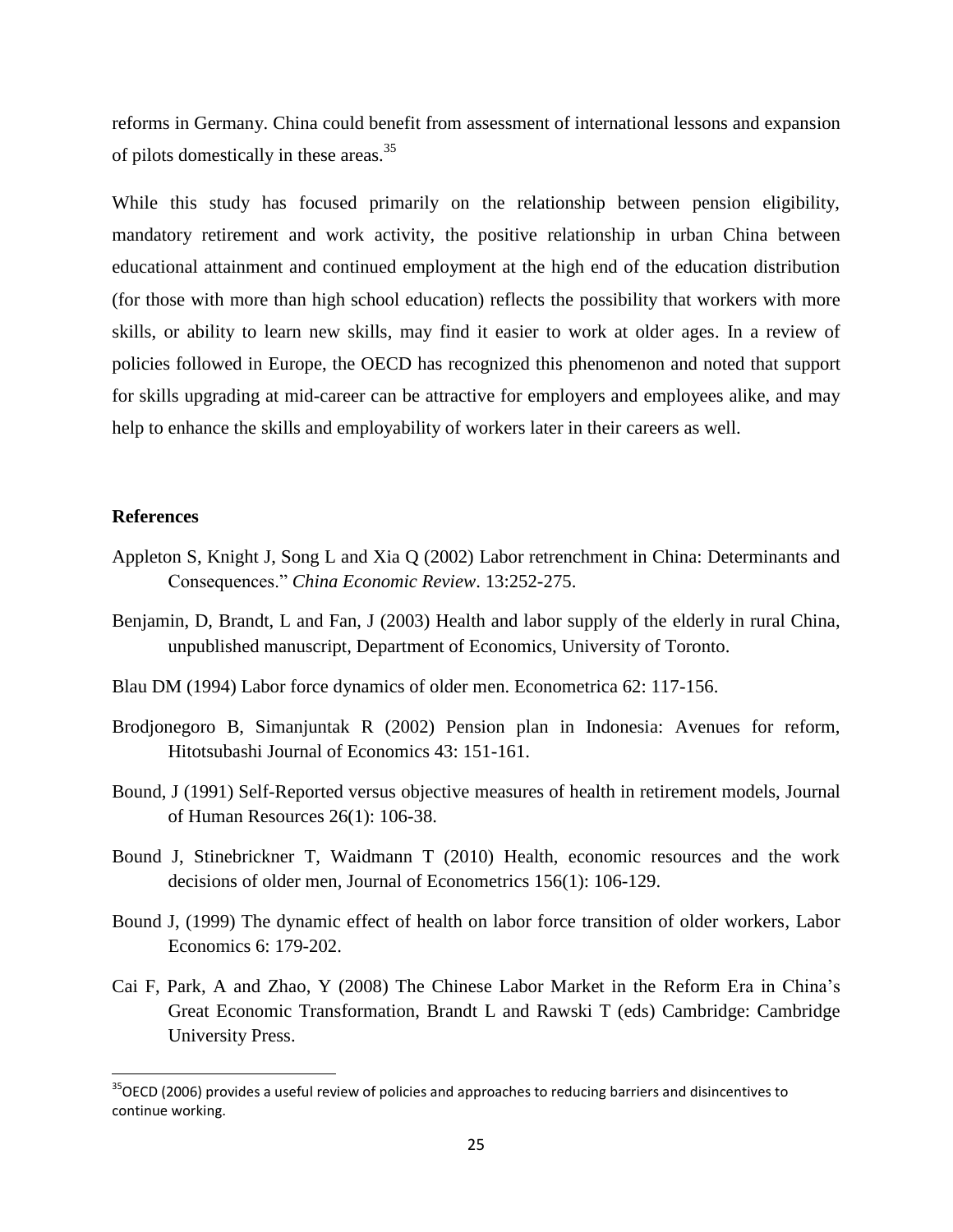- Cai F, Giles J, O'Keefe P and Wang D (2011) *Old-Age Support in Rural China: Challenges and Prospects* , *Directions in Development* Monograph, the World Bank.
- Chan S, Stevens AH (2001) Job loss and employment patterns of older workers, Journal of Labor Economics 19: 484-521.
- Cho JM, Kim SW (2005) On using mandatory retirement to reduce workforce in Korea, International Economic Journal 19: 283-303.
- Coile, CC (2004a) Health shocks and couples' labor supply decisions, NBER Working Paper 10810, October 2004.
- Coile, CC (2004b) Retirement incentives and couples' retirement decisions, Topics in Economic Analysis and Policy, 4(1): 1-28.
- Coile, CC and Gruber, J (2007) Future social security entitlements and the retirement decision, The Review of Economics and Statistics, 89(2): 234-246.
- Dalen HPV, Henkens K, Joop S (2010) Productivity of older workers: perceptions of employers and employees, Population and Development Review 36: 309-330
- Davis-Friedman, D (1991) Long Lives: Chinese Elderly and the Communist Revolution, Expanded edition, Stanford, CA: Stanford University Press (1991)
- Dong, Xiaoyuan (2010) Parental care and married women's labor supply in urban China, Feminist Economics, 16(3): 169-192.
- Dwyer DS, Mitchell OS (1999) Health problems as determinants of retirement, Journal of Health Economics 18: 173-193.
- Falkinger J, Winter-Ebmer R, Zweimuller J (1996) Retirement of spouses and social security reform, European Economic Review 40: 449-472.
- Giles J, Park A and Wang D (2011) Social insurance coverage in China: Evaluating evidence from administrative data and urban household surveys, mimeo, The World Bank.
- Giles J, Wang D and Zhao C (2010) Can China's rural elderly count on support from adult children? Implications of rural to urban migration, Journal of Population Ageing 3(3): 183-204.
- Giles J, Park A and Cai F (2006a) How has economic restructuring affected China's urban workers? China Quarterly 185 (March 2006): 61-95.
- Giles J, Park A and Cai F (2006b) Reemployment of dislocated workers in urban China: The roles of information and incentives, Journal of Comparative Economics 34(3) (September 2006): 582-607.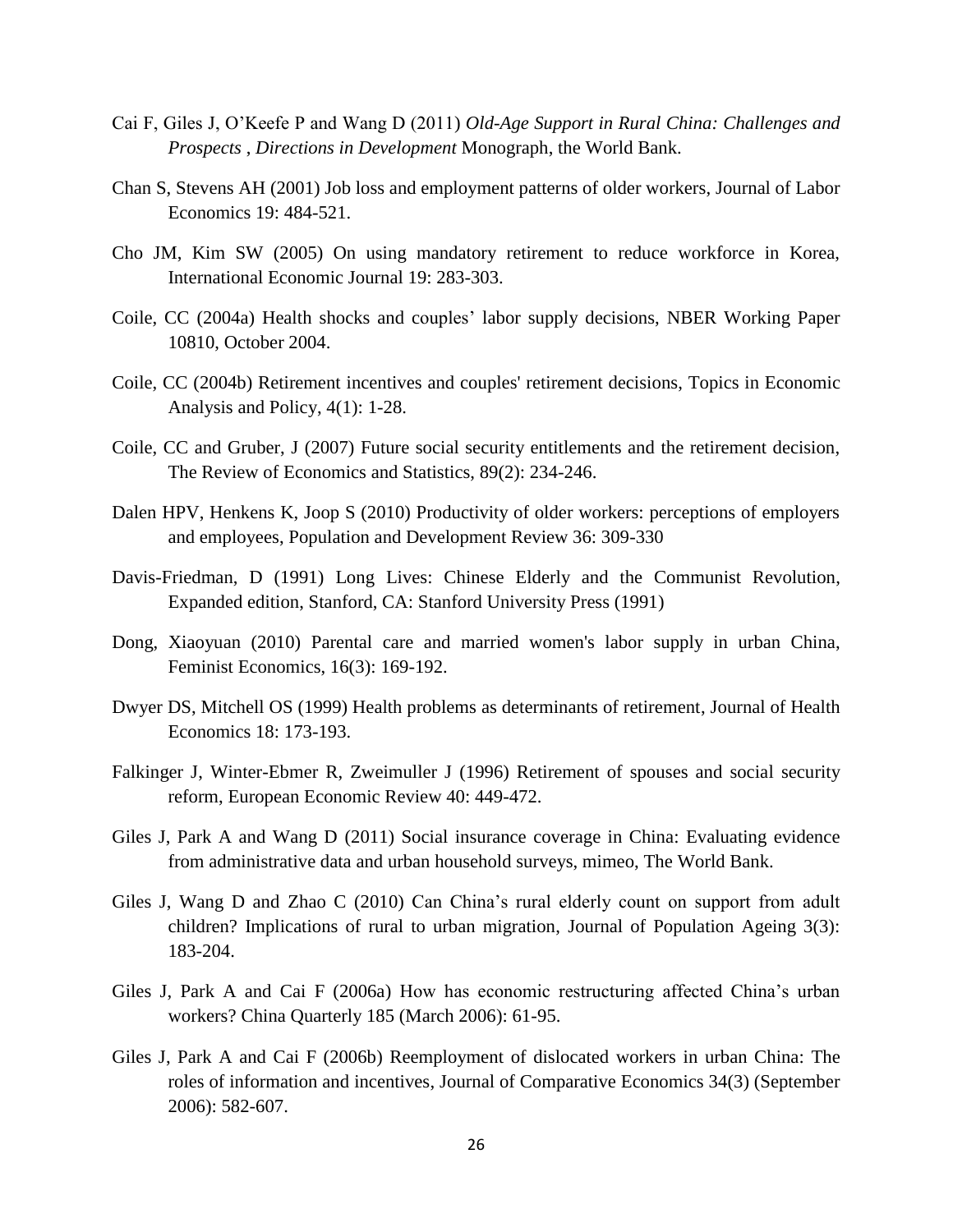- Gruber, J and Wise, D (1999) *Social security and retirement around the world*, Chicago: University of Chicago Press.
- Gruber, J and Wise, D (2004) *Social security programs and retirement around the world: Microestimation*. Chicago: University of Chicago Press.
- Gruber, J and Wise, D (2010) *Social security programs and retirement around the world: The relation to youth employment*. Chicago: University of Chicago Press.
- Gustman AL, Steinmeier TL (1984) Partial retirement and the analysis of retirement behavior, Industrial and Labor Relations Review 37: 403-415.
- Gustman, AL, Steinmeier TL (2000) Retirement outcomes in the Health and Retirement Study, Social Security Bulletin 63: 57-71.
- Gustman AL, Steinmeier TL (2004) Social security, pensions and retirement behavior within the family. Journal of Applied Econometrics 19: 723-737.
- Gustman AL, Steinmeier TL (2009) How changes in social security affect retirement trends? Research on Aging 31: 261-290.
- Jalan J and Ravallion M (2002) Geographic poverty traps? A micro model of consumption growth in rural China, Journal of Applied Econometrics 17(4): 329-346.
- Kanbur, R Zhang, X (1999) Which regional inequality? The evolution of rural-urban and inlandcoastal inequality in China from 1983 to 1995, Journal of Comparative Economics, 27(4): 686-701.
- Kinsella, Kevin and Wan He (2009) *An Aging World: 2008*, US Census Bureau, International Population Reports, PS95/09-1, Washington D.C.: US Government Printing Office.
- Kreuger, AB and Pischke, J (1992) The effect of social security on labor supply: A cohort analysis of the notch generation. Journal of Labor Economics 10: 412-437.
- Lazear EP (1979) Why is there mandatory retirement? The Journal of Political Economy 87: 1261-1284.
- Lee C (2009) Labor force participation of older males in Korea: 1955-2005, NBER Working Paper Series 14800, Cambridge, MA.
- Lee C and Lee J (2011) Employment status, quality of matching and retirement in Korea: Evidence from the Korean Longitudinal Study of Aging, Rand Working Paper Series WR-834.
- Lee R and Mason A (2011) *Population Aging and the Generational Economy: A Global Perspective*, Abingdon, Oxon, UK: Edward Elgar Publishing.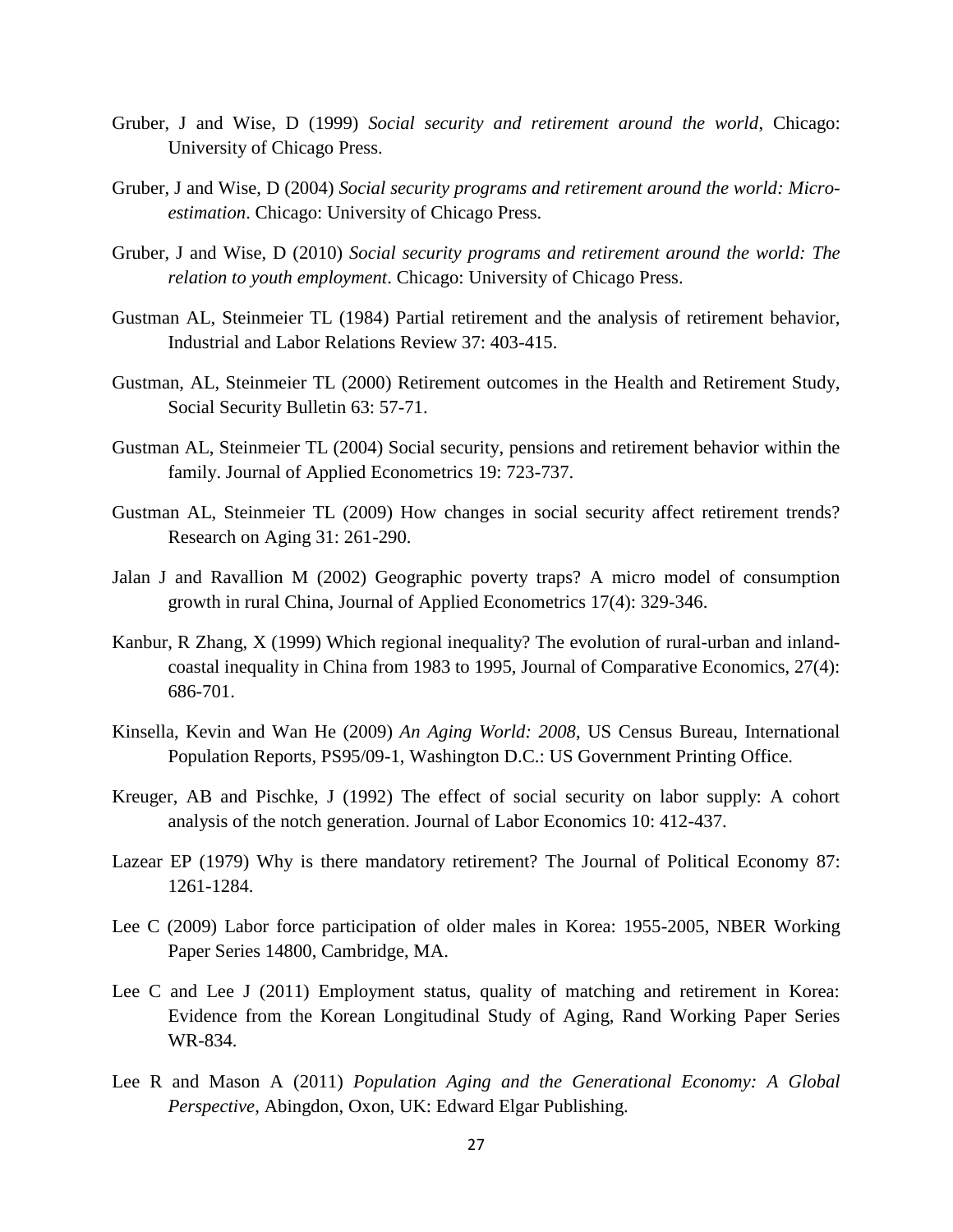- Leechor C (1996) Reforming Indonesia's Pension System, Policy Research Working Paper 1677, World Bank, Washington, D.C.
- Maurer-Fazio M (2007) The role of education in determining labor market outcomes in urban China, in *Education and Reform in China* Hannum E and Park A eds. London and New York: Routledge: 260-275.
- Maurer-Fazio M, Connelly R, Chen L and Tang L (2011) Childcare, Eldercare, and Labor Force Participation of Married Women in Urban China, 1982-2000. *Journal of Human Resources*, 46(2): 261-94.
- McGeary K (2009) How do health shocks influence retirement decisions? Review of Economics of the Household 7: 307-321.
- McKee D (2006) Forward thinking and family support: explaining retirement and old age labor supply in Indonesia, Working paper 005-06. CCPR, UCLA.
- National Bureau of Statistics (2001) "Communiqué of the National Bureau of Statistics of People's Republic of China on Major Figures of the 2010 Population Census (No. 1)" [\(http://www.stats.gov.cn/english/newsandcomingevents/t20110428\\_402722244.htm\)](http://www.stats.gov.cn/english/newsandcomingevents/t20110428_402722244.htm) National Bureau of Statistics of China, Beijing.
- OECD (2006) *Live Longer, Work Longer*, Paris: OECD Publishing.
- Pang, L, de Brauw, A and Rozelle, S (2004) "Working until you drop: The elderly of rural China," China Journal 52: 73-96.
- Park, A and Porter, M (2011) Housing windfalls and intergenerational transfers in China, Paper presented at the Annual Meetings of the Royal Economics Society, April 2011.
- Ravallion, M and Chen, S (2007) "China's (Uneven) Progress Against Poverty," Journal of Development Economics, 82(1) (January 2007): 1-42.
- Robalino DA, Zylberstajn E, Zylberstajn H, Afonso LE (2009) Ex ante methods to assess the impact of social insurance policies on labor supply with an application to Brazil, World Bank Social Protection Discussion Paper No 0929, Washington D.C.
- Sohn MJ (2007) The characteristics of the recent trend of self-employment. SERI Economic Focus 146: 39-55.
- Vere JP (2011) Social security and elderly labor supply: evidence from the Health and Retirement Study, Labor Economics (in press).
- Venti, S and Wise, D (2004) "Aging and housing equity: Another look" in *Perspectives on the Economics of Aging*, David Wise (eds). Chicago: University of Chicago Press.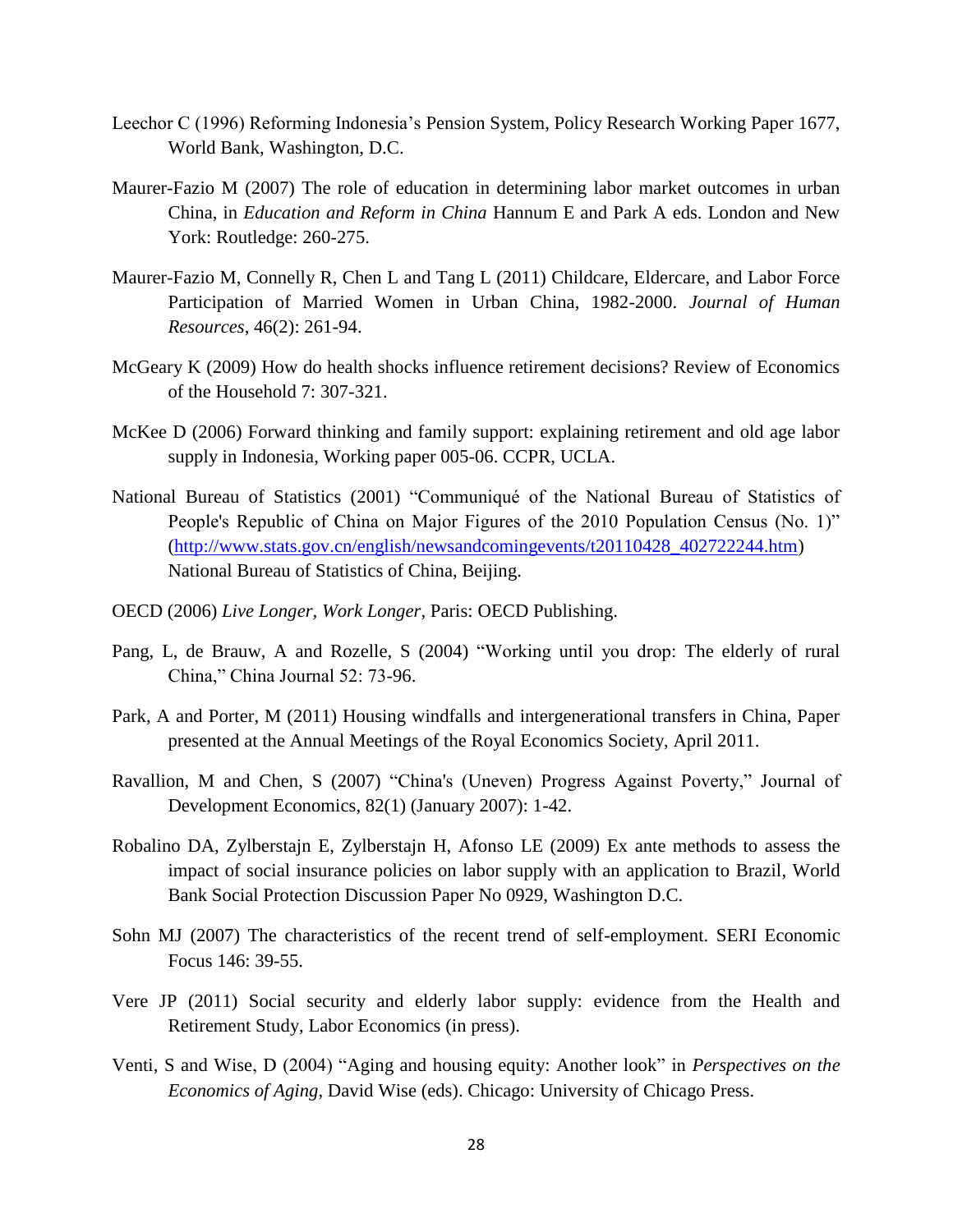#### **Figure 1 Employment Rates by Age Cohort of Older Workers and Elderly in Urban and Rural China**



Panel A. Employment Rates by Age Cohort: CHNS and the CHARLS (2008) Pilot

Panel B. Employment Rates by Age Cohort: CHNS (1991 – 2009)



Notes: Employment rates by age cohort are calculated using non-parametric locally weighted regression (LOWESS) with a bandwidth of 0.3. Panel A and B use data from the common provinces surveyed across waves of the China Health and Nutrition Survey (CHNS) conducted from 1991 to 2009. Panel A also includes data from the 2008 China Health and Retirement Longitudinal Study (CHARLS) Pilot.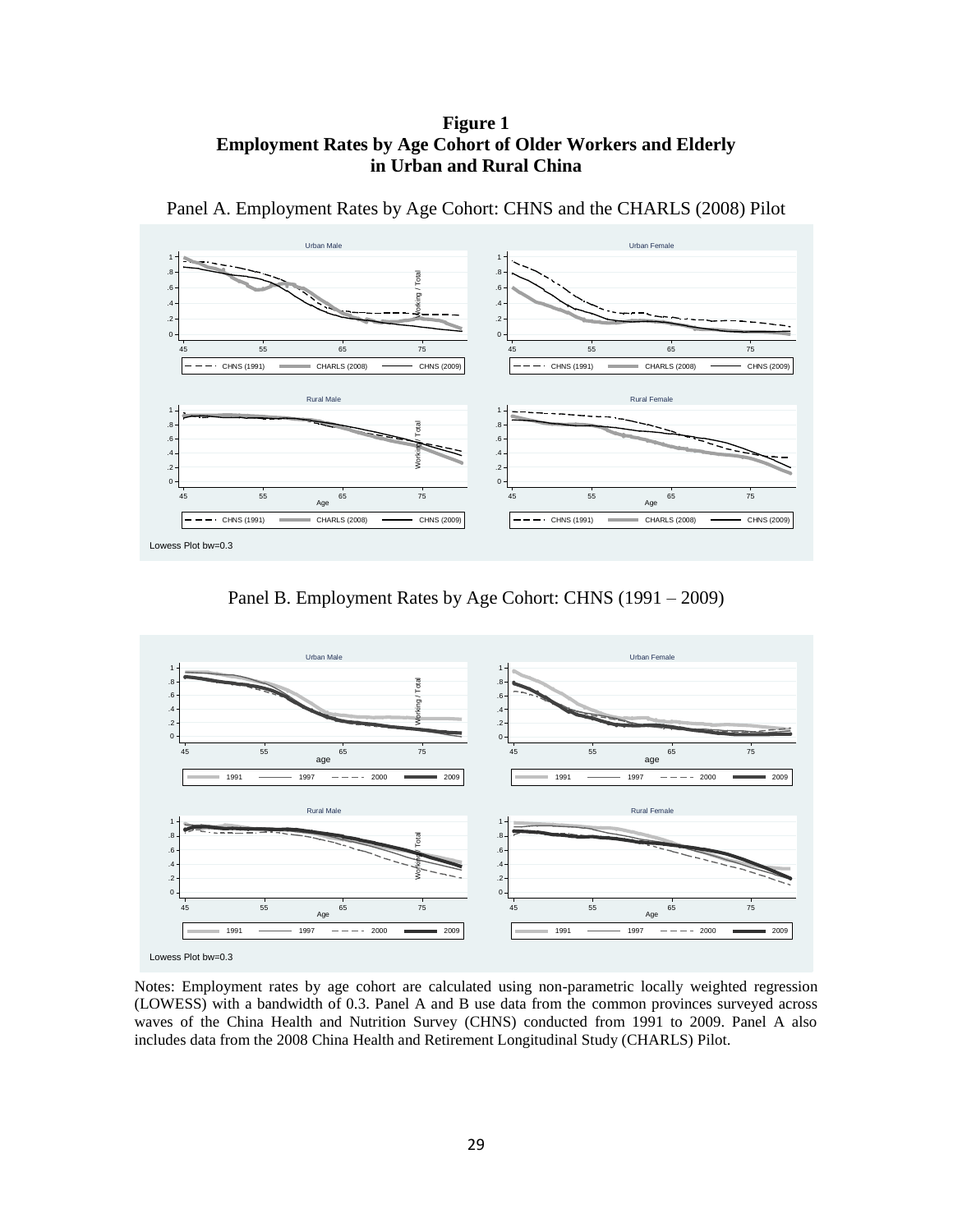**Figure 2 Employment Rates by Age Cohort in China, Indonesia, Korea, the UK and the US**



Notes: Employment rates by age cohort are calculated using non-parametric locally weighted regression (LOWESS) with a bandwidth of 0.3. The following data sources are used: China: 2009 CHNS and the 2008 CHARLS pilot; Indonesia: 2007 Indonesia Family Life Survey (IFLS); Korea: 2006 Korean Longitudinal Study of Aging (KLoSA); United States: 2008 Health and Retirement Survey (HRS); United Kingdom: 2008/9 English Longitudinal Study of Ageing (ELSA).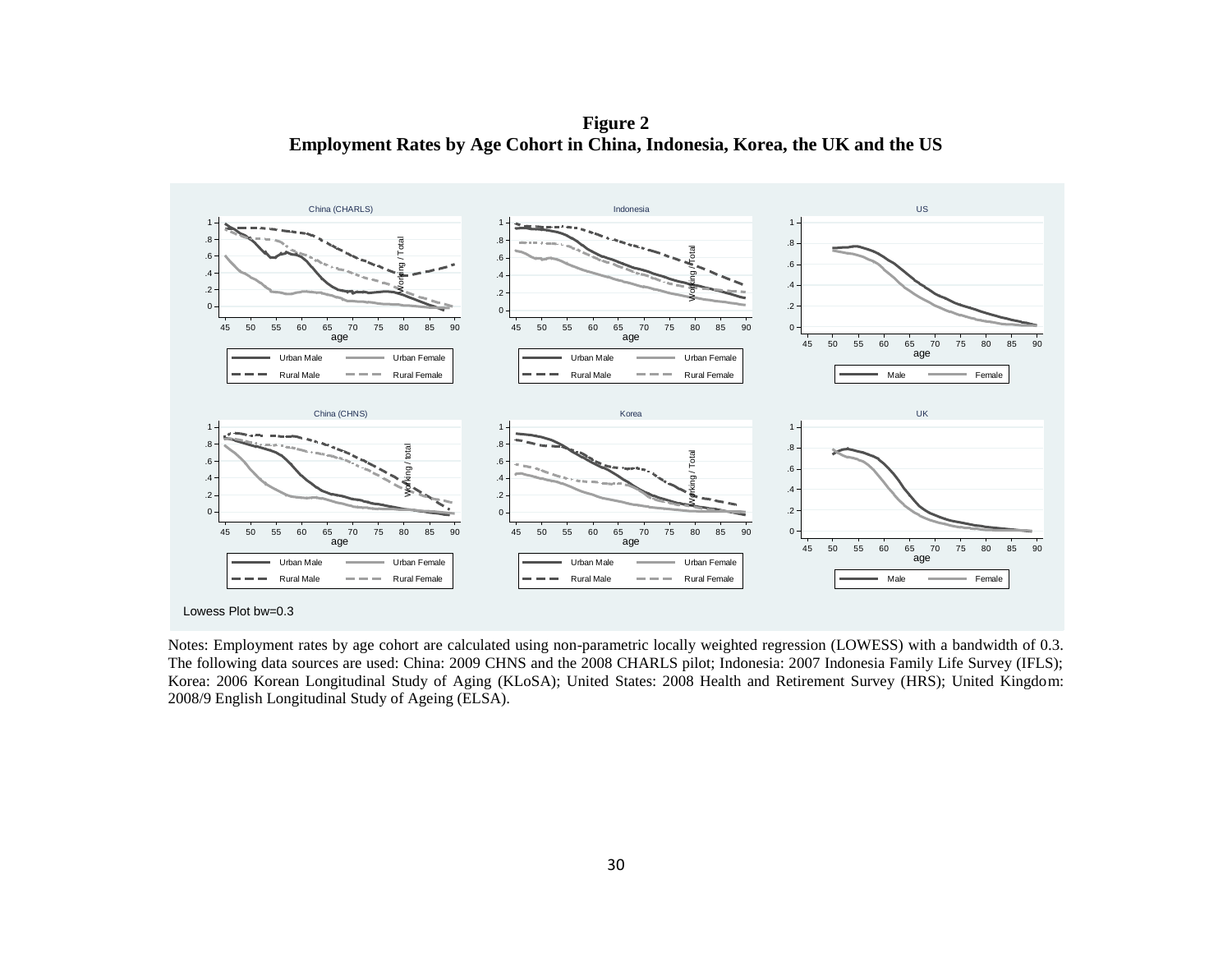#### **Figure 3 Work-Intensity of Older Workers and Elderly in China**



Panel A Average Hours of Work Per Week (Unconditional on Work Status)

Lowess Plot bw=0.3

Panel B Average Hours of Work Per Week (Conditional on Working)



Notes: Average hours worked per week by age cohort are calculated using non-parametric locally weighted regression (LOWESS) with a bandwidth of 0.3. Panel A presents results unconditional on working which use the 1991 and 2009 waves of the CHNS, and the 2008 CHARLS pilot. Because of the small sample of respondents who were working in urban areas in the CHARLS pilot, results conditional on working (Panel B) are only estimated using the CHNS.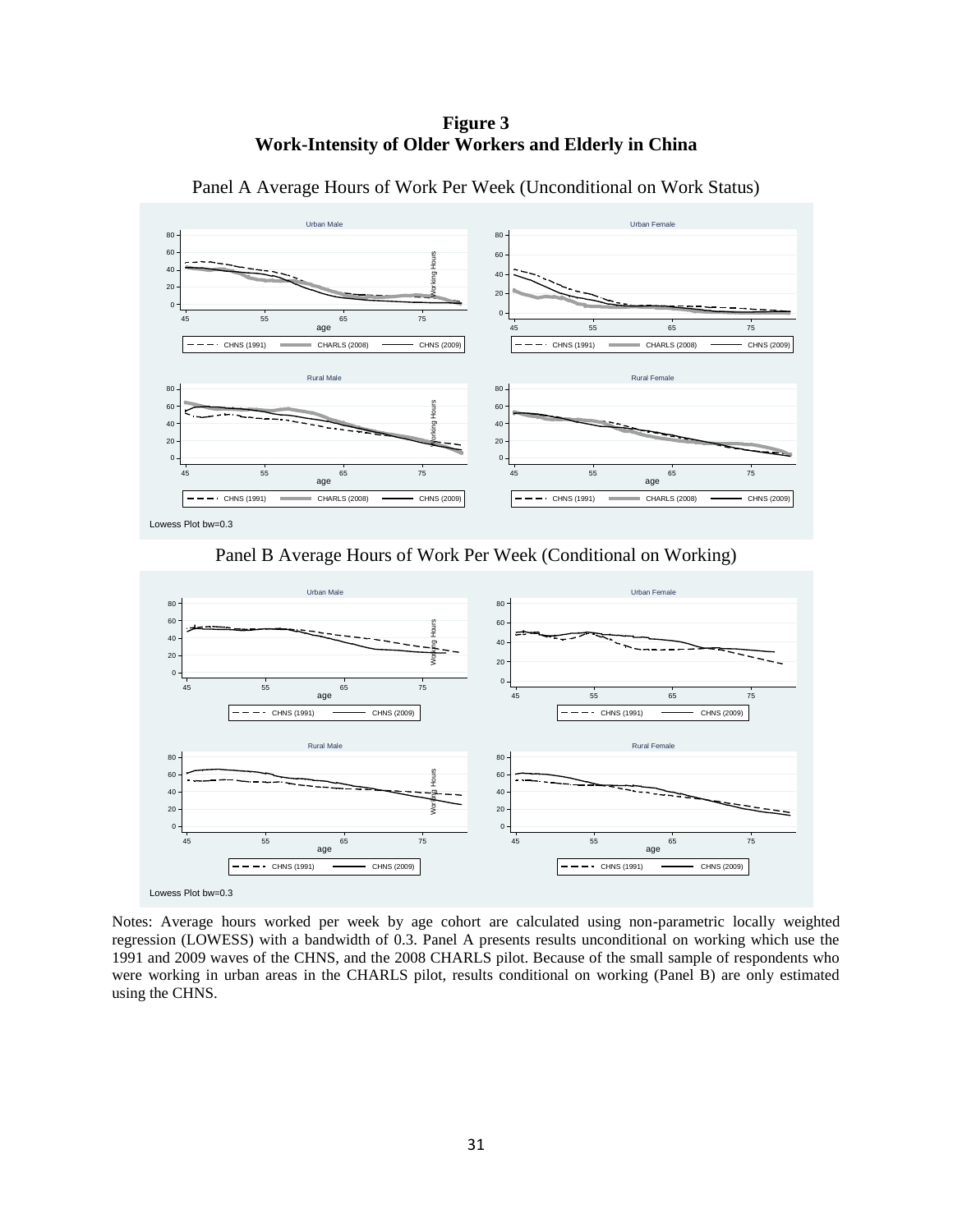**Figure 4 Work-Intensity of Older Workers and Elderly in China and Four Countries** (China, Indonesia, Korea, US and UK)

Panel A Average Hours of Work Per Week (Unconditional on Work Status) China (CHARLS) USA



Lowess Plot bw=0.3

Panel B Average Hours of Work Per Week (Conditional on Working)



Notes: Average hours worked per week by age cohort are calculated using non-parametric locally weighted regression (LOWESS) with a bandwidth of 0.3. The following data sources are used: China: 2009 CHNS and the 2008 CHARLS pilot; Indonesia: 2007 Indonesia Family Life Survey (IFLS); Korea: 2006 Korean Longitudinal Study of Aging (KLoSA); United States: 2008 Health and Retirement Survey (HRS); United Kingdom: 2008/9 English Longitudinal Study of Ageing (ELSA).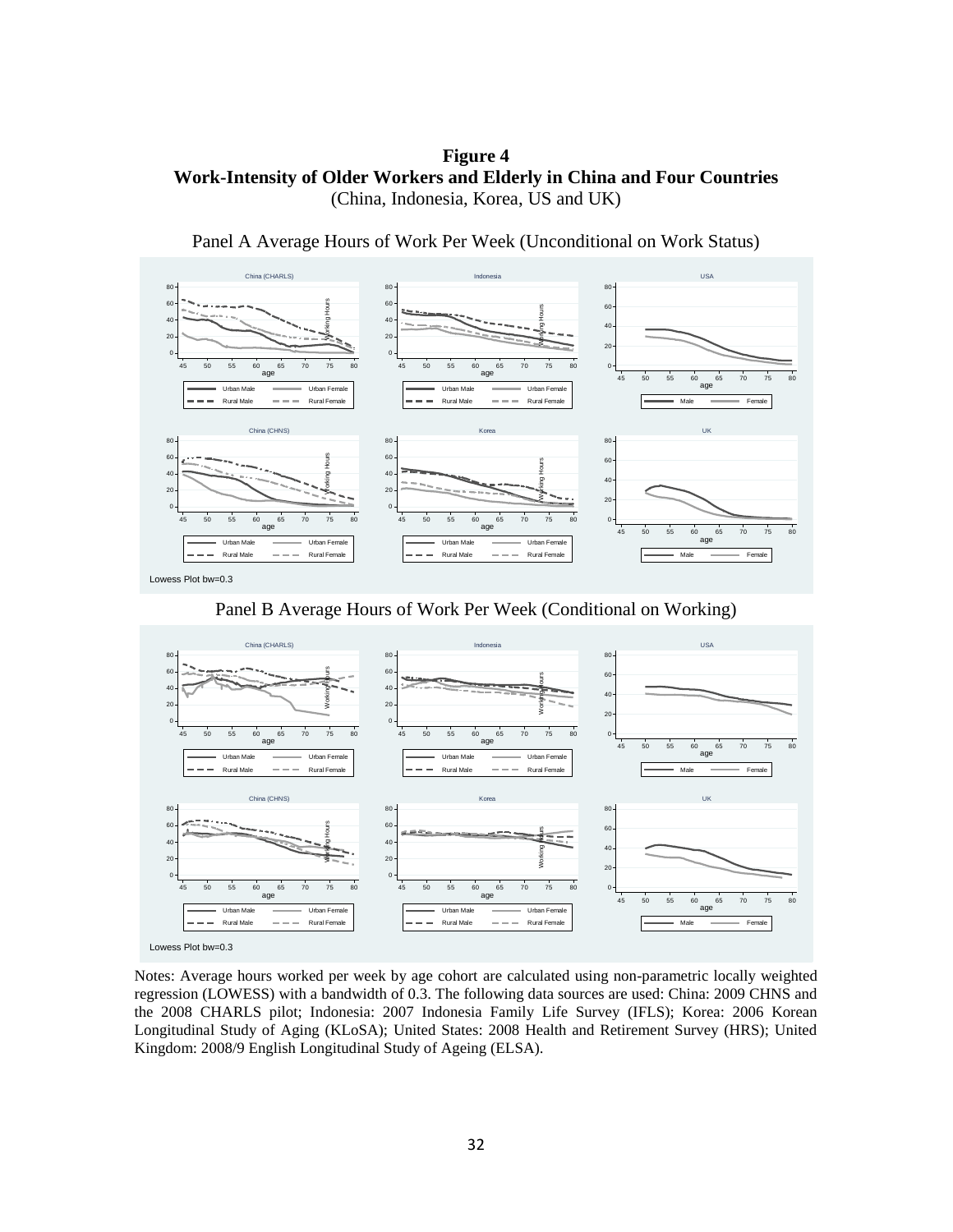### **Figure 5 Employment Patterns and Access to Pensions Across Rural and Urban Areas of China, Indonesia and Korea**

China (CHARLS) 1<br>. 8 1<br>. 8 Urban Male Urban Fmale . 6 1<br>.8<br>.6 1 1  $8 - 8 - 10$ <br> $-8 - 10 - 10$ . 4 . 4 rate .6<br>.4<br>.2 .6<br>.4<br>.2 rate  $\overline{a}$ 0 0 57/58<br>age 45-46 49-50 53/54 57/58 61/62 65/66 69/70 45-46 49-50 53/54 57/58 61/62 65/66 69/70 age E **Pension Eligible Working/Total** ſī Pension Eligible - Working/Total Rural Male 1<br>. 8  $\begin{array}{c} 1 \\ 3 \end{array}$ Rural Female 1<br>.8<br>.6<br>.6 1<br>.8<br>.6<br>.6  $1 - 8 - 8 - 6 - 4 - 4 - 3 = 4 - 3$ 1 . 4 . 4 rate .6<br>.4<br>.2 .6<br>.4<br>.2 rate  $rac{.2}{0}$ 0 45-46 49-50 53/54 57/58 61/62 65/66 69/70 45-46 49-50 53/54 57/58 61/62 65/66 69/70 age age  $\sqrt{2}$ Pension Eligible **Working/Total** Γ on Eligible  $\longrightarrow$  Working/Total

Panel A China

#### Panel B Indonesia



Panel C Korea





Notes: Calculated using the 2008 CHARLS pilot (China), 2007 IFLS (Indonesia) and the 2006 KLoSA (Korea).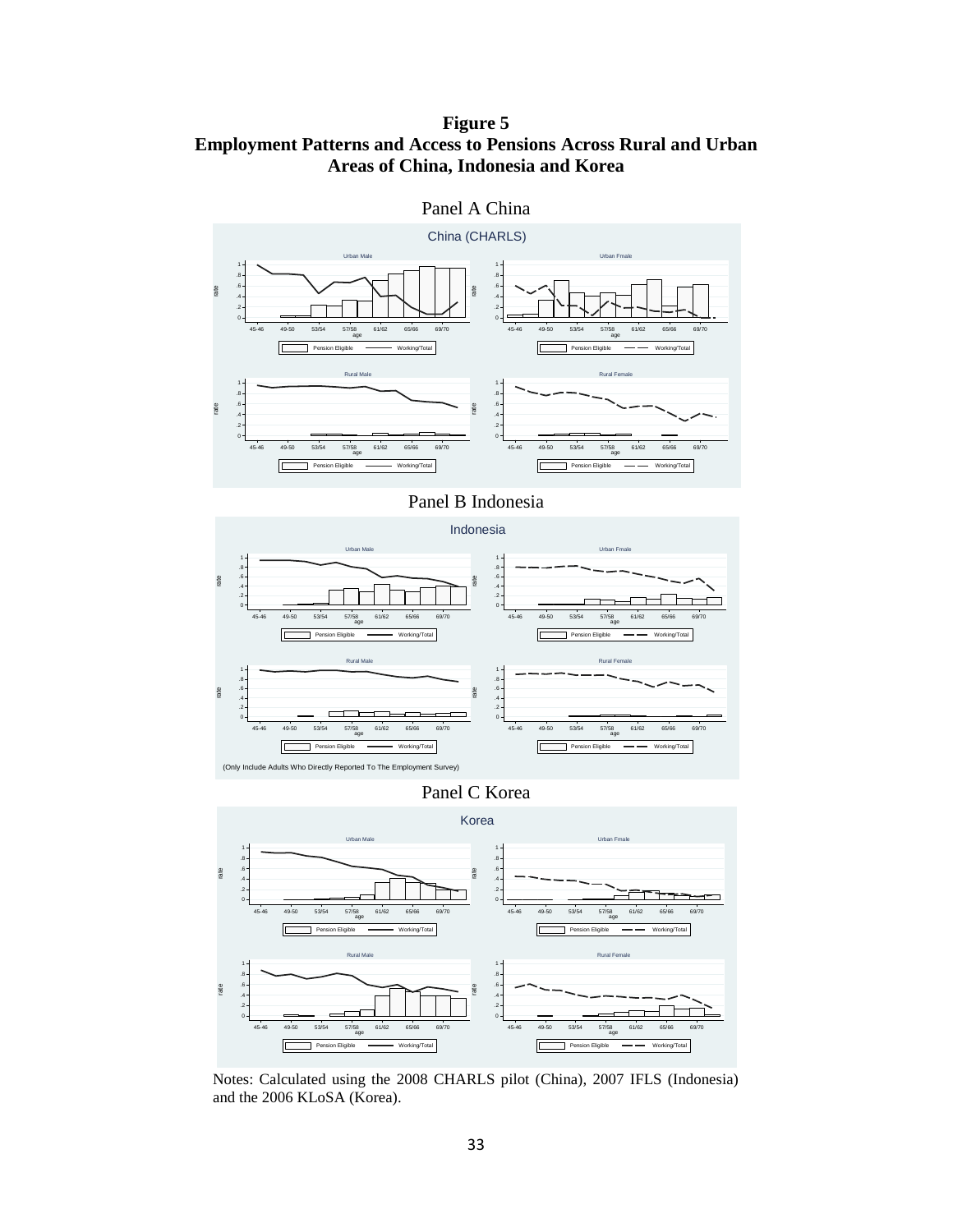| <b>Variable</b>                                | Obs            | Mean     | Std. Dev. | Min      | <b>Max</b> |  |  |  |  |  |  |
|------------------------------------------------|----------------|----------|-----------|----------|------------|--|--|--|--|--|--|
|                                                | CHARLS (China) |          |           |          |            |  |  |  |  |  |  |
| Work                                           | 2595           | 0.66     | 0.47      | 0.00     | 1.00       |  |  |  |  |  |  |
| 1 Urban 2 Rural                                | 2595           | 1.81     | 0.39      | 1.00     | 2.00       |  |  |  |  |  |  |
| Women                                          | 2595           | 0.52     | 0.50      | 0.00     | 1.00       |  |  |  |  |  |  |
| Age                                            | 2595           | 59.12    | 10.61     | 34.00    | 93.00      |  |  |  |  |  |  |
| <b>Years of Education</b>                      | 2595           | 2.95     | 4.13      | 0.00     | 19.00      |  |  |  |  |  |  |
| Pension Eligible                               | 2595           | 0.09     | 0.29      | 0.00     | 1.00       |  |  |  |  |  |  |
| Married                                        | 2595           | 0.84     | 0.37      | 0.00     | 1.00       |  |  |  |  |  |  |
| Spouse Pension Eligible                        | 2595           | 0.08     | 0.28      | 0.00     | 1.00       |  |  |  |  |  |  |
| Spouse Working                                 | 2595           | 0.58     | 0.49      | 0.00     | 1.00       |  |  |  |  |  |  |
| Average Education of Spouse and Adult Children | 2595           | 1.87     | 2.11      | 0.00     | 15.00      |  |  |  |  |  |  |
| Housing Wealth Per Capita                      | 2595           | 5.74     | 16.00     | $-0.67$  | 213.33     |  |  |  |  |  |  |
| Number of Grandchildren                        | 2595           | 3.33     | 3.89      | 0.00     | 30.00      |  |  |  |  |  |  |
| Number of Living Parents                       | 2595           | 0.81     | 1.04      | 0.00     | 4.00       |  |  |  |  |  |  |
| (I)ADL Z-Score(W/Difficulty)                   | 2595           | 0.01     | 1.01      | $-0.63$  | 6.01       |  |  |  |  |  |  |
| (I)ADL Z-Score(Unable)                         | 2595           | 0.00     | 1.01      | $-0.25$  | 11.55      |  |  |  |  |  |  |
| Spouse (I)ADL Z-Score(W/Difficulty)            | 2595           | $-0.04$  | 0.86      | $-0.63$  | 6.01       |  |  |  |  |  |  |
| Spouse (I)ADL Z-Score(Unable)                  | 2595           | $-0.04$  | 0.77      | $-0.25$  | 11.55      |  |  |  |  |  |  |
| IFLS (Indonesia)                               |                |          |           |          |            |  |  |  |  |  |  |
| Work                                           | 7283           | 0.78     | 0.42      | 0.00     | 1.00       |  |  |  |  |  |  |
| I Urban 0 Rural                                | 7283           | 0.48     | 0.50      | 0.00     | 1.00       |  |  |  |  |  |  |
| Women                                          | 7283           | 0.57     | 0.49      | 0.00     | 1.00       |  |  |  |  |  |  |
| Age                                            | 7283           | 55.52    | 10.26     | 34.00    | 100.00     |  |  |  |  |  |  |
| Years of Education                             | 7283           | 5.26     | 4.57      | 0.00     | 22.00      |  |  |  |  |  |  |
| Pension Eligible                               | 7283           | 0.06     | 0.24      | 0.00     | 1.00       |  |  |  |  |  |  |
| Married                                        | 7283           | 0.77     | 0.42      | 0.00     | 1.00       |  |  |  |  |  |  |
| Spouse Pension Eligible                        | 7283           | 0.04     | 0.20      | 0.00     | 1.00       |  |  |  |  |  |  |
| Spouse Working                                 | 7283           | 0.61     | 0.49      | 0.00     | 1.00       |  |  |  |  |  |  |
| Average Education of Spouse and Adult Children | 7283           | 7.38     | 4.31      | 0.00     | 22.00      |  |  |  |  |  |  |
| Housing Wealth Per Capita                      | 7283           | 2.23     | 1.27      | 0.00     | 6.91       |  |  |  |  |  |  |
| Number of Living Parents                       | 7283           | 0.81     | 0.97      | 0.00     | 4.00       |  |  |  |  |  |  |
| (I)ADL Z-Score(W/Difficulty)                   | 7283           | $-0.05$  | 0.88      | $-0.54$  | 7.91       |  |  |  |  |  |  |
| (I)ADL Z-Score(Unable)                         | 7283           | $-0.13$  | 0.59      | $-0.34$  | 8.07       |  |  |  |  |  |  |
| Spouse (I)ADL Z-Score(W/Difficulty)            | 7283           | $-0.09$  | 0.67      | $-0.54$  | 6.97       |  |  |  |  |  |  |
| Spouse (I)ADL Z-Score(Unable)                  | 7283           | $-0.14$  | 0.42      | $-0.34$  | 8.07       |  |  |  |  |  |  |
|                                                | KLoSA (Korea)  |          |           |          |            |  |  |  |  |  |  |
| Worker                                         | 10036          | 0.38     | 0.49      | 0.00     | 1.00       |  |  |  |  |  |  |
| 1 Urban 0 Rural                                | 10036          | 0.77     | 0.42      | 0.00     | 1.00       |  |  |  |  |  |  |
| Women                                          | 10036          | 0.56     | 0.50      | 0.00     | 1.00       |  |  |  |  |  |  |
| Age                                            | 10036          | 61.52    | 11.08     | 45.00    | 105.00     |  |  |  |  |  |  |
| Years of Education                             | 10036          | 8.51     | 4.42      | 0.00     | 21.00      |  |  |  |  |  |  |
| Pension Eligible                               | 10036          | 0.10     | 0.30      | 0.00     | 1.00       |  |  |  |  |  |  |
| Married                                        | 10036          | 0.78     | 0.41      | 0.00     | 1.00       |  |  |  |  |  |  |
| Spouse Pension Eligible                        | 10036          | $0.07\,$ | 0.25      | 0.00     | 1.00       |  |  |  |  |  |  |
| Spouse Working                                 | 10036          | 0.29     | 0.45      | 0.00     | 1.00       |  |  |  |  |  |  |
| Average Education of Spouse and Adult Children | 10036          | 11.54    | 4.01      | 0.00     | 21.00      |  |  |  |  |  |  |
| Housing Wealth Per Capita                      | 10036          | 4.61     | 10.02     | 0.00     | 300.00     |  |  |  |  |  |  |
| Number of Grandchildren                        | 10036          | 3.32     | 4.04      | 0.00     | 34.00      |  |  |  |  |  |  |
| Number of Living Parents                       | 10036          | 0.67     | 0.94      | $0.00\,$ | 4.00       |  |  |  |  |  |  |
| (I)ADL Z-Score(W/Difficulty)                   | 10036          | $-0.01$  | 1.00      | $-0.28$  | 10.43      |  |  |  |  |  |  |
| (I)ADL Z-Score(Unable)                         | 10036          | $0.00\,$ | 0.99      | $-0.18$  | 9.27       |  |  |  |  |  |  |
| Spouse (I)ADL Z-Score(W/Difficulty)            | 10036          | $-0.03$  | 0.72      | $-0.28$  | 10.43      |  |  |  |  |  |  |
| Spouse (I)ADL Z-Score(Unable)                  | 10036          | $-0.02$  | 0.77      | $-0.18$  | 9.27       |  |  |  |  |  |  |

#### **Table 1 Descriptive Characteristics of Analysis Samples from China, Indonesia and Korea**

Notes: We use the following cross section surveys for analysis: 2008 CHARLS Pilot for China; 2007/8 IFLS for Indonesia; and the 2006 KLoSA for Korea. Units for housing wealth per capita are Korea (10,000,000 Won), China (10,000 RMB), Indonesia (1,000,000 Rupiahs). The definitions are slightly different given the design of the questions. Whether or not collecting pension is used as proxy for pension eligibility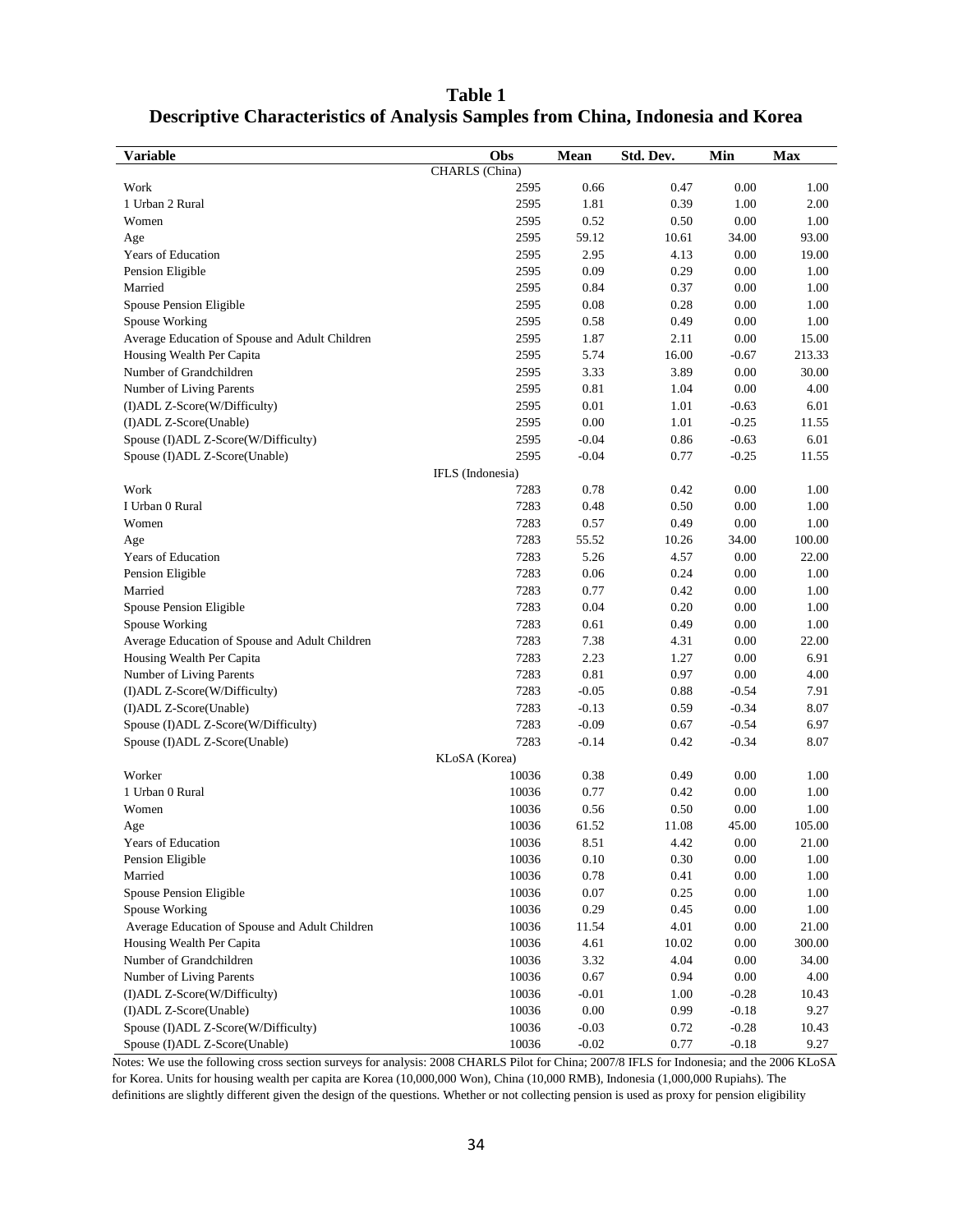| Table 2 |  |                                                                             |  |  |  |  |  |  |  |  |
|---------|--|-----------------------------------------------------------------------------|--|--|--|--|--|--|--|--|
|         |  | Pension Eligibility and Health Status in the Labor Supply of Adults Over 45 |  |  |  |  |  |  |  |  |
|         |  |                                                                             |  |  |  |  |  |  |  |  |

Linear Probability Models, Dependent Variable: Worked at Least One Hour per Week

|                                     | China (CHARLS) |             |             |             |             | Indonesia(IFLS) |             |             | Korea(KLoSA) |             |             |           |
|-------------------------------------|----------------|-------------|-------------|-------------|-------------|-----------------|-------------|-------------|--------------|-------------|-------------|-----------|
|                                     | Urban          |             | Rural       |             | Urban       |                 | Rural       |             | Urban        |             | Rural       |           |
|                                     | Male           | Female      | Male        | Female      | Male        | Female          | Male        | Female      | Male         | Female      | Male        | Female    |
|                                     |                |             |             |             |             |                 |             |             |              |             |             |           |
| Age                                 | $-0.067$       | $-0.088***$ | 0.016       | 0.005       | $0.021**$   | $0.075***$      | $0.023***$  | $0.032***$  | $-0.058***$  | $-0.051***$ | $-0.015$    | $-0.023*$ |
|                                     | (0.04)         | (0.03)      | (0.01)      | (0.01)      | (0.01)      | (0.01)          | (0.01)      | (0.01)      | (0.01)       | (0.01)      | (0.02)      | (0.01)    |
| Age-Squared                         | 0.000          | $0.001***$  | $-0.000*$   | $-0.000*$   | $-0.000***$ | $-0.001***$     | $-0.000***$ | $-0.000***$ | $0.000***$   | $0.000***$  | $-0.000$    | 0.000     |
|                                     | (0.00)         | (0.00)      | (0.00)      | (0.00)      | (0.00)      | (0.00)          | (0.00)      | (0.00)      | (0.00)       | (0.00)      | (0.00)      | (0.00)    |
| Years of Education                  | 0.003          | $-0.032*$   | $-0.009$    | $-0.040**$  | $-0.009$    | $-0.015**$      | $-0.002$    | $-0.004$    | 0.011        | 0.008       | $0.031**$   | $0.018*$  |
|                                     | (0.02)         | (0.02)      | (0.01)      | (0.02)      | (0.01)      | (0.01)          | (0.00)      | (0.01)      | (0.01)       | (0.01)      | (0.01)      | (0.01)    |
| Years of Education-Squared          | 0.000          | $0.003***$  | 0.001       | $0.004**$   | 0.000       | $0.002***$      | 0.000       | 0.000       | $-0.000$     | $-0.000$    | $-0.002**$  | $-0.001*$ |
|                                     | (0.00)         | (0.00)      | (0.00)      | (0.00)      | (0.00)      | (0.00)          | (0.00)      | (0.00)      | (0.00)       | (0.00)      | (0.00)      | (0.00)    |
| Pension Eligible                    | $-0.152*$      | $-0.183***$ | $-0.123*$   | 0.003       | $-0.238***$ | $-0.246***$     | $-0.132***$ | $-0.126*$   | $-0.107***$  | $-0.021$    | $-0.039$    | 0.014     |
|                                     | (0.08)         | (0.06)      | (0.07)      | (0.12)      | (0.03)      | (0.05)          | (0.03)      | (0.07)      | (0.02)       | (0.03)      | (0.04)      | (0.05)    |
| Spouse Pension Eligible             | 0.048          | 0.029       | 0.060       | $-0.182***$ | $-0.119**$  | $-0.040$        | 0.103       | $-0.055$    | $-0.051$     | $-0.040*$   | 0.043       | $-0.070*$ |
|                                     | (0.07)         | (0.08)      | (0.10)      | (0.06)      | (0.05)      | (0.04)          | (0.08)      | (0.05)      | (0.05)       | (0.02)      | (0.10)      | (0.04)    |
| Average Education of Spouse and     | $-0.006$       | 0.003       | $-0.008$    | 0.007       | $-0.004$    | $-0.010***$     | $-0.000$    | $-0.003$    | $0.007***$   | $-0.009***$ | $-0.001$    | $-0.000$  |
| Adult Children                      | (0.01)         | (0.01)      | (0.01)      | (0.01)      | (0.00)      | (0.00)          | (0.00)      | (0.00)      | (0.00)       | (0.00)      | (0.01)      | (0.01)    |
| $Ln(Housing Wealth P.C.+1)$         | $-0.061**$     | $-0.013$    | $-0.010$    | $-0.028*$   | 0.002       | $-0.001$        | 0.002       | 0.003       | $0.017**$    | $-0.016***$ | 0.008       | $-0.024$  |
|                                     | (0.03)         | (0.02)      | (0.02)      | (0.02)      | (0.01)      | (0.01)          | (0.01)      | (0.01)      | (0.01)       | (0.01)      | (0.02)      | (0.02)    |
| Number of Living Parents            | 0.011          | $0.065**$   | 0.018       | $-0.003$    | 0.011       | $0.029**$       | $-0.003$    | 0.005       | 0.008        | $-0.011$    | 0.031       | $-0.017$  |
|                                     | (0.03)         | (0.03)      | (0.01)      | (0.02)      | (0.01)      | (0.01)          | (0.01)      | (0.01)      | (0.01)       | (0.01)      | (0.02)      | (0.02)    |
| Number of Grandchildren             | 0.005          | $-0.009$    | $-0.009**$  | $-0.006$    |             |                 |             |             | $-0.006**$   | $-0.003$    | $0.009*$    | $0.007**$ |
|                                     | (0.02)         | (0.02)      | (0.00)      | (0.00)      |             |                 |             |             | (0.00)       | (0.00)      | (0.00)      | (0.00)    |
| (I)ADL Z-Score(W/Difficulty)        | $-0.049$       | $-0.027$    | $-0.075***$ | $-0.072***$ | $-0.100***$ | $-0.068***$     | $-0.066***$ | $-0.072***$ | $-0.035***$  | $-0.013**$  | $-0.066***$ | $-0.008$  |
|                                     | (0.04)         | (0.03)      | (0.01)      | (0.01)      | (0.01)      | (0.01)          | (0.01)      | (0.01)      | (0.01)       | (0.01)      | (0.02)      | (0.01)    |
| (I)ADL Z-Score(Unable)              | $-0.003$       | $-0.010$    | $-0.080***$ | $-0.050***$ | $-0.110***$ | $-0.070***$     | $-0.135***$ | $-0.093***$ | $-0.033***$  | $-0.007$    | $-0.036***$ | $-0.026*$ |
| ----------------------------------- | (0.04)         | (0.03)      | (0.01)      | (0.01)      | (0.02)      | (0.02)          | (0.01)      | (0.01)      | (0.01)       | (0.01)      | (0.01)      | (0.01)    |
| Observations                        | 256            | 236         | 1,000       | 1,103       | 1,505       | 2,004           | 1,613       | 2,161       | 3,413        | 4,356       | 1,005       | 1,262     |
| R-squared                           | 0.464          | 0.458       | 0.308       | 0.325       | 0.328       | 0.133           | 0.316       | 0.154       | 0.384        | 0.169       | 0.247       | 0.192     |

Notes: These regression models contain indicator for married, spouse information not present and dummy for No-existence of Adult Children. Control variables not presented in the table are (Dummy=1 if Spouse Is Not Present), (Dummy==1 if the Individual Does Not Have Non-schooling Adult Children) and location dummies(China: county; Indonesia: Kabupaten; Korea: metropolitan city and province). Standard errors in parentheses; \*\*\*p<0.01, \*\*p<0.05, \*p<0.1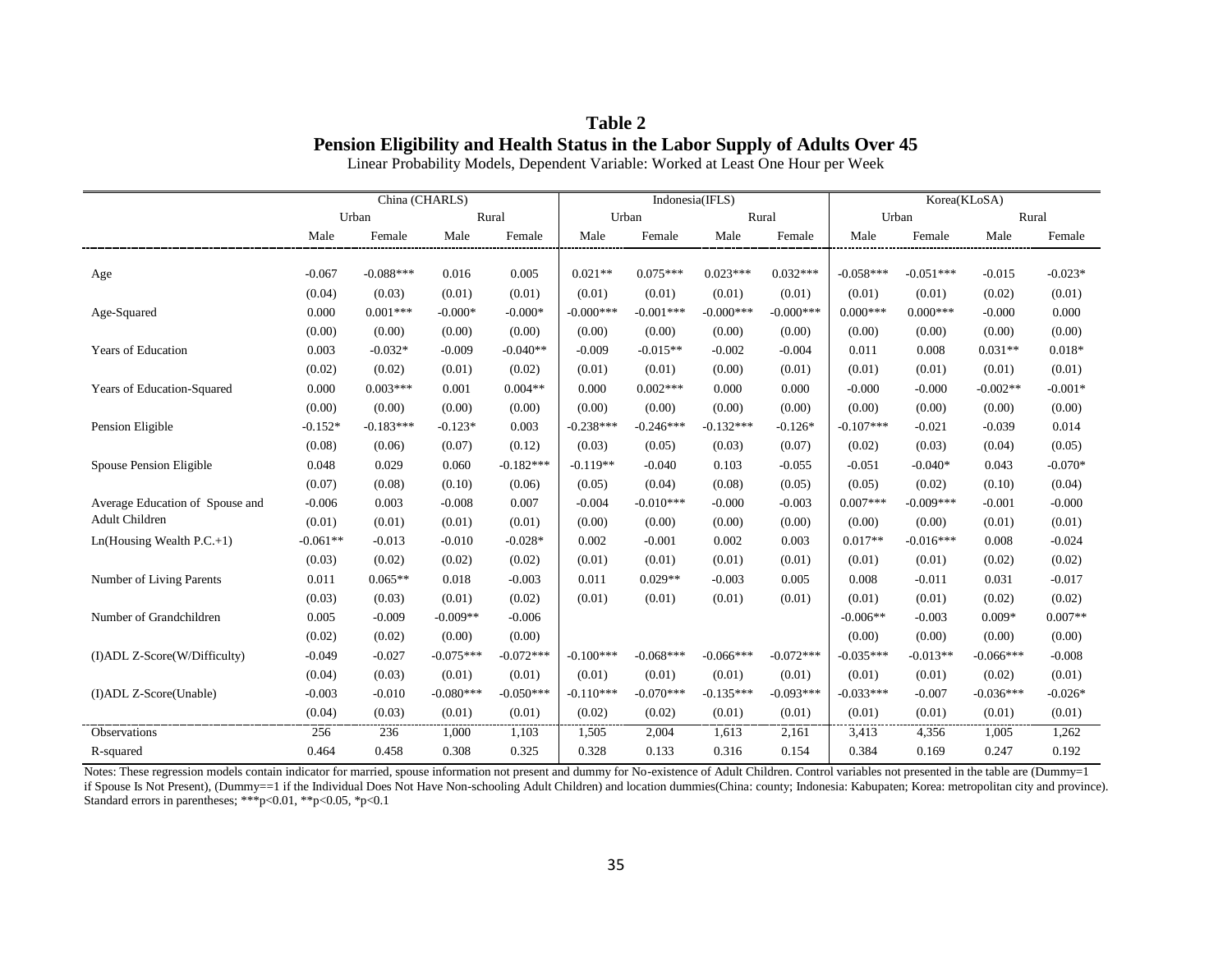## **Table 3 Spouse Health and Work Status in Labor Supply Decisions of Adults Over 45**

Linear Probability Models, Dependant Variable: Worked at Least One Hour per Week

|                                     | China (CHARLS) |             |             |             | Indonesia (IFLS) |             |             |             | Korea (KLoSA) |             |             |            |
|-------------------------------------|----------------|-------------|-------------|-------------|------------------|-------------|-------------|-------------|---------------|-------------|-------------|------------|
|                                     | Urban          |             | Rural       |             | Urban            |             | Rural       |             | Urban         |             | Rural       |            |
|                                     | Male           | Female      | Male        | Female      | Male             | Female      | Male        | Female      | Male          | Female      | work        | work       |
|                                     |                |             |             |             |                  |             |             |             |               |             |             |            |
| Pension Eligible                    | $-0.134*$      | $-0.194***$ | $-0.127*$   | $-0.031$    | $-0.235***$      | $-0.240***$ | $-0.129***$ | $-0.136*$   | $-0.104***$   | $-0.020$    | $-0.008$    | 0.024      |
|                                     | (0.08)         | (0.06)      | (0.07)      | (0.12)      | (0.03)           | (0.05)      | (0.03)      | (0.07)      | (0.02)        | (0.03)      | (0.03)      | (0.05)     |
| Spouse Pension Eligible             | 0.106          | 0.087       | 0.084       | $-0.136**$  | $-0.104**$       | $-0.015$    | 0.110       | $-0.028$    | $-0.050$      | $-0.037*$   | 0.047       | $-0.061*$  |
|                                     | (0.07)         | (0.08)      | (0.10)      | (0.06)      | (0.05)           | (0.04)      | (0.08)      | (0.05)      | (0.05)        | (0.02)      | (0.09)      | (0.03)     |
| Spouse Working                      | $0.196***$     | $0.202***$  | $0.121***$  | $0.193***$  | $0.047**$        | $0.091**$   | $0.088***$  | $0.231***$  | $0.054***$    | 0.025       | $0.354***$  | $0.339***$ |
|                                     | (0.07)         | (0.07)      | (0.03)      | (0.04)      | (0.02)           | (0.04)      | (0.02)      | (0.05)      | (0.02)        | (0.02)      | (0.03)      | (0.03)     |
| $Ln(Housing Wealth P.C.+1)$         | $-0.062**$     | $-0.001$    | $-0.007$    | $-0.026$    | 0.002            | $-0.001$    | 0.002       | 0.003       | $0.018**$     | $-0.016***$ | 0.015       | $-0.023$   |
|                                     | (0.03)         | (0.02)      | (0.02)      | (0.02)      | (0.01)           | (0.01)      | (0.01)      | (0.01)      | (0.01)        | (0.01)      | (0.02)      | (0.02)     |
| (I)ADL Z-Score(W/Difficulty)        | $-0.061$       | $-0.027$    | $-0.083***$ | $-0.083***$ | $-0.101***$      | $-0.069***$ | $-0.063***$ | $-0.071***$ | $-0.034***$   | $-0.012*$   | $-0.062***$ | $-0.007$   |
|                                     | (0.04)         | (0.03)      | (0.01)      | (0.01)      | (0.01)           | (0.01)      | (0.01)      | (0.01)      | (0.01)        | (0.01)      | (0.01)      | (0.01)     |
| (I)ADL Z-Score(Unable)              | 0.005          | $-0.005$    | $-0.079***$ | $-0.048***$ | $-0.107***$      | $-0.070***$ | $-0.133***$ | $-0.093***$ | $-0.032***$   | $-0.007$    | $-0.038***$ | $-0.019$   |
|                                     | (0.04)         | (0.03)      | (0.01)      | (0.01)      | (0.02)           | (0.02)      | (0.01)      | (0.01)      | (0.01)        | (0.01)      | (0.01)      | (0.01)     |
| Spouse (I)ADL Z-Score(W/Difficulty) | 0.068          | 0.031       | $0.031**$   | $0.052***$  | 0.016            | 0.005       | $-0.020**$  | $0.031**$   | $-0.016$      | 0.003       | 0.005       | 0.008      |
|                                     | (0.04)         | (0.04)      | (0.01)      | (0.02)      | (0.01)           | (0.02)      | (0.01)      | (0.01)      | (0.01)        | (0.01)      | (0.02)      | (0.01)     |
| Spouse (I)ADL Z-Score(Unable)       | $-0.016$       | $-0.014$    | 0.003       | 0.003       | 0.030            | $-0.052$    | 0.008       | 0.016       | $-0.011$      | $-0.008$    | $-0.038$    | 0.016      |
|                                     | (0.05)         | (0.04)      | (0.01)      | (0.02)      | (0.02)           | (0.03)      | (0.01)      | (0.02)      | (0.01)        | (0.01)      | (0.03)      | (0.01)     |
| <b>Observations</b>                 | 256            | 236         | 1,000       | 1,103       | 1,505            | 2,004       | 1,613       | 2,161       | 3,413         | 4,356       | 1,005       | 1,262      |
| R-squared                           | 0.489          | 0.482       | 0.320       | 0.343       | 0.332            | 0.138       | 0.330       | 0.164       | 0.386         | 0.169       | 0.329       | 0.265      |

Notes: These regression models include age, age-squared, years of education, years of education-squared, average education of spouse and adult children, number of living grandparents, number of grandchildren, indicator variables for married, for spouse information not present and for no adult children, and city dummies (China: county; Indonesia: Kabupaten; Korea: metropolitan city and province). Standard errors in parentheses; \*\*\*p<0.01, \*\*p<0.05, \*p<0.1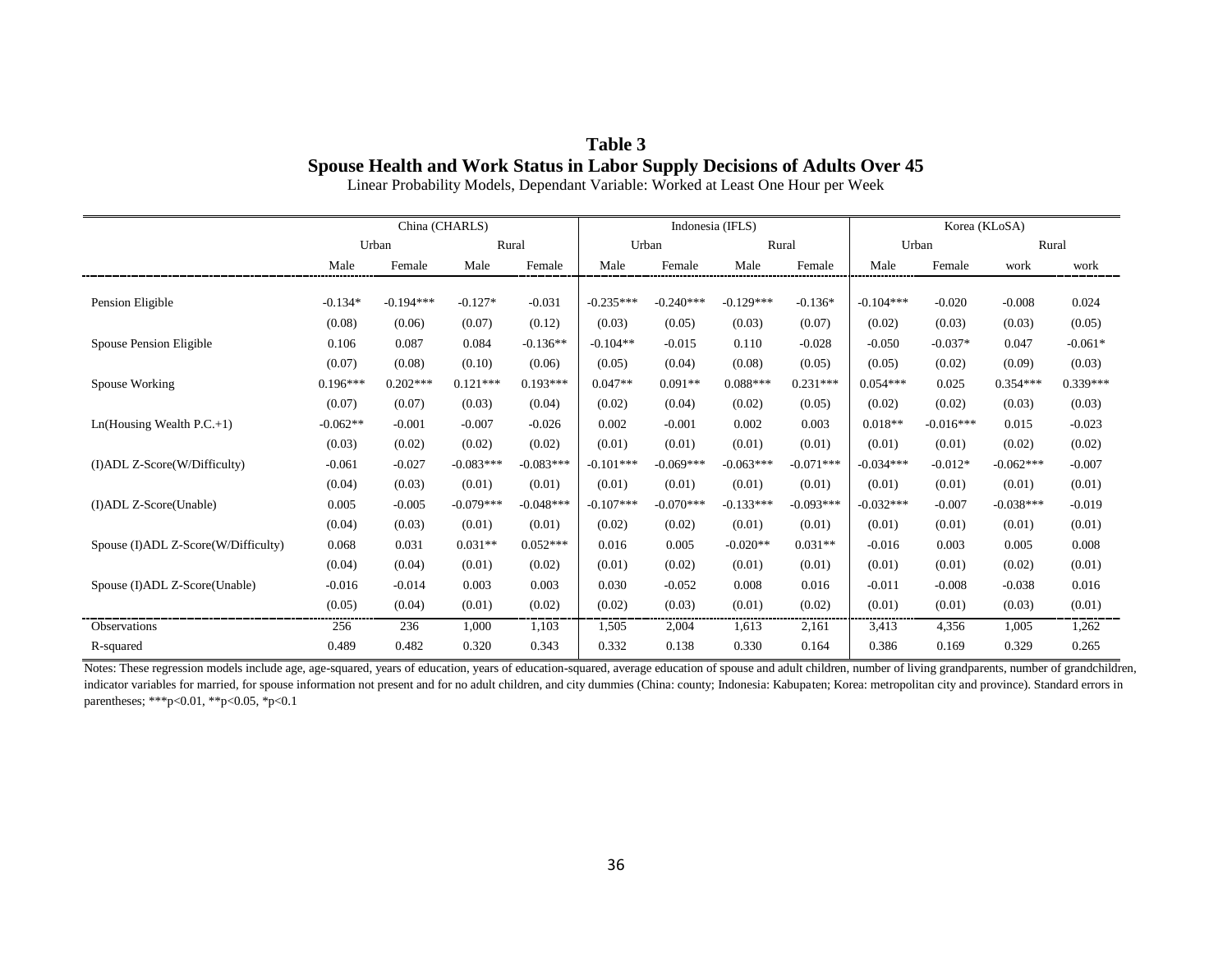**Figure A.1 Employment Rates by Age Cohort in China: Cohort Averages from the Population Census and One Percent Population Sample**



Source: National Bureau of Statistics, 2000 Population Census Statistical Materials (2002) and 2005 One-Percent Population Sample Statistical Materials (2007), China Statistics Press, Beijing.